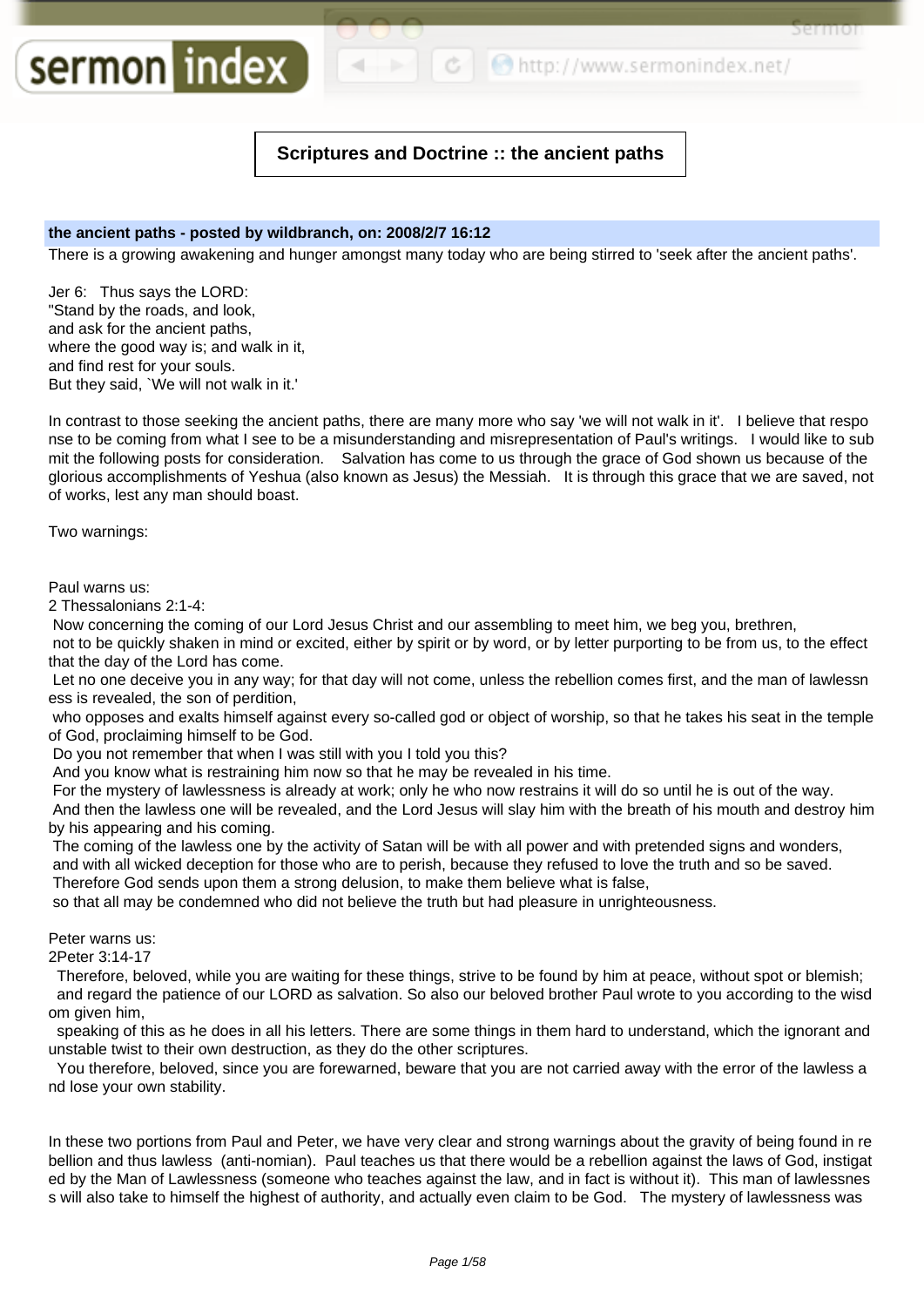already at work in Paul's time.

Peter warns us not be be carried away by the error of the lawless. He takes care to warn us that the ignorant and unsta ble twist to their own destruction the writings of Paul, and that we should be forewarned not to be carried away with the e rror of such lawless ones, those who oppose the eternal Torah of God, upheld throughout the scriptures, but cast aside by the man of lawlessness.

More to come,

Sharon

#### **Re: the ancient paths - posted by wildbranch, on: 2008/2/7 16:15**

Looking at the writings of John and James:

The Apostle JOHN:

Did not speak against the law of the LORD. In fact, John declares that those who transgress the law are sinning: 1John 3:4 ~ Whosoever committeth sin transgresseth also the law: for sin is the transgression of the law.~

The Greek word translated "lawlessness" ,"transgression of the law" - anomia - and is shown from Strong's lexicon to be: 458 anomia AV - iniquity 12, unrighteousness 1, transgress the law + 4160 1, transgression of the law 1; 15

1) the condition of without law

- 1a) because ignorant of it
- 1b) because of violating it

2) contempt and violation of law, iniquity, wickedness

I Jn 5:3 "For this is the love of God, that we keep His commandments; and His commandments are not burdensome". Amen.

"Hereby we do know that we know Him, if we keep His commandments. He that says, 'I know him', and does not keep His commandments, is a liar, and the truth is not in him" (1 John 2:2-5).

JAMES, the brother of Jesus: has no vehemence against the Law, and says we should all be doers of the word!

The second-century writer and historian Hegesippus referred to Jesus' brother as 'James the Just' and characterized him as zealous for the law of God. Martin Luther, founder of the Protestant Reformation, referred to the book of James as an "epistle of straw."

If anyone knew how Jesus lived and what He taught and believed, it was James, a member of Messiah's own household.

James repeatedly upholds the need to keep God's laws. He refers to God's law not as something unnecessary or optional, but as "the royal law". He specifically mentions several of the commandments, then calls them "the law of liberty", as David said in Ps 119: 44,45: "So shall I keep thy law continually for ever and ever. And I will walk at liberty: for I seek thy precepts."

James understood that only by obeying God's laws can mankind experience true freedom- freedom from the degrading and painful consequences of sin. He encourages each of us to be a "doer of the law".

James drew an analogy of looking into a mirror to make his point about the importance of God's commandments. "For if anyone is a hearer of the word and not a doer, he is like a man observing his natural face in a mirror; for he observes himself, goes away, and immediately forgets what kind of man he was. But he who looks into the perfect law of liberty and continues in it, and is not a forgetful hearer but a doer of the work, this one will be blessed in what he does" (James 1:23-25).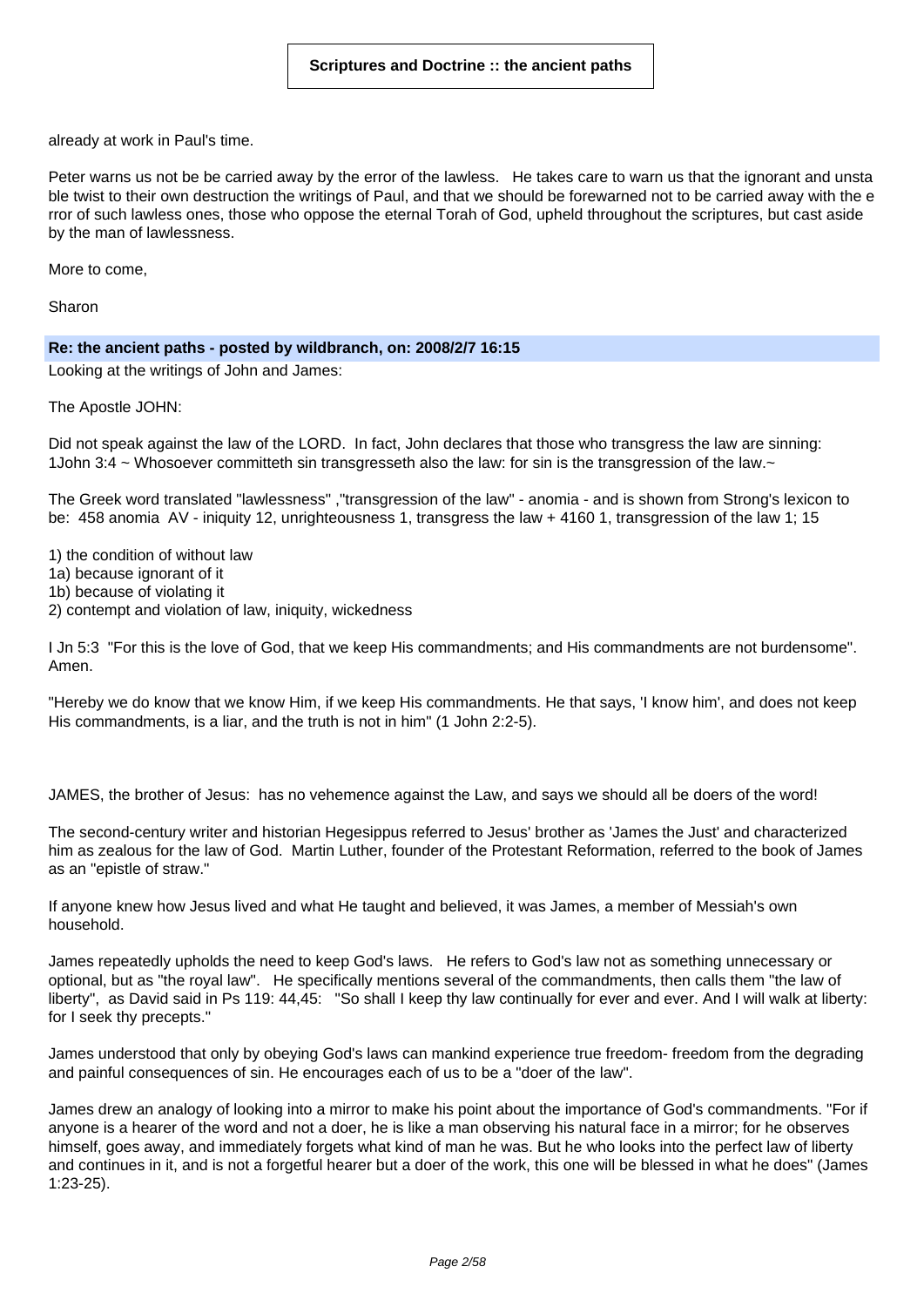In other words, said James, we should look into the perfect law of liberty and evaluate where we stand in relation to God's holy, spiritual laws, which help us understand what sin is. When we look into a mirror and scrutinize our physical appearance, we may see something wrong or out of place. Yet, if we put the mirror away, we tend to forget our imperfections rather quickly because they are no longer visible to us. James shows how this physical analogy reflects an empty faith that requires nothing of us beyond mere belief.

James 2: But some one will say, "You have faith and I have works." Show me your faith apart from your works, and I by my works will show you my faith.

You believe that God is one; you do well. Even the demons believe -- and shudder.

Do you want to be shown, you shallow man, that faith apart from works is barren?

Was not Abraham our father justified by works, when he offered his son Isaac upon the altar?

You see that faith was active along with his works, and faith was completed by works,

and the scripture was fulfilled which says, "Abraham believed God, and it was reckoned to him as righteousness"; and h e was called the friend of God.

You see that a man is justified by works and not by faith alone.

And in the same way was not also Rahab the harlot justified by works when she received the messengers and sent the m out another way?

For as the body apart from the spirit is dead, so faith apart from works is dead.

Next...Messiah and the Law

#### **Re: ancient paths - posted by wildbranch, on: 2008/2/7 16:17**

Jesus our Messiah confirmed and upheld the law of His Father. He did not teach against it, and told us to walk as He walked.

"Think not!" - Jesus assures us that He did not come to destroy the law but to accomplish it. He says also that we are not only to obey the law, but we are to teach others to as well:

Matt 5: Think not that I have come to abolish the law and the prophets; I have come not to abolish them but to fulfil the m.

For truly, I say to you, till heaven and earth pass away, not an iota, not a dot, will pass from the law until all is accomplis hed.

Whoever then relaxes one of the least of these commandments and teaches men so, shall be called least in the kingdo m of heaven; but he who does them and teaches them shall be called great in the kingdom of heaven.

Jesus said that NO part of the law would disappear until heaven and earth pass away. If that is true, how can the law h ave been abolished, or nailed to the cross?

The word 'fulfill' - Strongs G4137 - to make replete, that is, (literally) to cram (a net), level up (a hollow), or (figuratively ) to furnish (or imbue, diffuse, influence), satisfy, execute (an office), finish (a period or task), verify (or coincide with a pr ediction), etc.: - accomplish, X after, (be) complete, end, expire, fill (up), fulfil, (be, make) full (come), fully preach, perfect , supply.

When my children obey the rules of our home, they 'fulfill' the rules, and do not abolish them.

Most read Matt 5:17b as......'I am not come to abolish, but to abolish'..., missing that it says 'Not to Abolish'.

Nowhere in the Old Testament does it say that Jesus would end the law or even one commandment, such as the Sabba th. Just the opposite is found in Isaiah 42:21, speaking of the Servant:  $\hat{A}$ "The LORD is well pleased for his righteousn ess' sake; he will MAGNIFY the law, and make it honourable. $\hat{A}$ "

We are told the law would be magnified and made honourable, not destroyed. In the remainder of Matthew chapter 5 w e see how Jesus has magnified the law. (Magnification causes objects to appear closer or larger than they really are, alt hough the object does not actually change. One has to aim at and focus on the object, shining light and increasing resol ution, until the object becomes absolutely clear.)

Messiah's intent was not to abolish or weaken or emasculate the Laws of God, revealed in the Old Testament, but to ex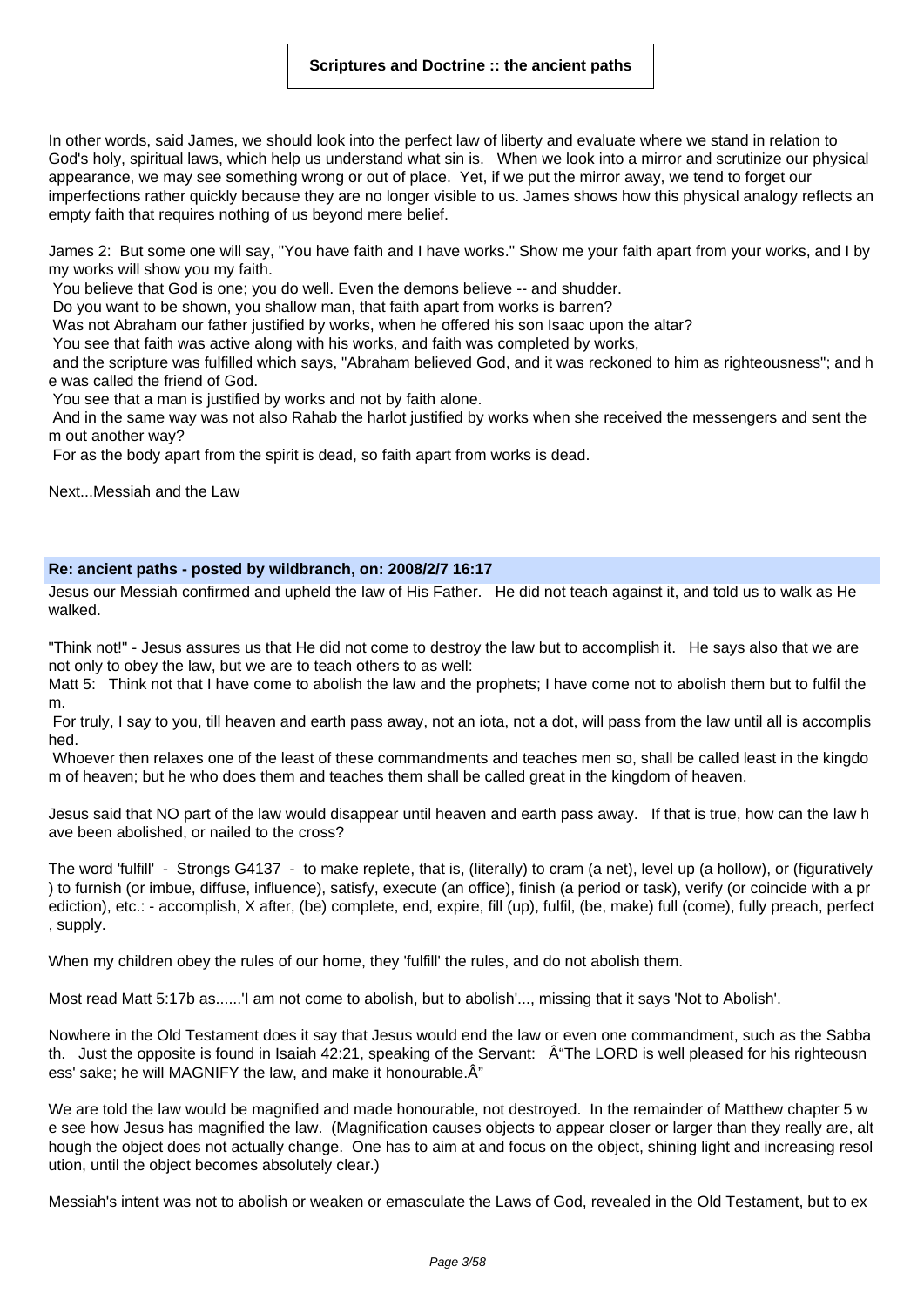pand and magnify them to their full spiritual intent and conclusion. We do not earn salvation by works, but by Faith in J esus the Messiah, who died for our sins, and who now gives us the Holy Spirit to enable us to fulfill the righteousness of the Law, writing the Law on our heart.

Jesus the Messiah again stresses the importance of the Commandments:

Matthew 15: But he answered and said unto them, Why do you also transgress the commandment of God by your trad itions?

Matt 19: And behold, one came up to him, saying, "Teacher, what good deed must I do, to have eternal life?" And he said to him, "Why do you ask me about what is good? One there is who is good. If you would enter life, keep th e commandments."

Matt 22: And one of them, a lawyer, asked him a question, to test him.

"Teacher, which is the great commandment in the law?"

And he said to him, "You shall love the Lord your God with all your heart, and with all your soul, and with all your mind. This is the great and first commandment.

And a second is like it, You shall love your neighbor as yourself.

On these two commandments depend all the law and the prophets."

Jesus also affirms the Law as taught by the scribes and Pharisees, but flat-out rejects any hypocritical practice of it.:

Matt. 5:20 For I tell you, unless your righteousness exceeds that of the scribes and Pharisees, you will never enter the kingdom of heaven.

Matt.23 Then said Jesus to the crowds and to his disciples,

"The scribes and the Pharisees sit on Moses' seat;

so practice and observe whatever they tell you, but not what they do; for they preach, but do not practice.

Here we have Jesus speaking against the doctrines and commandments of man, and those who reject and lay aside the commandments of God:

Mark 7:7 Howbeit in vain do they worship me, teaching for doctrines the commandments of men.

Mark 7:8 For laying aside the commandment of God, you hold the tradition of men, as the washing of pots and cups: an d many other such like things you do.

Mark 7:9 And he said unto them, Full well you reject the commandment of God, that you may keep your own tradition.

and later...he answered a scribe, never nullifying or speaking against the commandments of God....

Mark 12: And one of the scribes came up and heard them disputing with one another, and seeing that he answered the m well, asked him, "Which commandment is the first of all?"

Jesus answered, "The first is, `Hear, O Israel: The Lord our God, the Lord is one;

and you shall love the Lord your God with all your heart, and with all your soul, and with all your mind, and with all your strength.'

The second is this, `You shall love your neighbor as yourself.' There is no other commandment greater than these." And the scribe said to him, "You are right, Teacher; you have truly said that he is one, and there is no other but he;

and to love him with all the heart, and with all the understanding, and with all the strength, and to love one's neighbor as oneself, is much more than all whole burnt offerings and sacrifices."

And when Jesus saw that he answered wisely, he said to him, "You are not far from the kingdom of God." And after that no one dared to ask him any question.

Luke 1:6 And they were both righteous before God, walking in all the commandments and ordinances of the Lord blamel ess. (speaking of John the Baptist's parents)

The following verses show us that Messiah vehemently opposes - then, now, and in the future, those who show contem pt for his GodÂ's torah (Law), the torah that he perfectly obeyed from the God to whom he was perfectly devoted.: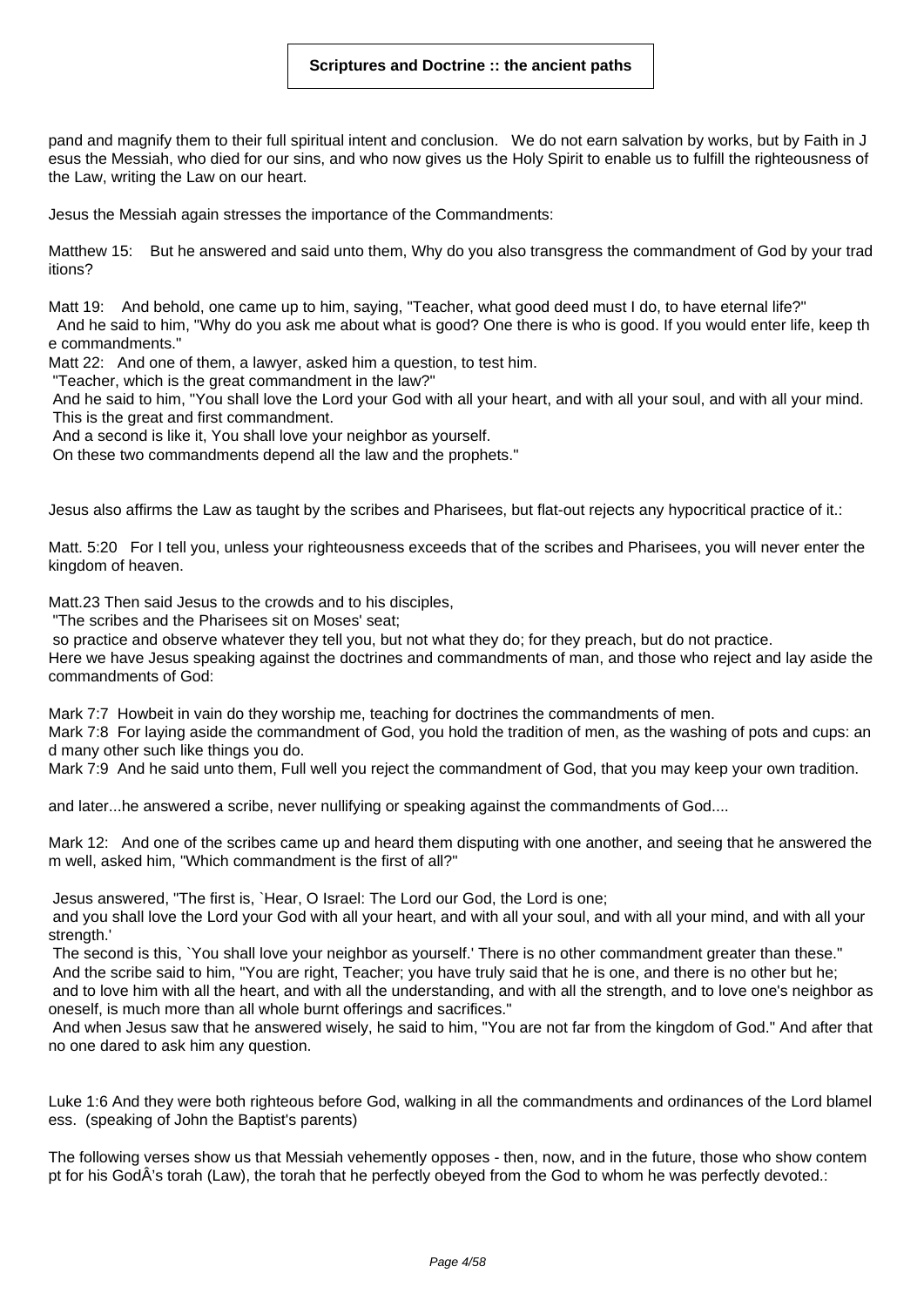Matt. 7:23 And then will I declare to them, 'I never knew you; depart from me, you workers of lawlessness.' Â…

Matt. 13: The Son of Man will send his angels, and they will gather out of his kingdom all causes of sin and all law-brea kers,

and throw them into the fiery furnace. In that place there will be weeping and gnashing of teeth."  $\hat{A}$ ...

Luke 13:27 But he shall say, I tell you, I know you not whence ye are; depart from me, all ye workers of iniquity.

next ...Paul and the law

#### **Re: ancient paths - posted by wildbranch, on: 2008/2/7 16:19**

I can understand how a certain reading of Paul's words could and has given many the impression that Paul was 'vehemently against' the Law of God. Bearing in mind the warning that Peter gave us that the lawless ones twist Paul's writings to say things that he did not mean, let us examine some of his writings.

I already posted Paul's comments on the Man of Lawlessness and the Mystery of Lawlessness. Very clear there that 'anti-nomian', or 'lawLESSness' is one of the main characteristics of the Man of Sin who will be revealed in the last days.

Further pro-torah excerpts from Paul's life:

Acts 22: "And one Anani'as, a devout man according to the law, well spoken of by all the Jews who lived there" -Anani as was the believer that God selected as the agent to restore Paul's sight, baptize him, impart the Holy Spirit, and commi ssion him as an apostle.

Acts 21: "And when they heard it, they glorified God. And they said to him, "You see, brother, how many thousands ther e are among the Jews of those who have believed; they are all zealous for the law"

Historical sources confirm that Torah-observance was the norm among the Jewish believers in Messiah, and Paul's lifest yle did not differ in that regard. The book of Acts contains ample evidence that Paul continued to faithfully observe the la w. Paul very strongly opposed those who said that one had to be circumcised and first convert to Judaism before being saved.

Acts 21: "take these men and purify yourself along with them and pay their expenses, so that they may shave their head s. Thus all will know that there is nothing in what they have been told about you but that you yourself live in observance of the law".

James and the apostles knew that Paul was Torah-observant. By joining in the purification rites it would become appare nt to everyone that Paul had been living in obedience to the law. Clearly there was 'No Truth' in the rumors that Paul wa s teaching people to turn away from the Law.

Acts 24: "But this I admit to you, that according to the Way, which they call a sect, I worship the God of our fathers, belie ving everything laid down by the law or written in the prophets".

Acts 25: "And when he had come, the Jews who had gone down from Jerusalem stood about him, bringing against him many serious charges which they could not prove.

Paul said in his defense, "Neither against the law of the Jews, nor against the temple, nor against Caesar have I offend ed at all."

Acts 28: "After three days he called together the local leaders of the Jews; and when they had gathered, he said to the m, "Brethren, though I had done nothing against the people or the customs of our fathers, yet I was delivered prisoner fr om Jerusalem into the hands of the Romans."

1 Tim 1: "Now we know that the law is good, if any one uses it lawfully,

understanding this, that the law is not laid down for the just but for the lawless and disobedient, for the ungodly and sinn ers, for the unholy and profane, for murderers of fathers and murderers of mothers, for manslayers, immoral persons, sodomites, kidnappers, liars, perjurers, and whatever else is contrary to sound doctrine,

in accordance with the glorious gospel of the blessed God with which I have been entrusted".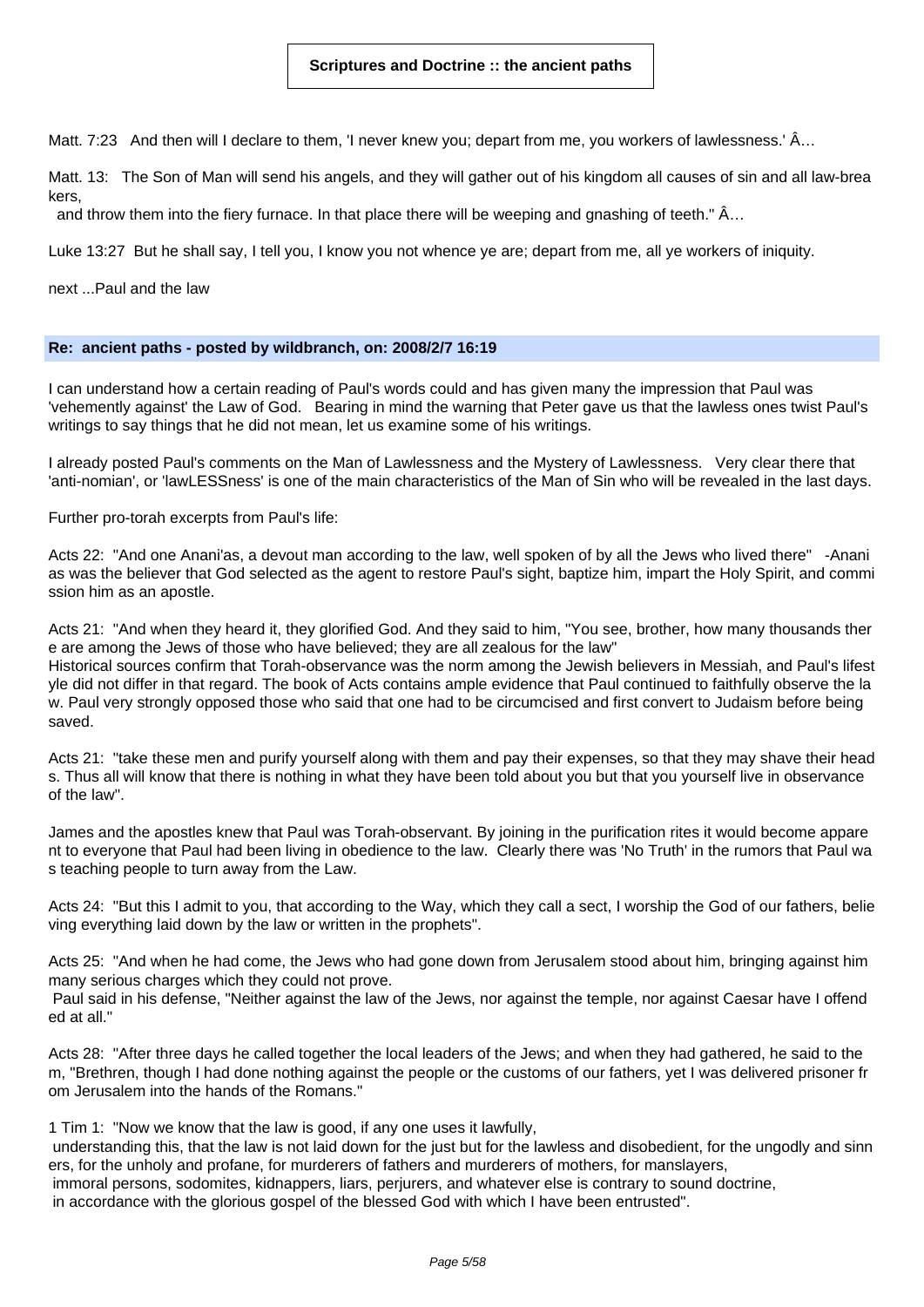We are told that we are all sinners, and have fallen short of the glory of God. The law shows us where we have fallen sh ort.

Romans 2: "All who have sinned without the law will also perish without the law, and all who have sinned under the law will be judged by the law.

For it is not the hearers of the law who are righteous before God, but the doers of the law who will be justified. All who have sinned without the law will also perish without the law, and all who have sinned under the law will be judge d by the law."

Romans 3: "Is God the God of Jews only? Is he not the God of Gentiles too? Yes, of Gentiles too, since there is only on e God, who will justify the circumcised by faith and the uncircumcised through that same faith. Do we, then, nullify the la w by this faith? Not at all! Rather, we uphold the law."

Romans 7: So then, the law is holy, and the commandment is holy, righteous and good.

Romans 7: We know that the law is spiritual

Romans 7: For in my inner being I delight in God's law

1 Corinthians 7: Circumcision is nothing and uncircumcision is nothing. Keeping God's commands is what counts.

#### **Re: ancient paths - posted by wildbranch, on: 2008/2/7 16:22**

Paul affirms the message of the Old Testament:

Now the Bereans were of more noble character than the Thessalonians, for they received the message with great eagerness and examined the Scriptures every day to see if these things were so (Acts 17:11)

The New Testament had not yet been written, so the Bereans were using the TaNaK to evaluate whether or not Paul's message was true. It is evident from this passage that the message which Paul preached did not contradict the TaNaK in any way; otherwise those noble Bereans would have rejected Paul's teachings. Neither the Old Testament nor Paul's message has changed since that time, so today we should be very cautious of any interpretation that makes Paul's message contradict the Hebrew Scriptures.

As his custom was, Paul went into the synagogue, and on three Sabbath days he reasoned with them from the Scriptures, explaining and proving that the Christ had to suffer and rise from the dead. "This Jesus I am proclaiming to you is the Christ, " he said. Some of the Jews were persuaded and joined Paul and Silas, as did a large number of God-fearing Greeks and not a few prominent women.

1 Timothy 4: Until I come, devote yourself to the public reading of Scripture, to preaching and to teaching.

2 Timothy 3: But as for you, continue in what you have learned and have become convinced of, because you know tho se from whom you learned it, and how from infancy you have known the holy Scriptures, which are able to make you wis e for salvation through faith in Christ Jesus.

Romans 15 For whatever was written in former days was written for our instruction, that by steadfastness and by the e ncouragement of the scriptures we might have hope.

2 Tim 3 All scripture is inspired by God and profitable for teaching, for reproof, for correction, and for training in righteou sness,

that the man of God may be complete, equipped for every good work.

Paul constantly affirms the reading of the Hebrew Scriptures, never once undermining or contradicting any part, teaching that everything that Moses and the prophets said would come to pass, which did not include the abolishing of the holy la w of God.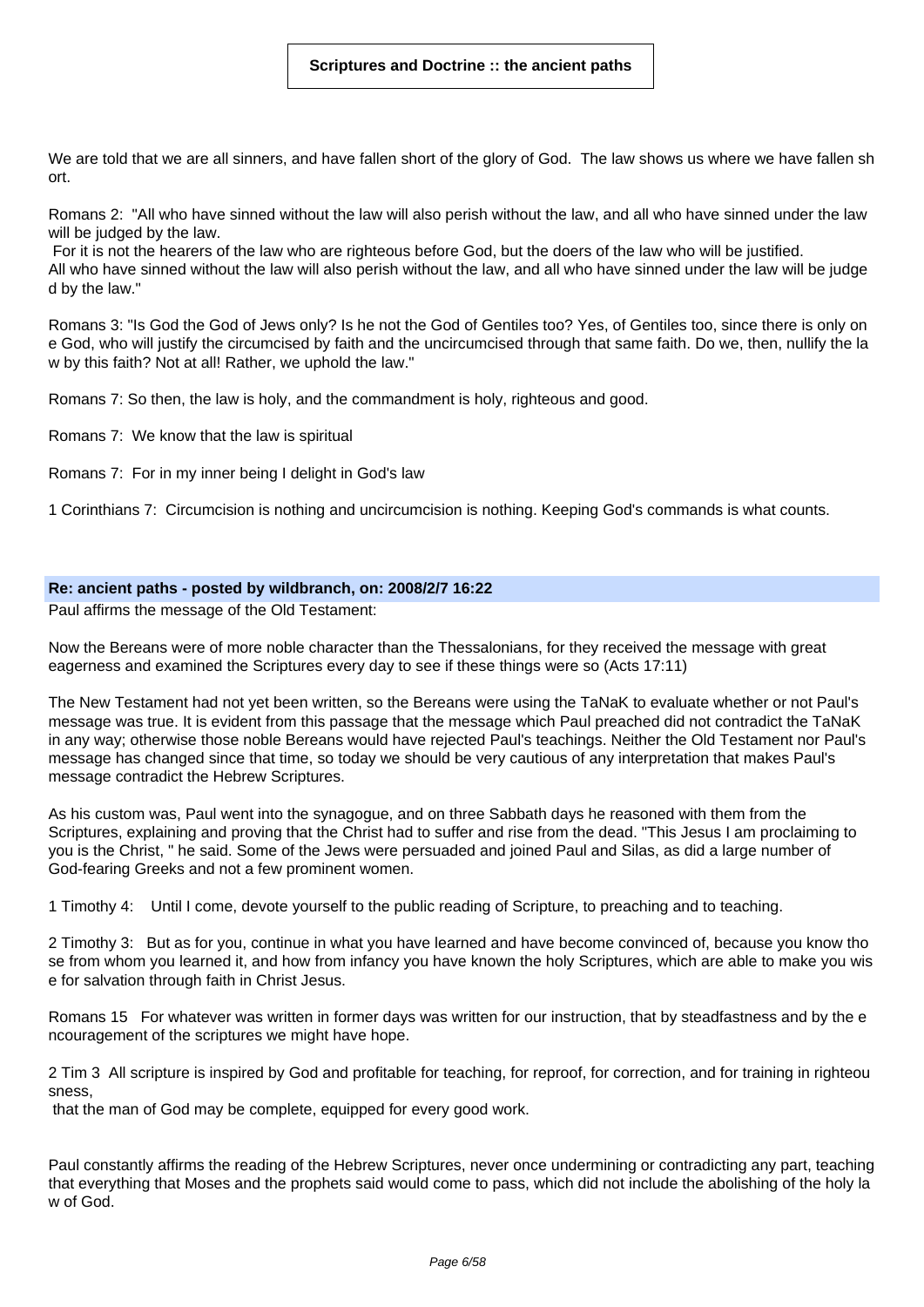Acts 26 To this day I have had the help that comes from God, and so I stand here testifying both to small and great, say ing nothing but what the prophets and Moses said would come to pass:

that the Christ must suffer, and that, by being the first to rise from the dead, he would proclaim light both to the people a nd to the Gentiles."

#### **Re: ancient paths - posted by wildbranch, on: 2008/2/7 16:23**

Paul and the new believers:

Paul taught the Gentiles to obey the requirements that the elders in Jerusalem had listed in their letter to Antioch (Acts 1 5:29). Two of those requirements are found directly in the Law given to Moses, and two of them are logical interpretation s of the Law which were part of the "fence laws" taught by the rabbis:

-abstain from food polluted by idols -- Interpreted in Leviticus 17:8-9 as also prohibiting the eating of any meat that had b een offered in a prohibited manner. Endorsed in Revelation 2:14, 20. "I have this against you..."

-from sexual immorality -- from Leviticus 18:6-26

-from the meat of strangled animals -- Leviticus 17:13-15 interpreted as prohibiting the eating of strangled animals. -and from blood -- from Leviticus 17:10, 12

It is apparent that the elders did not intend to exempt the Gentiles from the rest of the Law, as they would hear it preach ed every Sabbath in the synagogue. We are still required not to commit adultery, not to murder, etc

These 4 rulings were chosen as 'emergency regulations' required because of the influx of Gentiles. Jews considered all Gentiles to be idolaters, and idolatry was considered to be one of the worst sins. These new converts were fresh from th e Pagan temples and had the baggage of Pagan worship and practice. Each of the four requirements suggested by Ja mes was directly related to some aspect of pagan temple worship, which was intolerable in the synagogue. The new bel ievers would later begin to undestand the ways and teachings of the God of Israel.

There certainly would have been more debate regarding those guidelines if the apostles had actually intended to exempt the Gentile believers from the entire law of Moses and replace it with only four guidelines for Messianic behavior. Surely they would not have exempted the Gentiles from "Love the Lord your God with all your heart and with all your soul and w ith all your strength" (Deut. 6:5) and "Love your neighbor as yourself" (Lev. 19:18) which Jesus endorsed as the greatest of commandments. Also, Peter had just finished saying (twice) that God did not differentiate between the Gentile believ ers and the Jewish believers, so we could expect that Peter (along with Paul) would have opposed any decision that cre ated a permanent distinction between the two groups of believers. Obviously they could not practice adultery or any oth er sins that the Torah prohibited, but all this understanding would come as the attended synagogue with the believers ea ch Sabbath.  $\sim$ 

Acts 15:21 For Moses has been preached in every city from the earliest times and is read in the synagogues on every Sabbath."

Notice that the apostles' letter to Antioch does not refer at all to salvation or to any requirements for being saved. Eviden tly the consensus of the elders and apostles was that the Gentile believers were already accepted as members of God's covenant by faith in Jesus.

The believers in Antioch received the letter as a welcome answer to their original question regarding circumcision for Ge ntile converts. The men from Jerusalem stayed for some time to minister and teach in Antioch without any new problem s developing between the Gentile and Jewish believers.

All are zealous for the law:

Acts 21:17-20 When we arrived at Jerusalem, the brothers received us warmly. The next day Paul and the rest of us w ent to see James, and all the elders were present. Paul greeted them and reported in detail what God had done among the Gentiles through his ministry. When they heard this, they praised God. Then they said to Paul: "You see, brother, ho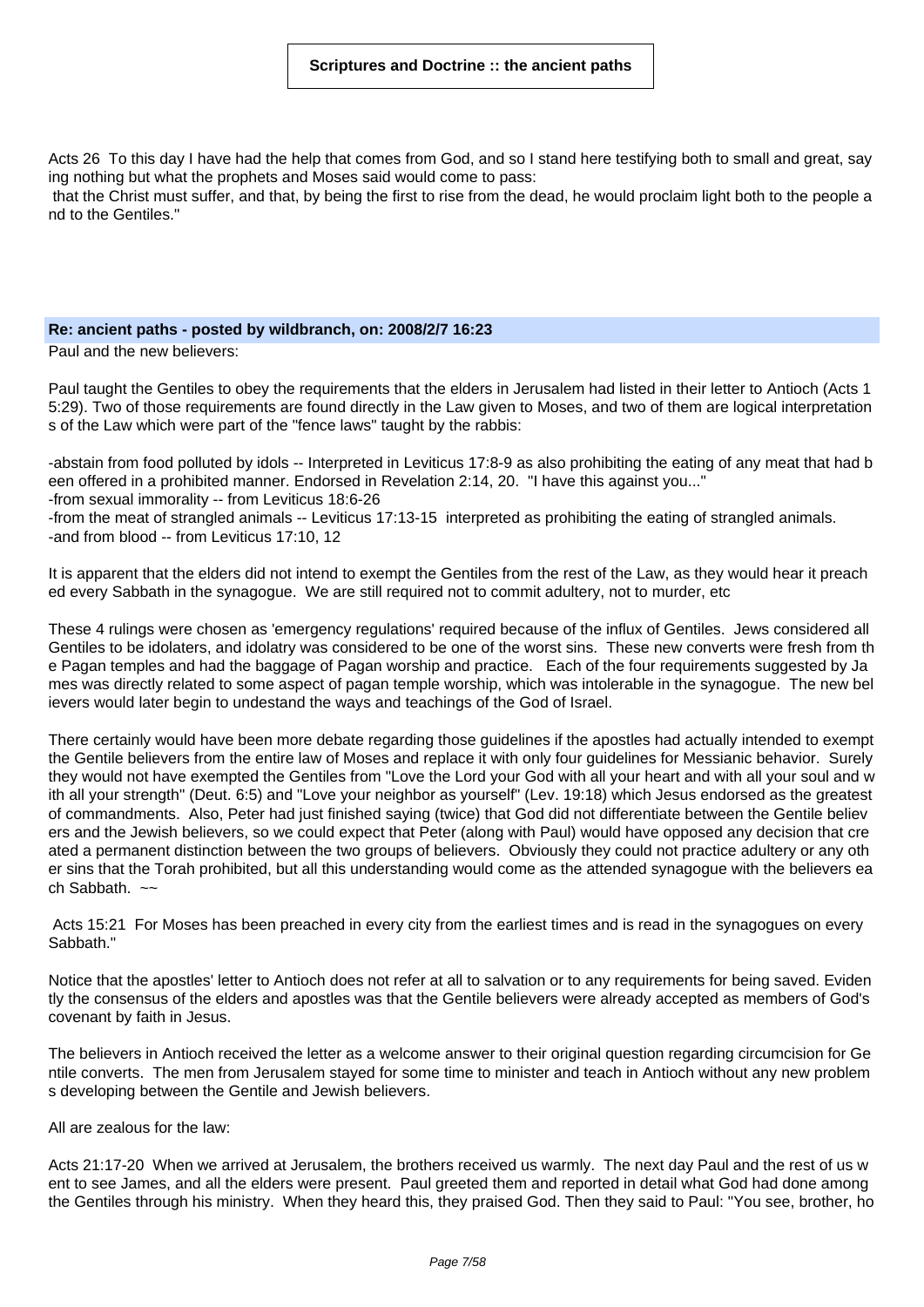w many thousands of Jews have believed, and all of them are zealous for the law.

James couldn't have made it any plainer that at this time the Christian believers in Jerusalem were eagerly observing the law.

The attitude of these believers toward the law may have been caused by their acceptance of the new covenant that was promised by God through Jeremiah the prophet: "I will put my law in their minds and write it on their hearts." (see Jerem iah 31:31-33) These believers may also be an example of "the obedience that comes from faith" that was the goal of Pa ul's apostleship.

#### **Re: ancient paths - posted by wildbranch, on: 2008/2/7 16:26**

Some final points:

Paul kept the Festivals of the LORD:

Your boasting is not good. Don't you know that a little yeast works through the whole batch of dough? Get rid of the old yeast that you may be a new batch without yeast--as you really are. For Christ, our Passover lamb, has been sacrificed. Therefore let us keep the Festival, not with the old yeast, the yeast of malice and wickedness, but with bread without yeast, the bread of sincerity and truth. (1 Corinthians 5: 6-8)

Acts 18:21 But bade them farewell, saying, I must by all means keep this feast that cometh in Jerusalem: but I will return again unto you, if God will. And he sailed from Ephesus.

Paul affirmed the 5th commandment, showing it was not 'nailed to the cross': Children, obey your parents in the Lord, for this is right. "Honor your father and mother"--which is the first commandment with a promise-- "that it may go well with you and that you may enjoy long life on the earth." (Ephesians 6:1-3)

Circumcision has value if you observe the law, but if you break the law, you have become as though you had not been circumcised. If those who are not circumcised keep the law's requirements, will they not be regarded as though they were circumcised? The one who is not circumcised physically and yet obeys the law will condemn you who, even though you have the written code and circumcision, are a lawbreaker. A man is not a Jew if he is only one outwardly, nor is circumcision merely outward and physical. No, a man is a Jew if he is one inwardly; and circumcision is circumcision of the heart, by the Spirit, not by the written code. Such a man's praise is not from men, but from God. (Romans 2:25-29)

"Circumcision of the heart" is an Old Testament concept. (Lev. 26:41; Deut. 10:16; 30:6; Jer. 4:4; 9:26; Ezek. 44:7-9) Paul is arguing against the arrogance of some who thought their ancestry, circumcision, and knowledge of the law made them superior to other believers. According to Paul, Gentile believers become Jews at heart, not in some nebulous way, but when the Spirit leads them to actually observe the laws that the literal Jews should have been obeying.

Col 2: Therefore do not let anyone judge you by what you eat or drink, or with regard to a religious festival, a New Moo n celebration or a Sabbath day.

At first glance, it sounds as if Paul was inferring that it didn't matter whether or not the Sabbaths and other regulations w ere observed. But this interpretation relies on the assumption that some believers in the congregation were disregarding the Sabbaths and other Torah laws, and that it was Jews who were causing trouble by teaching the Torah and condemni ng those who did not follow it. The context of the passage shows that this was not the case. Instead of teaching the Scri ptures, those who were causing trouble were teaching "deceptive philosophy", "human tradition", "idle notions", and "hu man commands". In clear contrast to that, the Sabbaths, feasts, and the Torah diet were created by God himself (Lev. 1 1 & 23) and were part of the Scriptures that Paul endorsed as "useful for teaching, rebuking, correcting and training in rig hteousness."

This ties up with the warnings given in Revelation about those who teach the children of Israel to eat things sacrificed to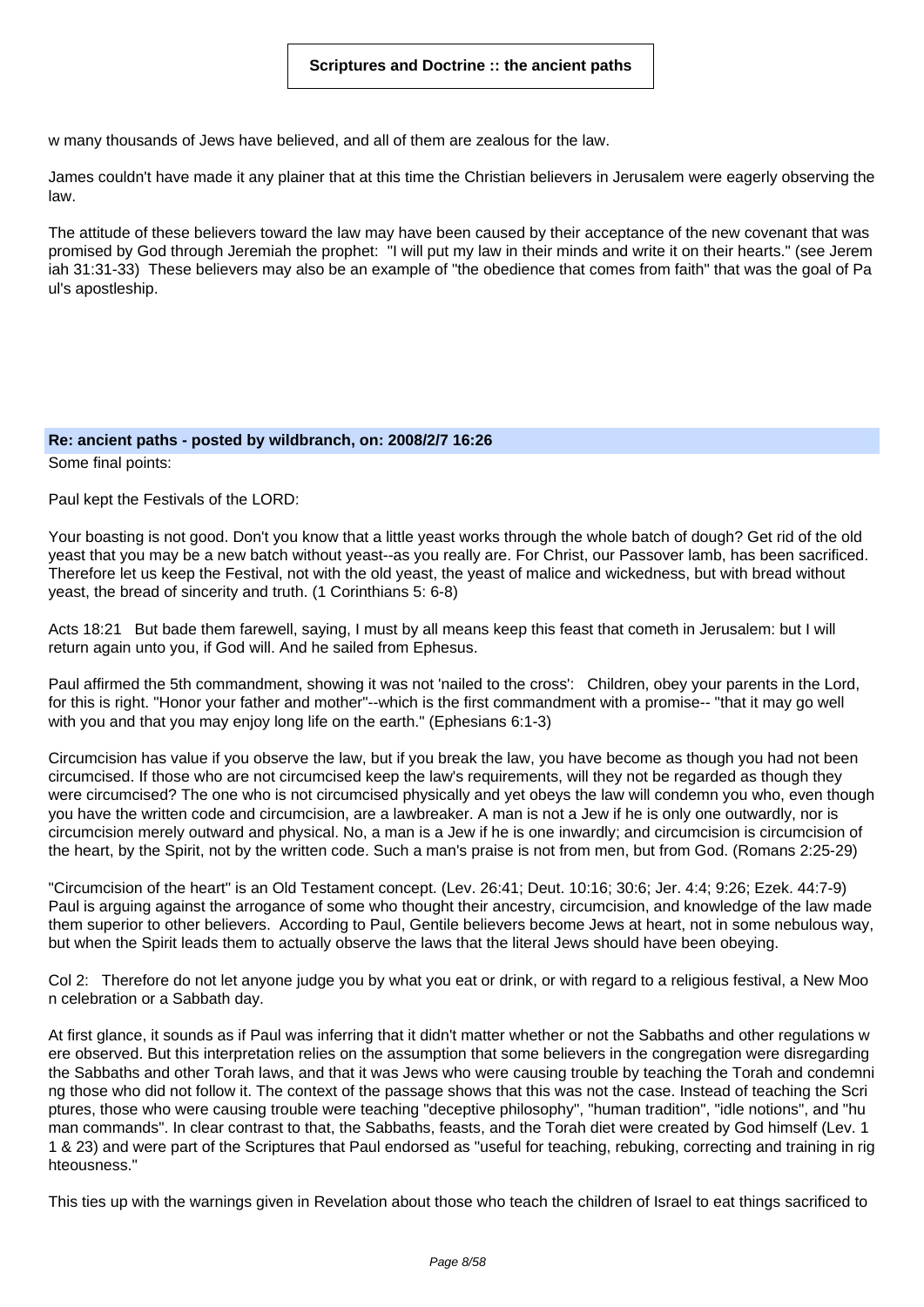idols: "But I have a few things against thee, because thou hast there them that hold the doctrine of Balaam, who taught Balac to cast a stumblingblock before the children of Israel, to eat things sacrificed unto idols, and to commit fornication." Revelation 2:14

"Notwithstanding I have a few things against thee, because thou sufferest that woman Jezebel, which calleth herself a pr ophetess, to teach and to seduce my servants to commit fornication, and to eat things sacrificed unto idols." Revelation 2:20

When we re-examine the rest of Paul's writings within the context of Paul's lifestyle, we find there are no passages that c learly support the idea that some of God's Torah instructions have been rendered obsolete. While some might appear to say that, but when read in the light of the rest of scriptures, the life and teachings of Jesus the Messiah and the other ap ostles, and also Peter's warning re those who are Lawless who twist the writings of Paul, we see that Paul's writings are in harmony.

To sum up, the only vehemence of the Law that I see preached by Paul, is against those who would require circumcision and full torah observance of those gentiles who were turning to God from their pagan ways. Paul stressed that these n ew brethren are accepted into the household of God by their faith and trust in the death and accomplishment of Jesus th e Messiah. They would thereafter begin to 'purify themselves as He is pure', and follow in the teachings of the Lord, be coming a set-apart people, and not returning to their old ways, but rather seek the ancient ways, wherein there is life.

Thank you. And may God bless you, Sharon

Sorry about the length!

#### **Re: - posted by ChrisJD (), on: 2008/2/7 20:36**

Hi everyone.

Wildbranch, I'm not certain I understand you here? Are you suggesting that believers are obligated to observe the entire law of Moses?

In connection with circumcision, you wrote,

"According to Paul, Gentile believers become Jews at heart, not in some nebulous way, but when the Spirit leads them to actually observe the laws that the literal Jews should have been obeying."

Is this what you mean by laws that literal Jews should have been observing? Are you including circumcision here also?

The apostle Paul wrote,

Behold, I Paul say unto you, that if ye be circumcised, Christ shall profit you nothing. For I testify again to ever y man that is circumcised, that he is a debtor to do the whole law. Christ is become of no effect unto you, whos **oever of you are justified by the law; ye are fallen from grace.**

```
- Galatains 5:2-4(KJV)
```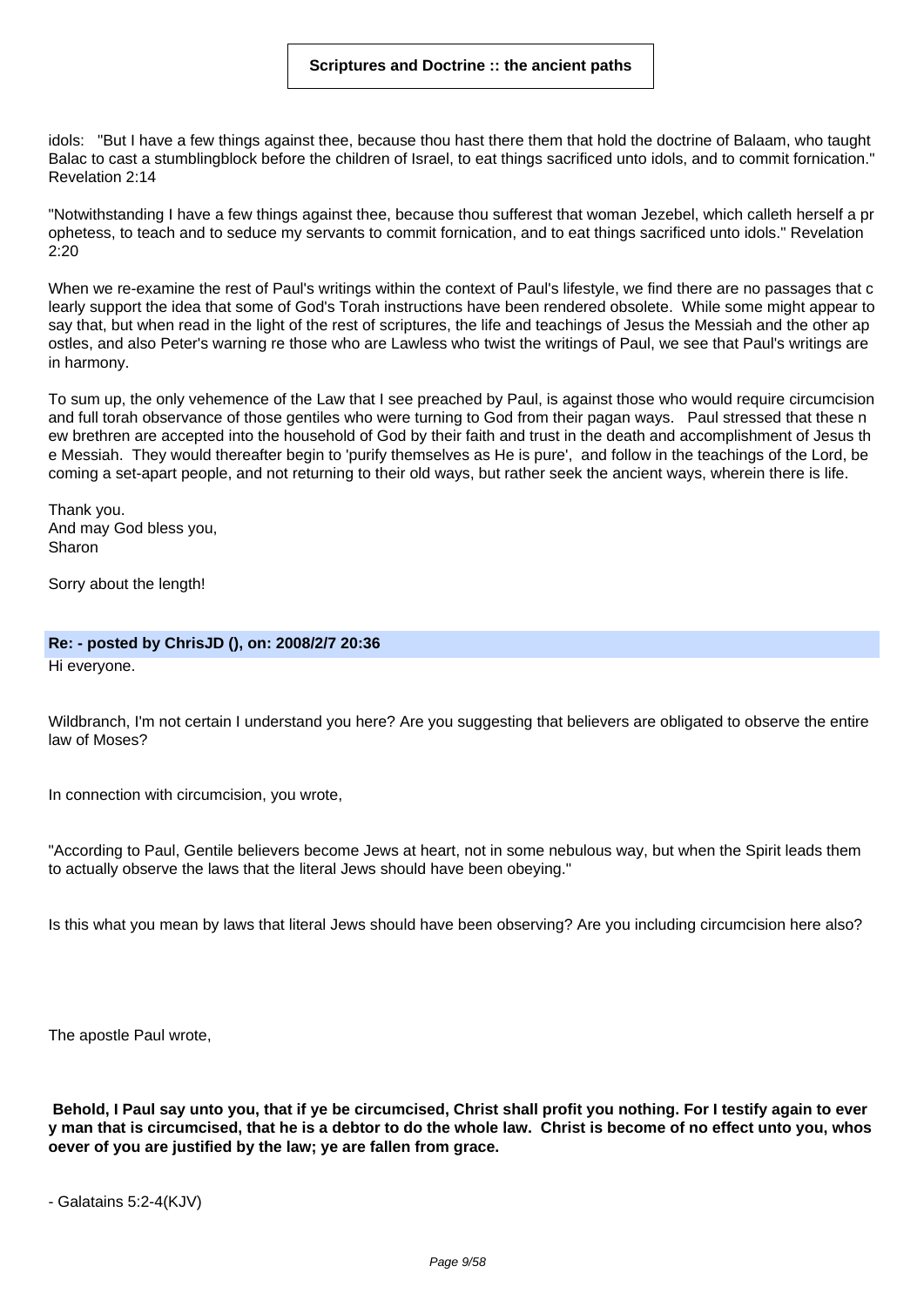And of the debt of doing the whole law he wrote

...it is written, Cursed is every one that continueth not in all things which are written in the book of the law to do **them.**

- Galatians 3:10(KJV)

And to Peter he asked

If thou, being a Jew, livest after the manner of Gentiles, and not as do the Jews, why compellest thou the Gentil **es to live as do the Jews?**

- Galatians 2:14(KJV)

What exactly are you trying to compell us to do?

Thank you for your time,

Chris

**Re: - posted by ChrisJD (), on: 2008/2/7 20:59**

Hi again Wildbranch,

I noticed also you wrote,

"There certainly would have been more debate regarding those guidelines if the apostles had actually intended to exempt the Gentile believers from the entire law of Moses and replace it with only four guidelines for Messianic behavior."

And...

"Also, Peter had just finished saying (twice) that God did not differentiate between the Gentile believers and the Jewish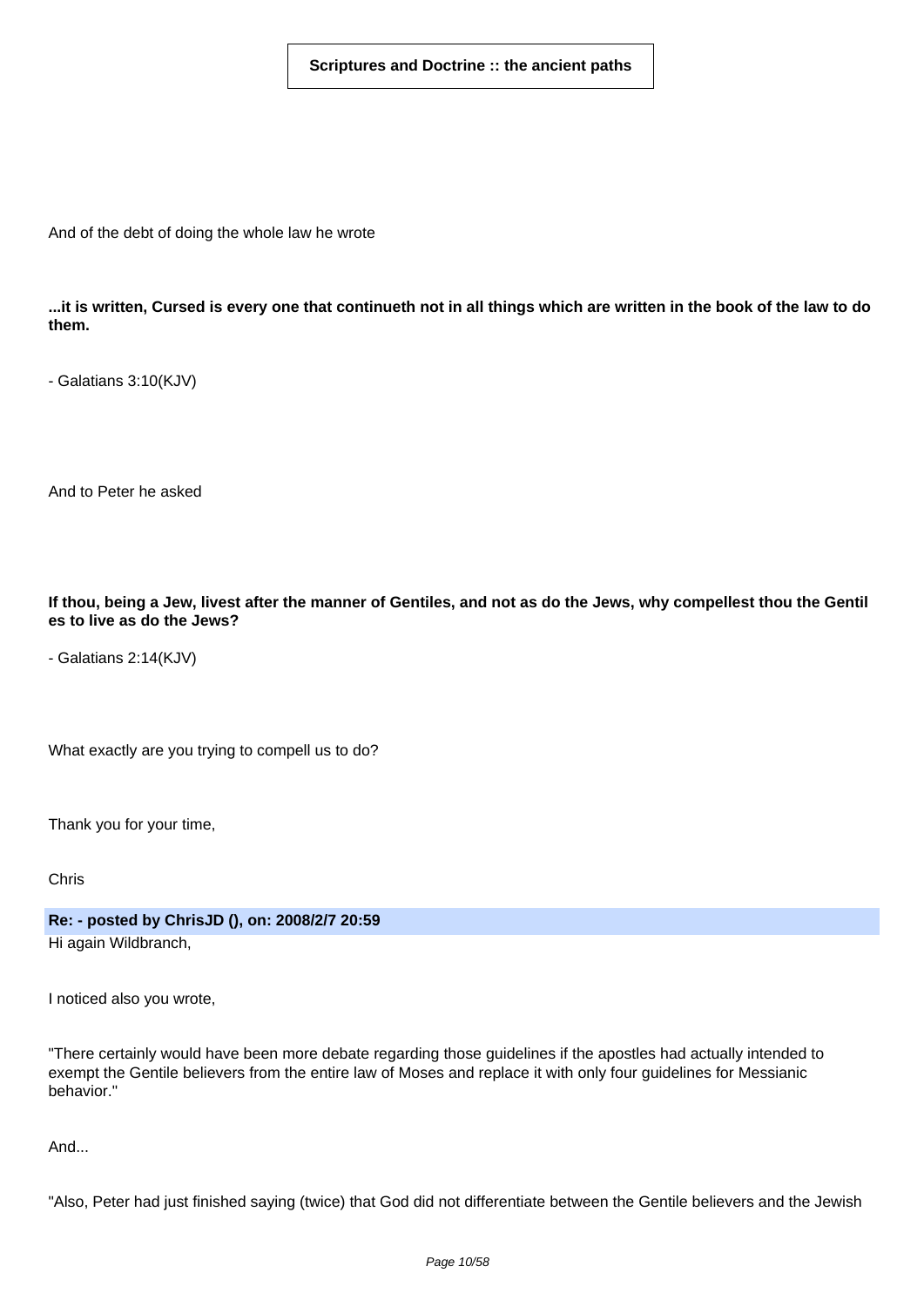believers..."

That is in refrence to recieving the Holy Spirit(v8), but after that he says

# Now therefore why tempt ye God, to put a yoke upon the neck of the disciples, which neither our fathers nor we **were able to bear?**

- Acts 15:10(KJV)

What exactly are you saying should be put upon believers?

Thanks again,

Chris

#### **Re: - posted by LoveHim, on: 2008/2/8 8:44**

romans 14:17 "for the kingdom of God is not food and drink, but righteousness and peace and joy in the Holy Spirit"

phil

#### **Re: the ancient paths, on: 2008/2/8 14:30**

Joh 8:24 I said therefore unto you, that ye shall die in your sins: for if ye believe not that *LAm*, ye shall die in your sins.

John Wesley on Joh 8:24 - " If ye believe not that I AM - Here (as in Joh\_8:58) our Lord claims the Divine name, I AM, E xo\_3:14."

Vincent's Word Studies ~ "I am (εγω ειμι) the words are rather the solemn ex<br>pression of His absolute divine being, as in Joh\_8:58 : A"If ye believe not that I am.A"<br>See Deu\_32:39; Isa\_43

A.T. Roberson ~ "The phrase egō eimi occurs three times here (Joh\_8:24, Joh\_8:28, Joh\_8:58) and also in Joh\_<br>13:19"

~~~~~~~~~~~~~~~~~~~~~~~~~~~~~~~~~~~~~~~~~~~~~~~~~~~~~~~~

# lsa 48:12,13 Hearken unto me, O Jacob and Israel, my called; **I am he; I am the first, I also am the last.** Mine hand al<br><u>so hath [aid the foundation of the earth, and my right hand hath spanned the heavens: when I call un</u>

Joh 1;1-3 In the beginning was the Word, and the Word was with God, and **the Word was God**. The same was in the b<br>eginning with God. <u>All things were made by him; and without him was not any thing made that was made.</u>

Isa 41:4 Who hath wrought and done it, calling the generations from the beginning? I the LORD, **the first, and with the last; I am he.**

lsa 44:6 Thus saith the LORD the King of Israel, and his redeemer the LORD of hosts; **I am the first, and I am the last;**<br>**and beside me there is no God.** 

Re∨ 1:8 I am Alpha and Omega, the beginning and the ending, saith the Lord, which is, and which was, and whic<br>h is to come, the Almighty.

Rev 1:11 Saying, **I am Alpha and Omega, the first and the last**

Rev 1:17 And when I saw him, I fell at his feet as dead. And he laid his right hand upon me, saying unto me, Fear not; **I am the first and the last**

Rev 21:6 And he said unto me, It is done. **I am Alpha and Omega, the beginning and the end.**

Rev 22:13 **I am Alpha and Omega, the beginning and the end, the first and the last.**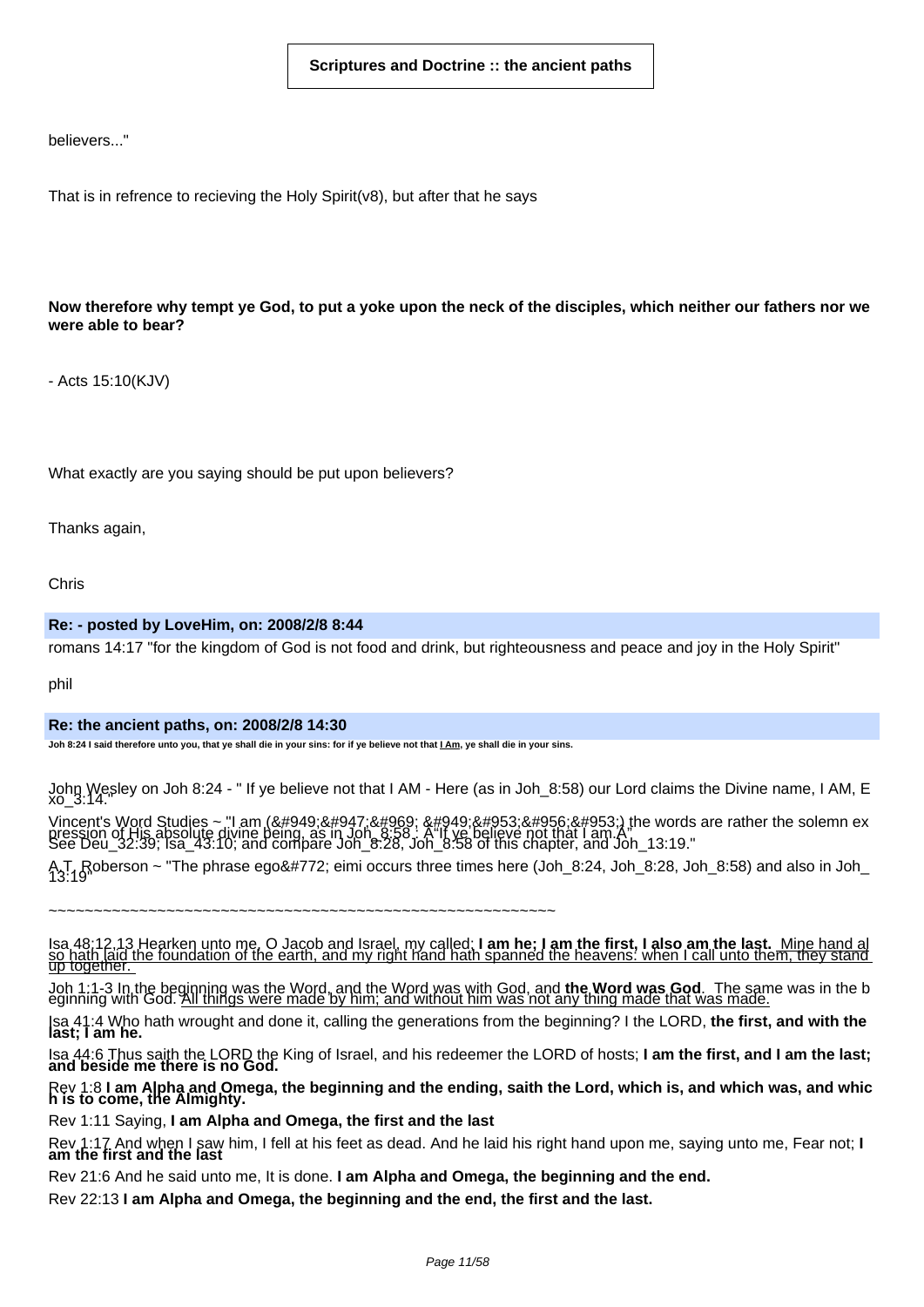# **WHO IS JESUS?**

#### **Re: - posted by InTheLight (), on: 2008/2/8 16:05**

Sharon,

Do you believe that when a person dies to sin that they are then alive to the law?

If a person has been saved through faith in Christ is he now under obligation to keep the law which could not save him, with the comfort of knowing that if he does not succeed Christ will intervene again and forgive his transgressions, but will do so with the object of again placing him under an obligation to keep the law?

In Christ,

Ron

#### **Re: ancient paths - posted by wildbranch, on: 2008/2/8 22:55**

Hi Chris

Your first question was quoted from Acts I believe:

Acts.15: But some men came down from Judea and were teaching the brethren, "Unless you are circumcised accordin g to the custom of Moses, you cannot be saved."

And when Paul and Barnabas had no small dissension and debate with them, Paul and Barnabas and some of the othe rs were appointed to go up to Jerusalem to the apostles and the elders about this question.

Now therefore why do you make trial of God by putting a yoke upon the neck of the disciples which neither our fathers n or we have been able to bear?

I understand here that Peter rebuked those who required the circumcision of adult Gentile converts in order for them to b ecome part of the covenant people of Israel. Clearly that was not part of the Good News, which declared that the Gentil es could now 'come as they are', and be reconciled to God through the accomplishment of Jesus the Messiah.

Once reconciled, they would slowly learn His ways and begin to walk in newness of life, through the empowerment of th e Holy Spirit. Acts 15:21 says that Moses is read every Sabbath in the synagogues. The new believers would then be i nstructed in how they should walk, as they searched the scriptures (OT), and heard the Torah (5 books of Moses) preac hed every Sabbath day.

Thank you

Sharon

:-)

#### **Re: ancient paths - posted by wildbranch, on: 2008/2/8 23:03**

Chris, your second question to me was - What exactly are you trying to compel us to do?

The answer is that I am not compelling anyone to do anything. I am suggesting that we re-examine the writings of Paul in the light of some considerations:

#### ~~~ **The warning given us by Peter regarding the writings of Paul**:

2Peter 3: Therefore, beloved, while you are waiting for these things, strive to be found by him at peace, without spot or blemish;

and regard the patience of our LORD as salvation. So also our beloved brother Paul wrote to you according to the wisd om given him,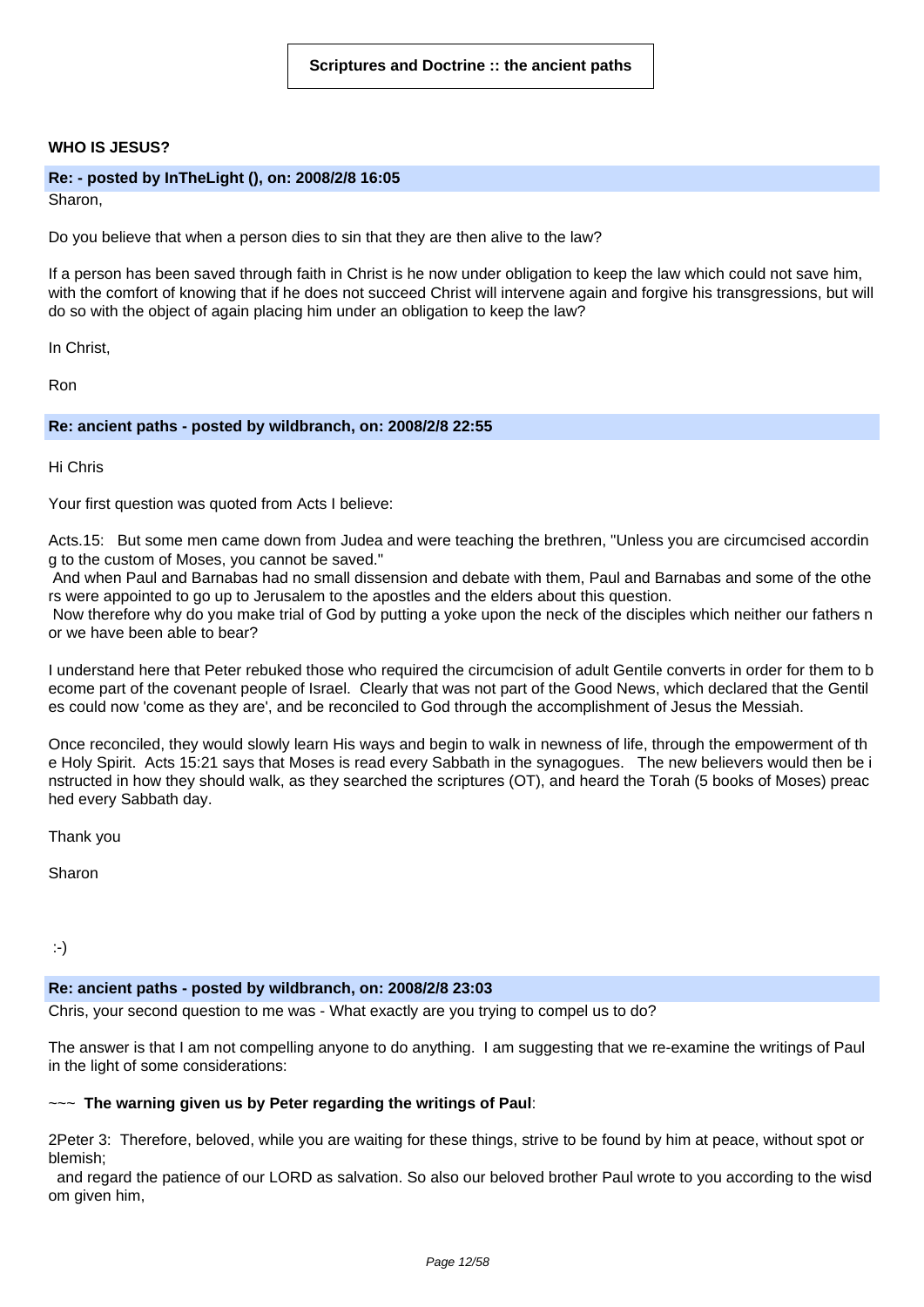speaking of this as he does in all his letters. There are some things in them hard to understand, which the ignorant and unstable twist to their own destruction, as they do the other scriptures.

You therefore, beloved, since you are forewarned, beware that you are not carried away with the error of the lawless a nd lose your own stability.

#### ~~~ **The weight of the rest of the Scriptures...**

...which uphold the eternal Torah of God. The entire TaNaK, (Old Testament), through to Yeshua, the apostles, and th e book of Revelations, the Torah (eternal law of God in the 5 books of Moses) is never spoken of as a 'curse' or somethi ng to be abhorred and rejected. Given that, we have to try and understand what Paul was saying. For surely one man' s writings cannot turn the entire Torah of the Eternal God of Israel into a 'curse' in a few selected verses? Remember J esus said that whoever does and teaches the commandments of God would be called Great in the Kingdom of Heaven. The NT closes with those who 'keep the commandments of God and the faith of Yeshua'. In Rev 22:14 we have "Bless ed are those that do His commandments, that they might have the right to the tree of life".

#### ~~~ **Paul upholds the Law in certain verses, as recorded in my earlier post.** e.g.

Romans 7: 12 So then, the law is holy, and the commandment is holy, righteous and good.

Romans 7:14 We know that the law is spiritual; but I am carnal, sold under sinÂ…

Romans 7: 22 For in my inner being I delight in God's law; (1 Corinthians 7: Circumcision is nothing and uncircumcisio n is nothing. Keeping God's commands is what counts.

Paul himself speaks of the **Mystery of LawLESSness and the Man of LawLESSness** in 2 Thess.

#### ~~~**Read Psalm 119 written by David...**

# He LOVES the Laws, the Commandments, the Precepts, the Ordinances of the LORD! In fact, he DELIGHTS in t he law of God, and would never think to call it a "burden" or a "curse" or a "weak and beggarly element". God f **orbid!**

Here are some examples of the Joy expressed by David, and which I can fully identify with, when considering the Torah of my God, which He has written on my heart and caused me to walk in:

Psalms 1:1 Blessed is the man that walketh not in the counsel of the ungodly, nor standeth in the way of sinners, nor sitt eth in the seat of the scornful.

2 But his delight is in the law of the LORD; and in his law doth he meditate day and night.

Psalms 40:8 I delight to do thy will, O my God: yea, thy law is within my heart.

Psalms 112:1 Praise ye the LORD. Blessed is the man that feareth the LORD, that delighteth greatly in his commandme nts.

Psalms 119:16 I will delight myself in thy statutes: I will not forget thy word.

Psalms 119:24 Thy testimonies also are my delight and my counsellors.

Psalms 119:35 Make me to go in the path of thy commandments; for therein do I delight.

Psalms 119:47 And I will delight myself in thy commandments, which I have loved.

Psalms 119:69 The proud have forged a lie against me: but I will keep thy precepts with my whole heart. 70 Their heart is as fat as grease; but I delight in thy law.

Psalms 119:77 Let thy tender mercies come unto me, that I may live: for thy law is my delight.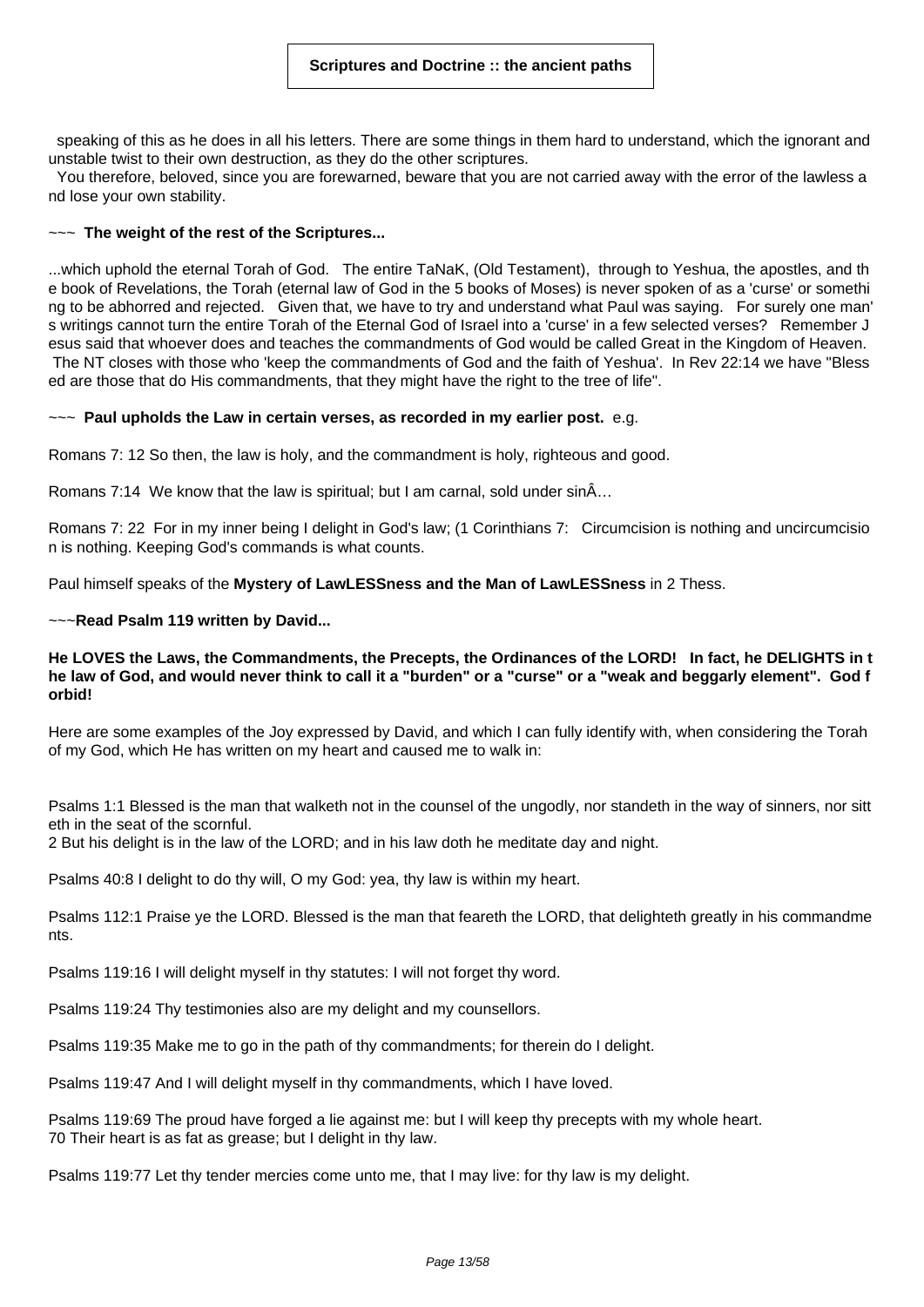Psalms 119:92 Unless thy law had been my delights, I should then have perished in mine affliction.

Psalms 119:143 Trouble and anguish have taken hold on me: yet thy commandments are my delights.

Psalms 119:174 I have longed for thy salvation, O LORD; and thy law is my delight.

Delighting in the ways of the LORD,

Sharon

:-)

**Re: - posted by ChrisJD (), on: 2008/2/8 23:14** Hi sharon,

Sharon, you said,

"I understand here that Peter rebuked those who required the circumcision of adult Gentile converts in order for them to become part of the covenant people of Israel. Clearly that was not part of the Good News, which declared that the Gentiles could now 'come as they are', and be reconciled to God through the accomplishment of Jesus the Messiah.

Once reconciled, they would slowly learn His ways and begin to walk in newness of life, through the empowerment of the Holy Spirit. Acts 15:21 says that Moses is read every Sabbath in the synagogues. The new believers would then be instructed in how they should walk, as they searched the scriptures (OT), and heard the Torah (5 books of Moses) preached every Sabbath day."

Why would Peter refer to circumcison **only** as

"...a yoke upon the neck of the disciples, which neither our fathers nor we were able to bear?"

It looks as though there was more dispute than that,

But there rose up certain of the sect of the Pharisees which believed, saying, That it was needful to circumcise t **hem, and to command them to keep the law of Moses.**

- Acts 15:5(KJV)

Not only to circumcise, but **to keep the law of Moses**

And so the Apostles also say this in the letter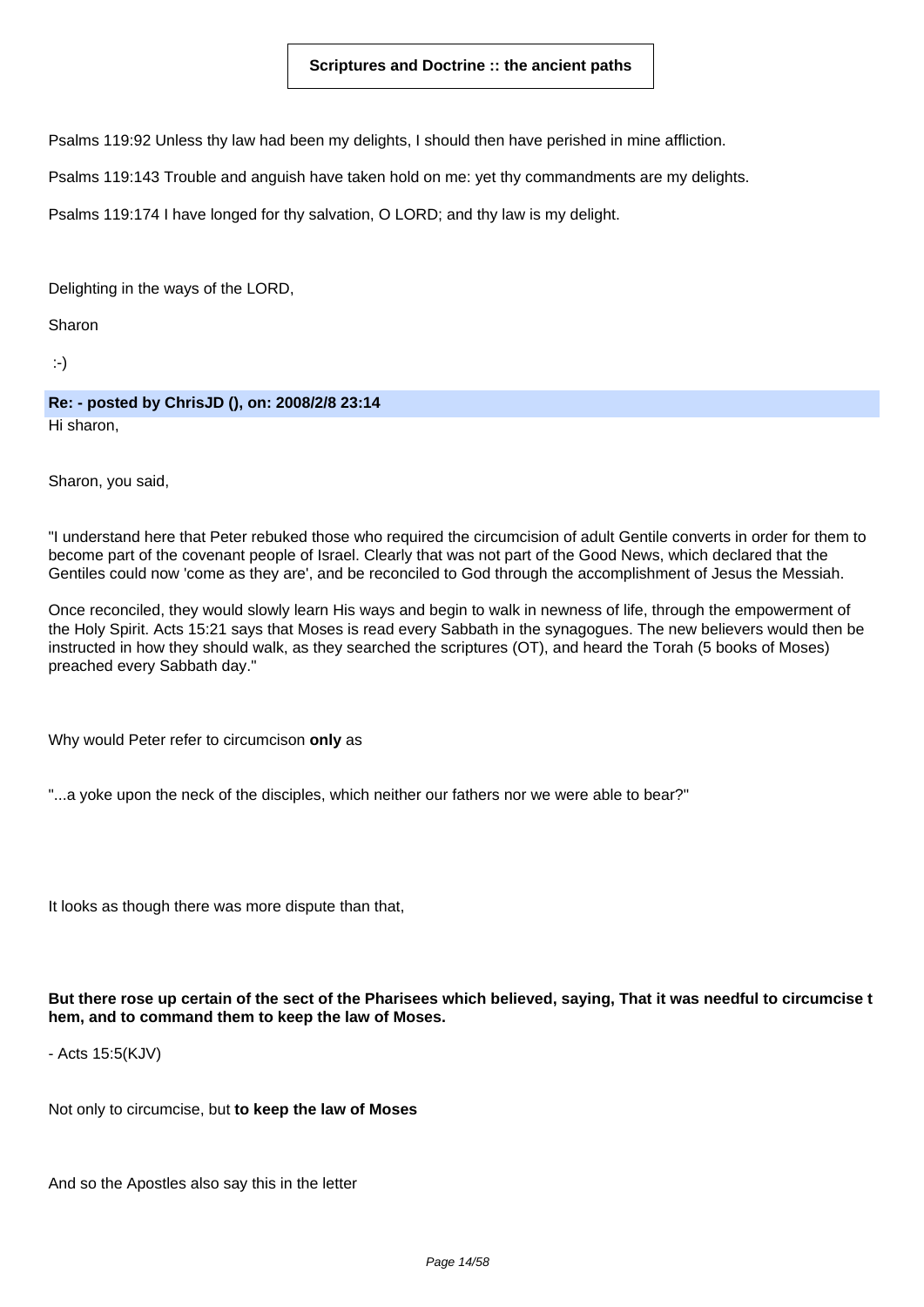Forasmuch as we have heard, that certain which went out from us have troubled you with words, subverting yo **ur souls, saying, Ye must be circumcised, and keep the law: to whom we gave no such commandment:**

-Acts 15:24(KJV)

Elsewhere, I think(correct me if I'm worng), I recall you suggesting that this was a temporary, 'emergency' regulation or g uidance for them?

In Acts chapter 21 verse 25 it says the same thing again.

Thank you,

Chris

**Re: ancient paths - posted by wildbranch, on: 2008/2/8 23:24**

Ron,

Romans 6: So you also must consider yourselves dead to sin and alive to God in Christ Jesus.

Let not sin therefore reign in your mortal bodies, to make you obey their passions.

Do not yield your members to sin as instruments of wickedness, but yield yourselves to God as men who have been bro ught from death to life, and your members to God as instruments of righteousness.

For sin will have no dominion over you, since you are not under law but under grace.

What then? Are we to sin because we are not under law but under grace? By no means!

According to the above verses, (from which I think you posed your question), we are to consider ourselves dead to sin, and alive to God in Christ Jesus. We are not to let sin reign in us, or yield ourselves to it, but to live in righteousness. T he quickening life that is given us when we come to God for forgiveness, (because of the death and resurrection of Jesu s the Messiah), enables us to walk in freedom from sin, having as it says, 'the law written on our hearts'. "By no means" are we to sin, Paul says!

Let us look again at the scriptural definition of sin:

#### 1John 3:4 **"Whoever commits sin also commits lawlessness** (459), **and sin is lawlessness.**" (459)

Thayers Greek Lexicon # 459 anomos {an'-om-os}from 1 (as a negative particle) and 3551; TDNT - 4:1086,646; adj AV - without law 4, transgressor 2, wicked 2, lawless 1, unlawful 1; 10 **1) destitute of (the Mosaic) law 1a) of the Gentiles 2) departing from the law, a violator of the law, lawless, wicked**

also,

Another verse found in the book of 1 John gives helpful information regarding a definition of sin. Here sin is described as **unrighteousness.**

(1 John 5:17) All unrighteousness is sin: and there is a sin not unto death.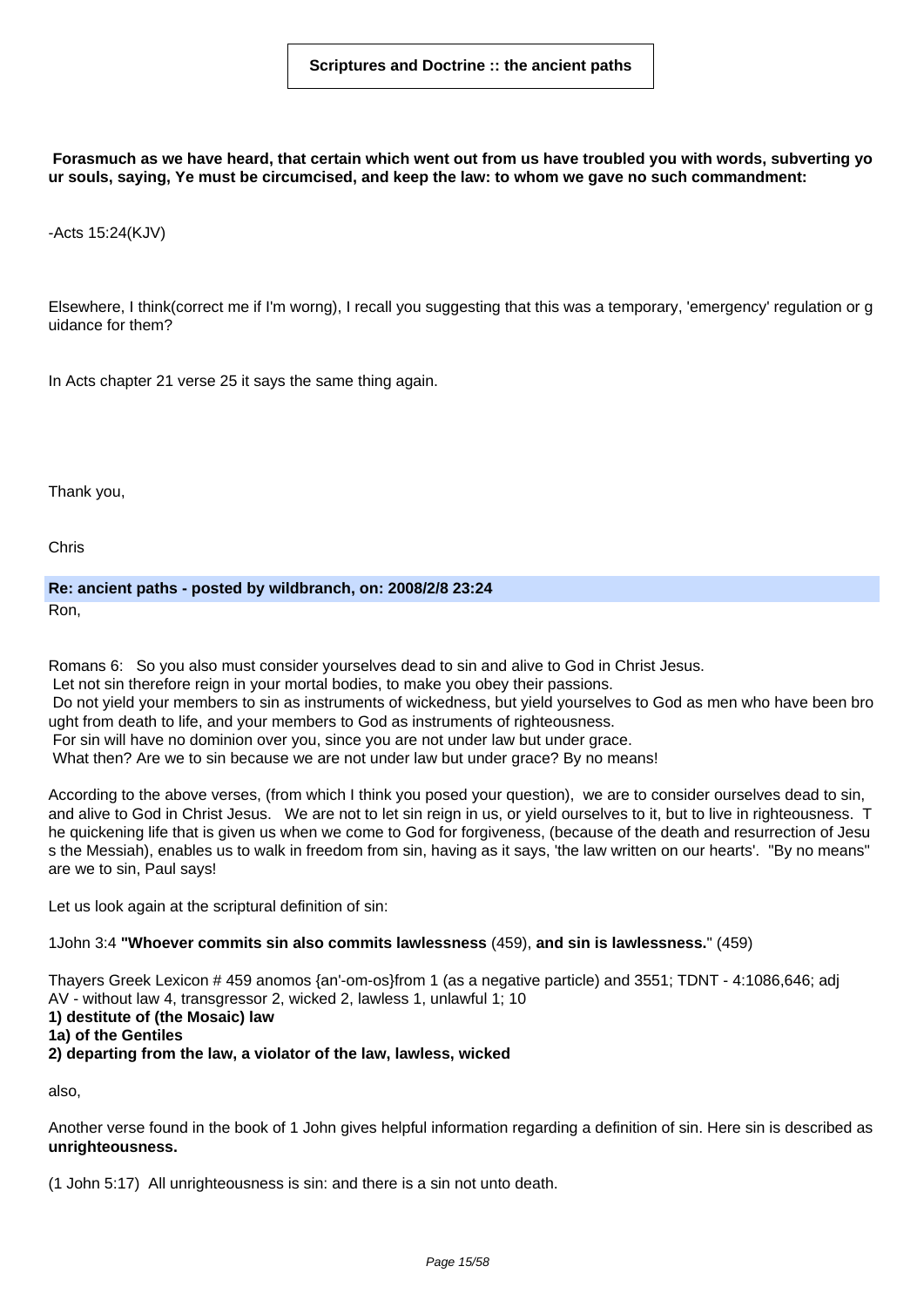Righteousness is a word used to describe the state of being in conformity with God's laws and requirements. Consider t he description of Zacharias and his wife Elizabeth found in the gospel of Luke:

(Luke 1:5-6) In the days of Herod, king of Judea, there was a certain priest named Zacharias, of the division of Abijah; a nd he had a wife from the daughters of Aaron, and her name was Elizabeth. {6} And they were both **righteous in the si ght of God, walking blamelessly in all the commandments and requirements of the Lord**.

These two godly people were described as being righteous in the site of God as they were observing His commandment s and requirements. Furthermore in many places in scripture righteousness is contrasted with lawlessness. The obvious inference is that those who are living in consistent patterns of disobedience to God's laws are considered to be unrighteo us and those acts which are contrary to God's law are considered to be unrighteous acts.

Consider also these scriptures:

(1 Corinthians 6:9-10) Or do you not know that the unrighteous shall not inherit the kingdom of God? Do not be deceived ; neither fornicators, nor idolaters, nor adulterers, nor effeminate, nor homosexuals, {10} nor thieves, nor the covetous, n or drunkards, nor revilers, nor swindlers, shall inherit the kingdom of God.

(2 Corinthians 6:14) Do not be bound together with unbelievers; for what partnership have righteousness and lawlessne ss, or what fellowship has light with darkness?

It becomes clear then to me that unrighteousness is the same as lawlessness both of which describe the concept of sin. An informative verse related to these concepts is found in the book of Hebrews. The writer of this book points out the Je sus was exalted to a position above all others because he **hated lawlessness and loved righteousness**. Again the co ntrast serves to define the nature of unrighteousness as lawlessness.

Sin and unrighteousness are thus breaking the law and commandments of God. **Paul says that we are 'by no means' to sin, that grace may abound.**

John goes on to teach us what happens if we do sin, (i.e. break, violate or depart from the law) and are guilty of unrighte ousness, even after beginning our walk in the Light:

1John.2 My little children, I am writing this to you so that you may not sin; but if any one does sin, we have an advocate with the Father, Jesus Christ the righteous;

and he is the expiation for our sins, and not for ours only but also for the sins of the whole world.

And by this we may be sure that we know him, if we keep his commandments.

He who says "I know him" but disobeys his commandments is a liar, and the truth is not in him;

but whoever keeps his word, in him truly love for God is perfected. By this we may be sure that we are in him:

he who says he abides in him ought to walk in the same way in which he walked

but if we walk in the light, as he is in the light, we have fellowship with one another, and the blood of Jesus his Son clea nses us from all sin.

If we say we have no sin, we deceive ourselves, and the truth is not in us.

If we confess our sins, he is faithful and just, and will forgive our sins and cleanse us from all unrighteousness.

If we say we have not sinned, we make him a liar, and his word is not in us.

1John.2 My little children, I am writing this to you so that you may not sin; but if any one does sin, we have an advocate with the Father, Jesus Christ the righteous;

and he is the expiation for our sins, and not for ours only but also for the sins of the whole world.

We are to walk **"In the same way that He walked"**......Jesus the Messiah upheld and was obedient to the Torah of His Father. When we do so, we are alive unto God in Christ Jesus.

Ezekiel 36 A new heart I will give you, and a new spirit I will put within you; and I will take out of your flesh the h **eart of stone and give you a heart of flesh.**

And I will put my spirit within you, and cause you to walk in my statutes and be careful to observe my ordinanc **es**.

Keeping the commands of the LORD is not an **obligation,** but a **joy!**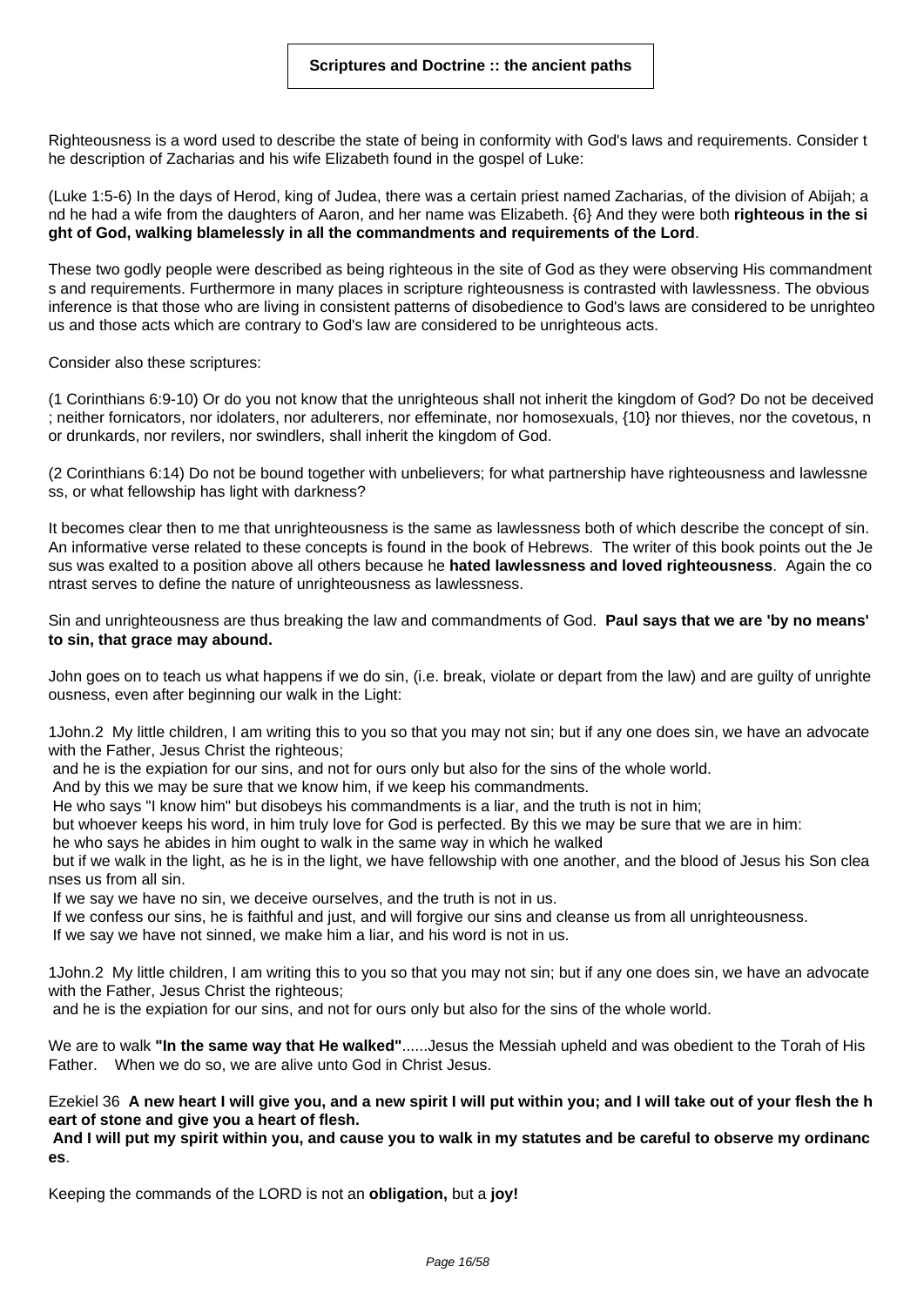That is how I understand it.

Thank you,

May He lead us into all truth, because I believe we are living in the days that Jeremiah prophesied of:

Jer.16:19 ..."to thee shall the nations (gentiles) come from the ends of the earth and say: "Our fathers have inherited no ught but lies, worthless things in which there is no profit...

Sharon

# **Re: - posted by ChrisJD (), on: 2008/2/8 23:25**

Hi again Sharon,

Sharon, you asked

"For surely one man's writings cannot turn the entire Torah of the Eternal God of Israel into a 'curse' in a few selected verses?"

But in the Law it was written,

# Cursed be he that confirmeth not all the words of this law to do them. And all the people shall say, Amen.

- Deuteronomy, chapter 27 verse 26(KJV)

James the Apostle says

# **For whosoever shall keep the whole law, and yet offend in one point, he is guilty of all.**

-James 2:10(KJV)

Chris

**Re: ancient paths - posted by wildbranch, on: 2008/2/9 0:25**

Chris,

Circumcision is part of the Law of God given unto Moses. These men were expecting newly converted Gentiles to be circumcised and to be observing the Torah **before** being admitted into the fellowship of believers. This was how Gentil es had previously been converted, and the process took a long time.

Peter spoke out against this old conversion practice, welcoming the new believers into their fellowship, with 4 restrictions placed on them. I call these 4 restrictions 'emergency rulings', which would allow a brand-new convert to immediately g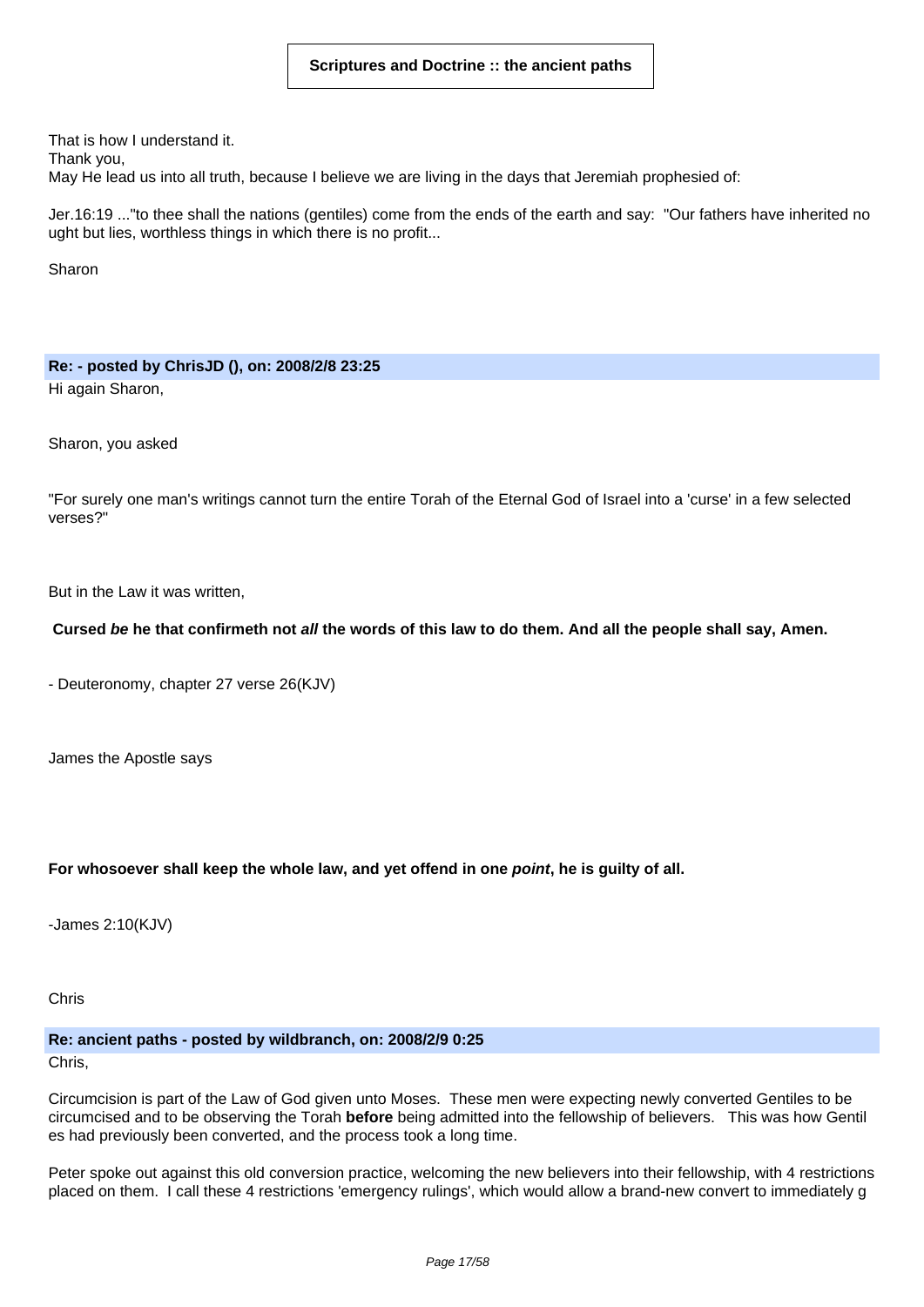ain access to fellowship and full acceptance. These people would have been used to pagan temple practices, and idolat ory is considered absolutely abhorrent to anyone professing faith in the one God of Israel. These 4 restrictions were to d o with pagan idol temple practices.

Today we might have other concerns which would be addressed when bringing in a new convert. For example, a really skimply dressed young lady might be asked to wear something a little more moderate when attending a fellowship meeti ng. One would not try and teach the way of discipleship to her straight away, but some things might need immediate att ention, if they are totally unacceptable in a fellowship group.

Obviously those 4 rulings were and are not today the only requirements that Gentiles have in order to participate in the c ommunity of believers.

Some groups and churches have very strict rulings, even adding to the commandments of God, while other groups are v ery liberal and allow most anything.

I believe that the standard, the plumbline, are the commandments of God as given to Moses. Many of those command ments have to do with the Ceremonial Law as pertaining to the sacrificial system, which are no longer for us today, as M essiah is now our living High Priest.

The Torah (commandments, teachings, law of God found in the 5 books of Moses), are the railway lines that a train is sa fest and best on, or the guide posts along the way, the ancient landmarks, which, by the power of the Holy Spirit within u s, we can seek to walk in, as Jesus the Messiah did.

Sharon

#### **Re: ancient paths - posted by wildbranch, on: 2008/2/9 0:31**

Hi again Chris,

Yes, I did say that I cannot see how certain verses in one man's writings could overthrow the entire Torah of the Eternal God of Israel, and have the Torah suddenly become a 'curse'.

Especially when other verses he wrote uphold the Torah, and the Messiah himself said that those who obey the commandments and teach them to others would be called great in the Kingdom of heaven. (detailed in previous post)

I think we may have missed what the curse actually is. Could the 'curse' be the punishment which is awaiting us when w e break the Torah? For in the Law it is written that the person who does not keep the law is cursed, as you said. The l aw itself is not the curse, but the breaking of it results in a curse of punishment. The curse is death.

The LORD said: I call heaven and earth to witness against you today, that I have set before you life and death, the bles sing and the curse. So choose life in order that you may live, you and your descendants. We are to choose LIFE, a nd receive the blessing, not DEATH, because then we will be cursed.

Now Messiah, the perfect one, willingly offered to take the curse on our behalf, taking on Himself our punishment for bre aking the commands of the LORD. We should not take that lightly, and willingly go on breaking the commands which He paid so dearly for us because of our violating of them. We should not sin that grace may abound.

In your post you quoted from James also.

James 2 For whoever keeps the whole law but fails in one point has become guilty of all of it. For he who said, "Do not commit adultery," said also, "Do not kill." If you do not commit adultery but do kill, you have be come a transgressor of the law.

I don't see a problem with that. I think many would agree that those things are transgressing the law, and totally unacce ptable for those professing to be disciples of Messiah to be engaged in.

James 2: Was not Abraham our father justified by works, when he offered his son Isaac upon the altar?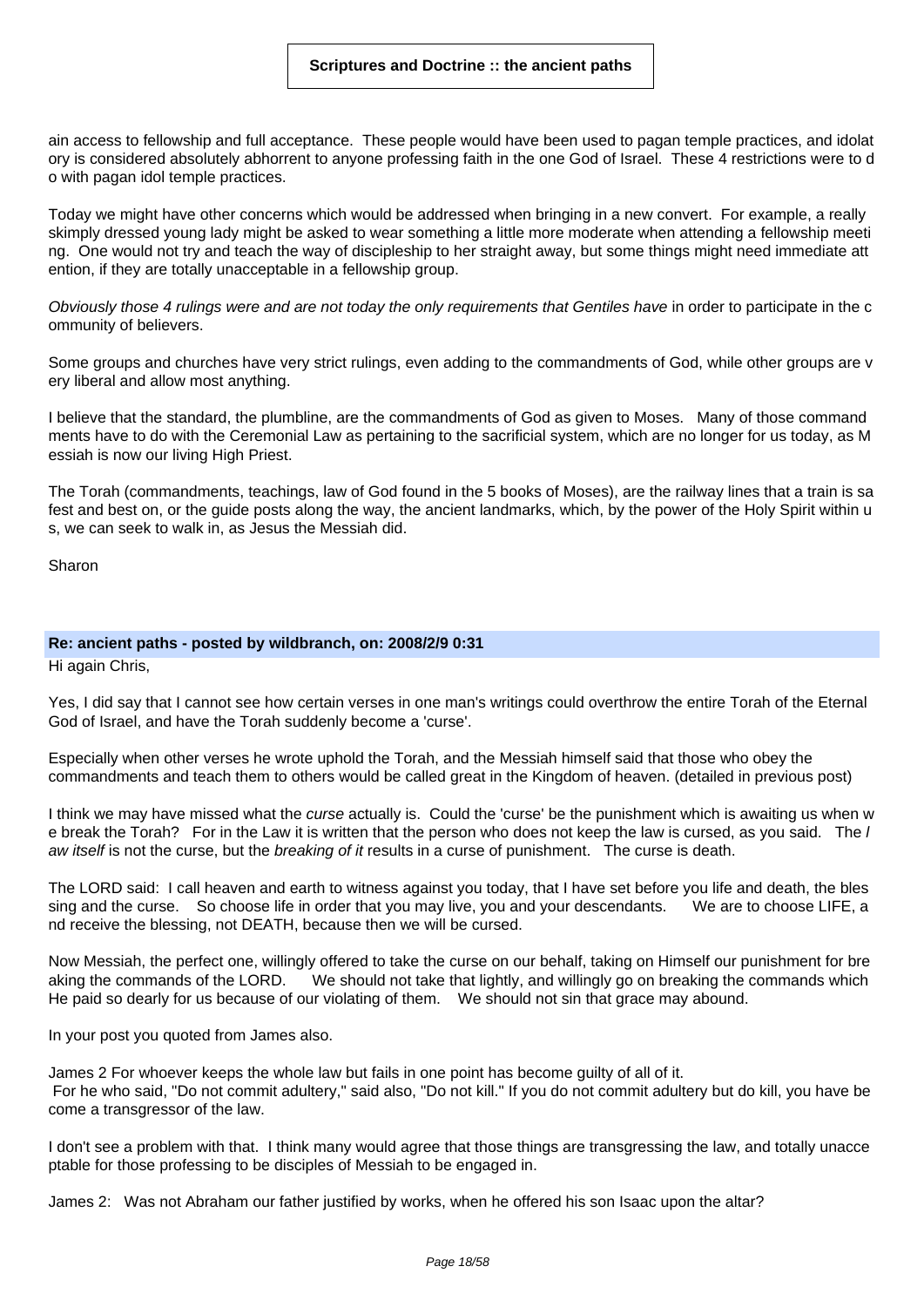You see that faith was active along with his works, and faith was completed by works, .... verse For as the body apart from the spirit is dead, so faith apart from works is dead.

Thanks, Sharon

**Re: - posted by ChrisJD (), on: 2008/2/9 1:06** Sharon,

You said

"Circumcision is part of the Law of God given unto Moses. These men were expecting newly converted Gentiles to be circumcised and to be observing the Torah before being admitted into the fellowship of believers. This was how Gentiles had previously been converted, and the process took a long time.

Peter spoke out against this old conversion practice, welcoming the new believers into their fellowship, with 4 restrictions placed on them. I call these 4 restrictions 'emergency rulings', which would allow a brand-new convert to immediately gain access to fellowship and full acceptance."

But Sharon, where do you read this in the scriptures?

Sharon, who was it that established these churches? Was it these Pharasiees? Or Paul and the other Apostles?

At the end of chapter 14 it says that they had been at Anticoh a **...long time with the disciples.**

And **then**, it says

#### And certain men which came down from Judea taught the brethren, and said, Except ye be circumcised after th **e manner of Moses, ye cannot be saved.**

They did not say, "you cannot be amitted into fellowship", but **ye cannot be saved**.

# **Sharon, where are you reading what you are teaching here?**

Sharon, you said

"I call these 4 restrictions 'emergency rulings', which would allow a brand-new convert to immediately gain access to fell owship and full acceptance."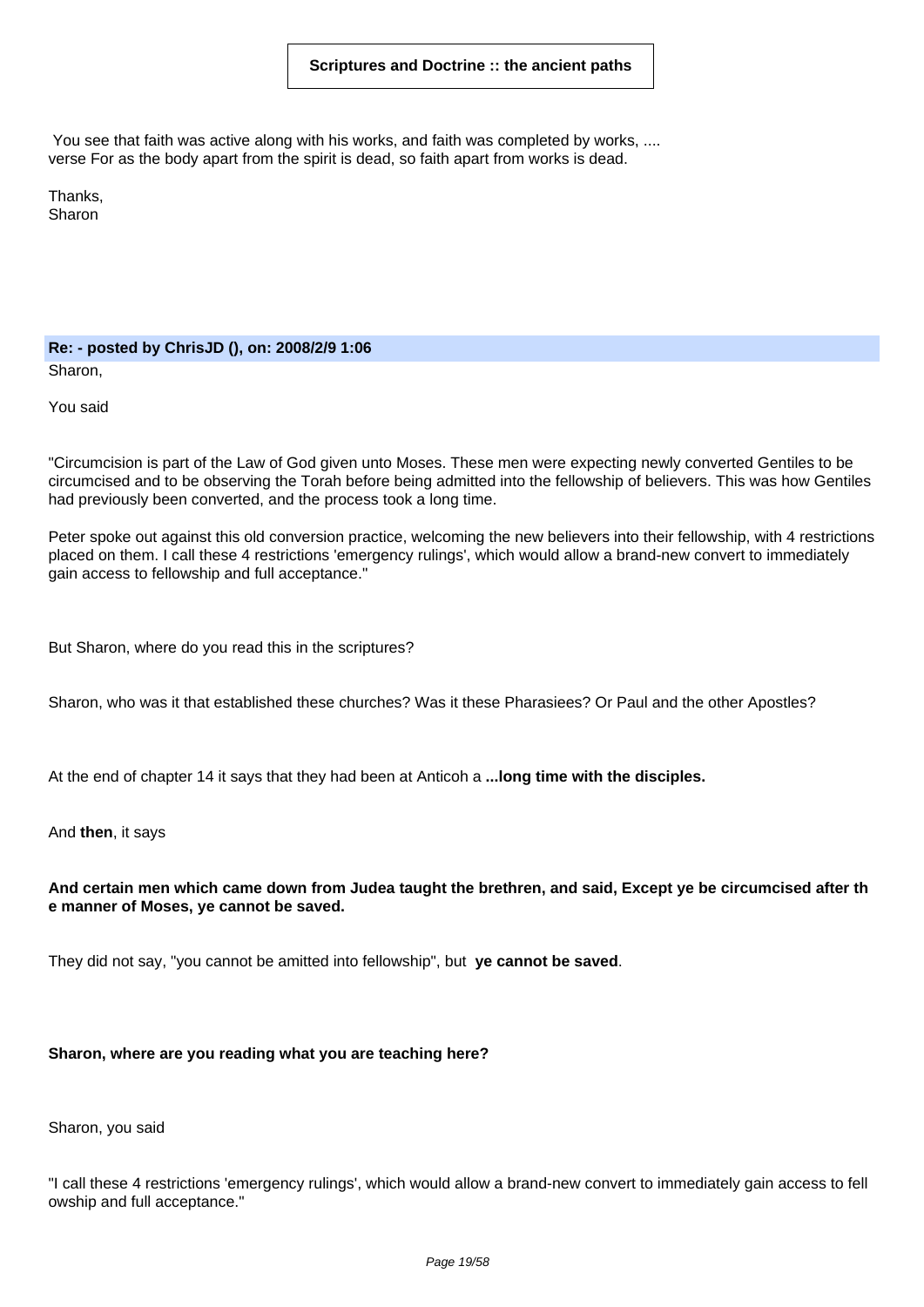But these same things are mentioned again in Acts chapter 21?

Yes, these are not the only things that believers are expected to observe. But the doctrine and practice of the Church wa s not being called into question here, it was the teaching of these Pharisees...

But there rose up certain of the sect of the Pharisees which believed, saying, That it was needful to circumcise t **hem, and to command them to keep the law of Moses.**

The Apostles wrote a letter in response **to what was being taught by these Pharisees**.

Sharon, Paul was a former pharisee, and he knew what was written in the law of Moses, but he says

# Behold, I Paul say unto you, that if ye be circumcised, Christ shall profit you nothing. For I testify again to ever **y man that is circumcised, that he is a debtor to do the whole law.**

He writes here also in the second chapter of Galatians, and isn't this exactly the same kind of situation we are talking ab out? But Titus, a greek, was not made to be circumcised?

"Then fourteen years after I went up again to Jerusalem with Barnabas, and took Titus with me also. And I went up by re velation, and communicated unto them that gospel which I preach among the Gentiles, but privately to them which were of reputation, lest by any means I should run, or had run, in vain. But neither Titus, who was with me, being a Greek, wa s compelled to be circumcised: And that because of false brethren unawares brought in, who came in privily to spy out o ur liberty which we have in Christ Jesus, that they might bring us into bondage:"

- Galatians 2:1-5(KJV)

Sharon, this is really concerning. I hope you will understand my concern about this,

Thanks,

Chris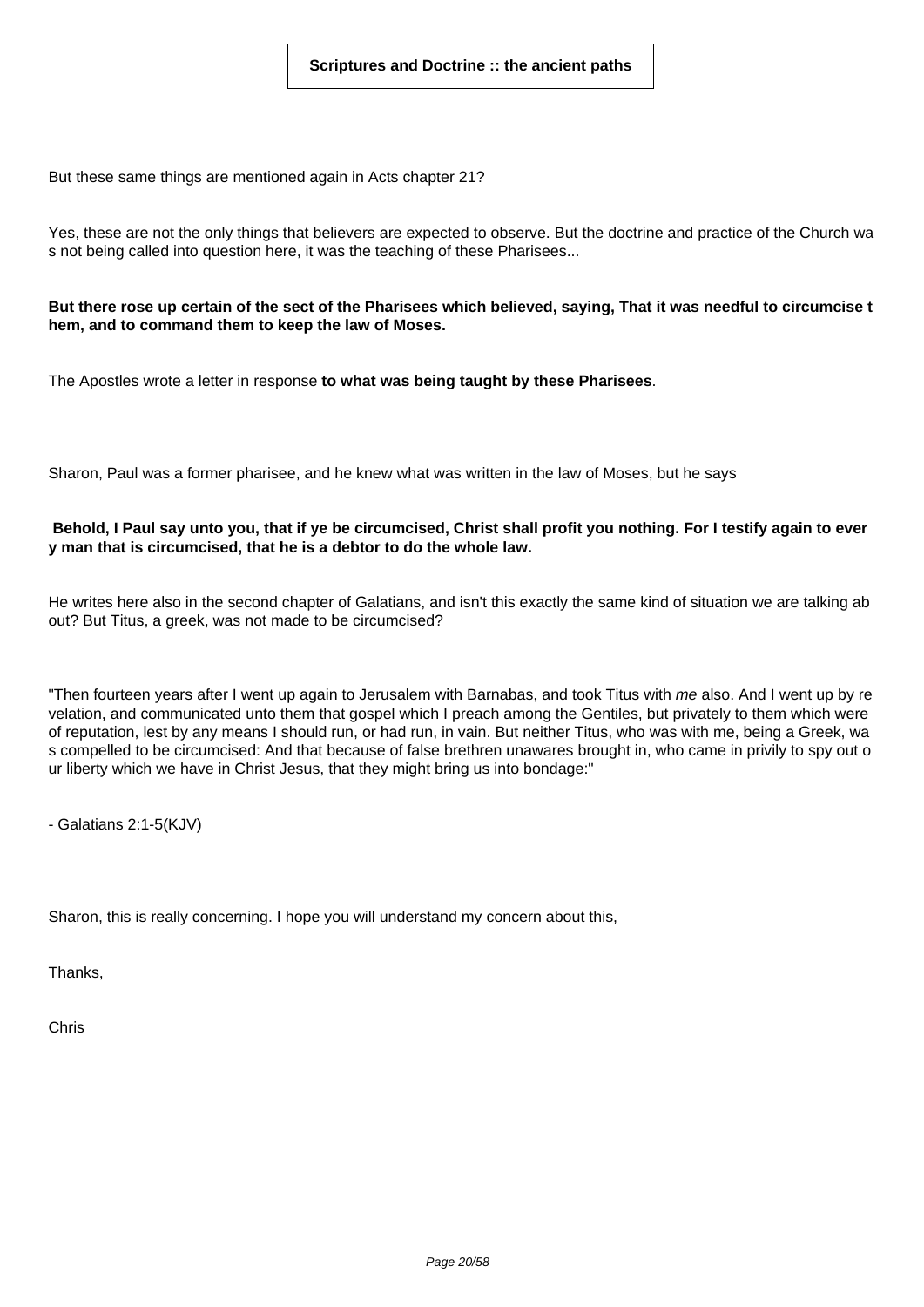# **Re: - posted by ChrisJD (), on: 2008/2/9 1:20**

Hi again Sharon,

You said,

"...and the Messiah himself said that those who obey the commandments and teach them to others would be called great in the Kingdom of heaven. (detailed in previous post)"

Are you referring to Matthew chapter 5 verse 19?

I don't think this is **exactly** what He said. I emphasis **exactly** because I think there are some important distinctions made here:

The scripture says here that the Lord said

# **one of these least commandments**

these...

I think He goes on to say what each of those were. I was reading this this morning and in each case, correct me if I'm wo rng, He starts out by saying

# **Ye have heard that it was said**

and then He qoutes from the Law or something else

and then He says

#### **But I say unto you**

and this is where, I think as you pointed out, the Lord Jesus Christ magnifies the law, or expands it even. But these are s pecific things He says.

Also, you said

"I think we may have missed what the curse actually is. Could the 'curse' be the punishment which is awaiting us when we break the Torah?"

Paul, the apostle, wrote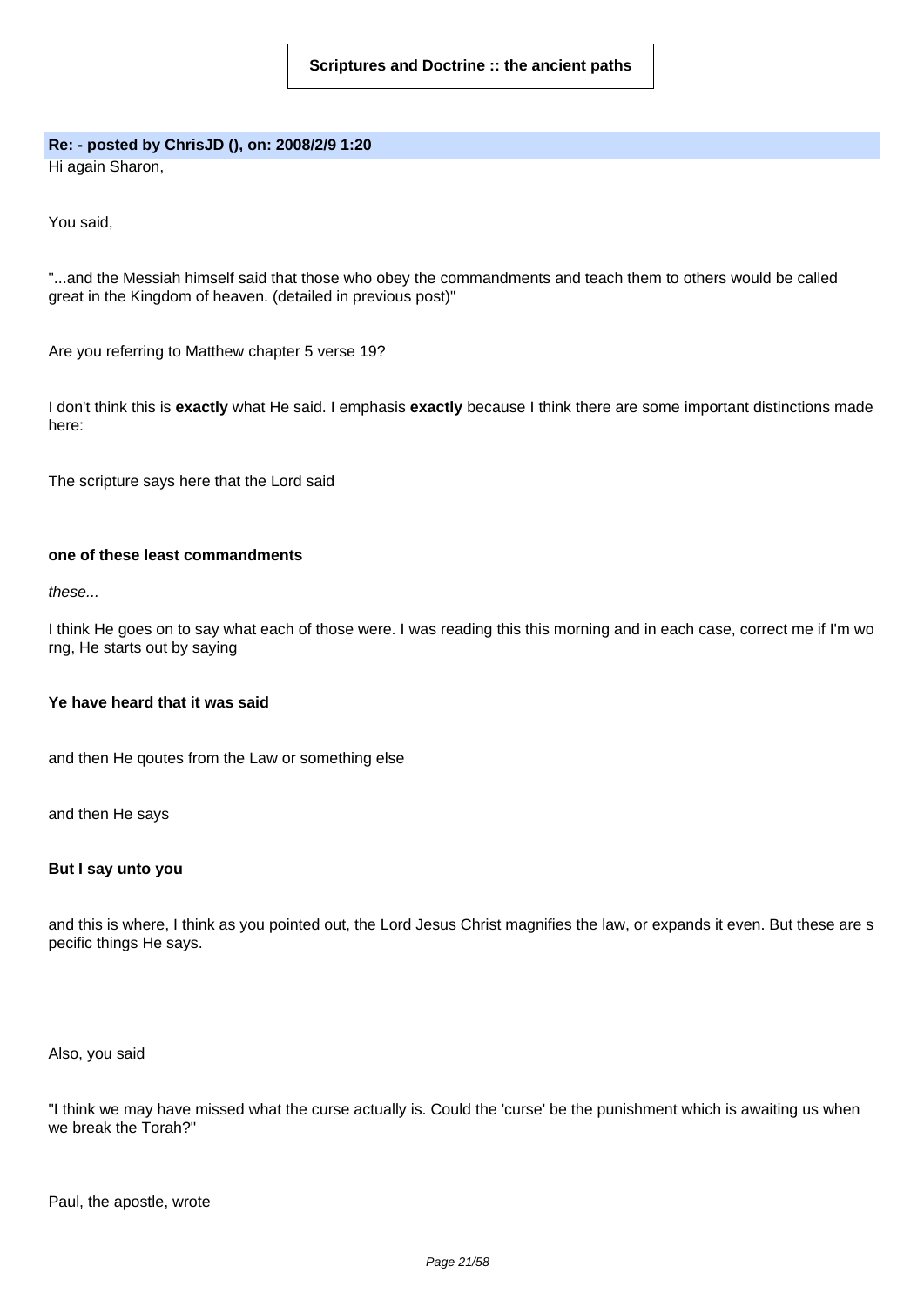For as many as are of the works of the law are under the curse: for it is written, Cursed is every one that contin **ueth not in all things which are written in the book of the law to do them.**

and

Christ hath redeemed us from the curse of the law, being made a curse for us: for it is written, Cursed is every **one that hangeth on a tree:**

- Galatians chapter 3 verses 10 and 13(KJV)

Chris

#### **Re: His Law, Moses' or Christs'? - posted by ChrisJD (), on: 2008/2/9 1:31**

"Behold my servant, whom I uphold; mine elect, in whom my soul delighteth; I have put my spirit upon him: he shall bring forth judgment to the Gentiles. He shall not cry, nor lift up, nor cause his voice to be heard in the street. A bruised reed s hall he not break, and the smoking flax shall he not quench: he shall bring forth judgment unto truth. He shall not fail nor be discouraged, till he have set judgment in the earth: and the isles shall wait for his law.

- Isaiah chapter 42 verse 1-3(KJV)

...and the isles shall wait for his law

If ye keep my commandments, ye shall abide in my love; even as I have kept my Father's commandments, and **abide in his love.**

**This is my commandment, That ye love one another, as I have loved you.**

- John chapter 15 verses 10 and 12(KJV)

See also John 17:8, Matthew 28:18-20, Romans 13:10 and James 2:8.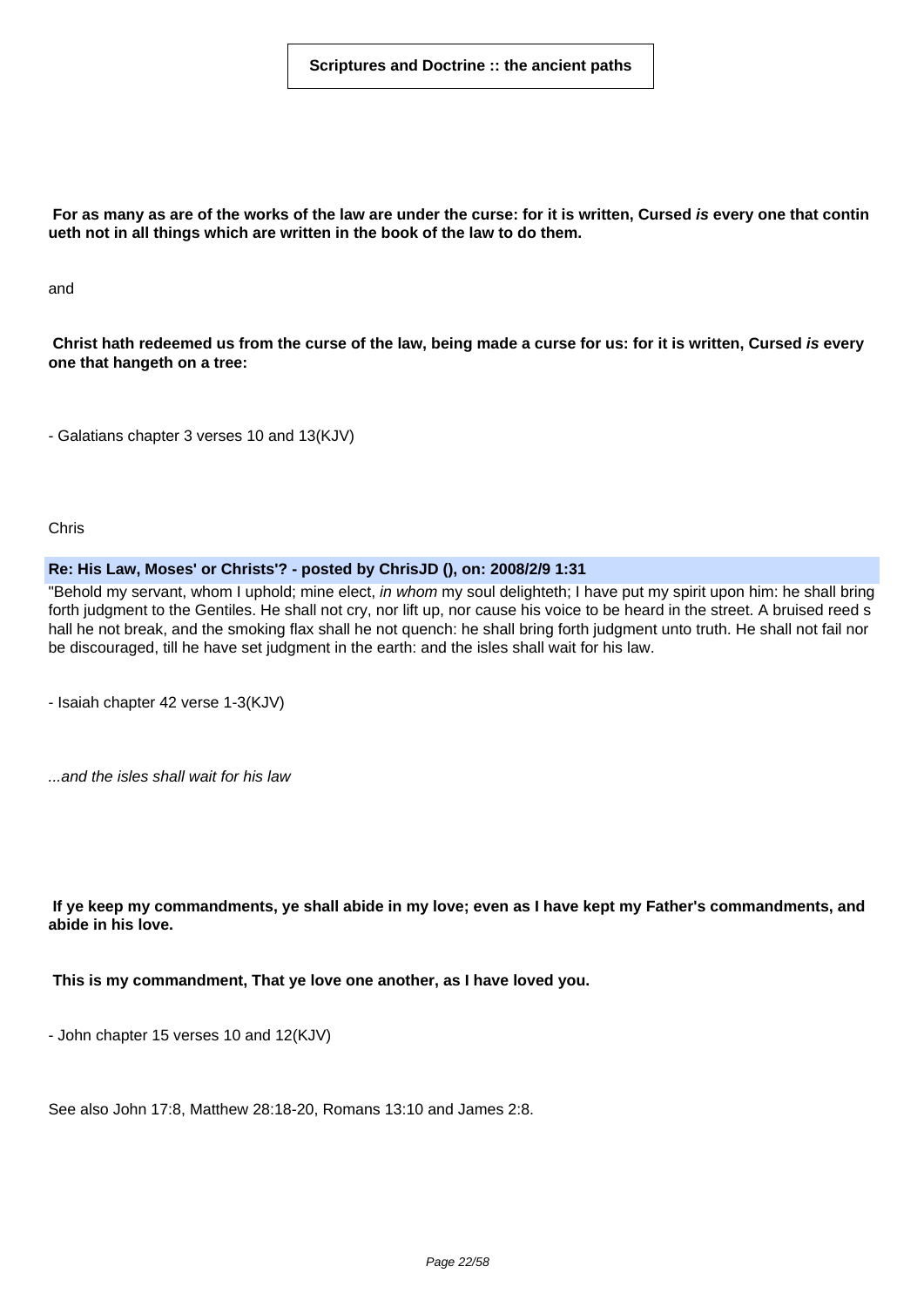# **Re: - posted by InTheLight (), on: 2008/2/9 9:27**

According to Paul in Romans 7 the Christian has no direct relationship with the law but is "dead to the law." Therefore it cannot come between the Christian and his Lord and Savior Jesus Christ.

Christ Himself is his righteousness and sanctification and redemption (1 Corinthians 1:30). How is it possible that we hav e died to the law? In the same way as it happened that we died to sin. When Christ died, we died. This is a fact. This is t he work of the cross which God has done for us and with us.

Righteousness has always been by faith, God looks upon the heart. Paul himself claimed that he was blameless when ju dged by the outward demands of the law but the real meaning of the law is inward so God, looking not on the outward m an but the inward man, found a deceitful heart.

The gospel is God's own righteousness. In it is revealed the righteousness of God or righteousness from God. It is not a means which we can use to become righteous in ourselves, but it gives us righteousness from God by faith and unto fait h. In this way the law is fulfilled. The gospel, therefore, does not confront us with the law, but with Christ. He who believe s the gospel is righteous before God for time and eternity. He has not first to win righteousness, for he is fully righteous. He does not have to prove that he is fulfilling the law, for God's righteousness needs no proofs. The law has no demand s to make on such a man; he is not living within its sphere and is not occupied with its "Thou shalts" and its "Thou shalt n ots", but is filled with the love of God in Christ Jesus.

In Christ,

Ron

#### **Re: ancient paths - posted by wildbranch, on: 2008/2/9 11:28**

Chris,

quote: "Circumcision is part of the Law of God given unto Moses. These men were expecting newly converted Gentiles to be circumcised and to be observing the Torah before being admitted into the fellowship of believers. This was how Ge ntiles had previously been converted, and the process took a long time.

Peter and James spoke out against this old conversion practice, welcoming the new believers into their fellowship, with 4 restrictions placed on them. I call these 4 restrictions 'emergency rulings', which would allow a brand-new convert to im mediately gain access to fellowship and full acceptance."

#### Chris said: "But Sharon, where do you read this in the scriptures?"

I read that in the NT. Chris, let me ask you a question. :-) When we have new believers come into fellowship today, do we teach them these 4 rulings made by the Jerusalem Council, and leave it at that? I have never once heard anyone pr each those 4 rulings to anyone who has been saved. Why not? Why do we not 'lay no greater burden on them, than th ese 4 necessary thing"s? Why do we expect even more than that?

I know most say (not all), that even the 10 Commandments are abolished or nailed to the cross, but do we not expect so meone walking as a disciple of Yeshua to honour their parents, or not be practicing falsehood, or not to be stealing etc? Is the commandment to "Not Steal" a curse? Or a form of bondage? God forbid! It is Freedom! Freedom to walk upri

ghtly.

Many church groups lay heavy, extra-biblical burdens on their congregants, burdens not even found in Torah. As Messi ah said....Howbeit in vain do they worship me, teaching for doctrines the commandments of men. For laying asi de the commandment of God, ye hold the tradition of men......Full well ye reject the commandment of God, that **ye may keep your own tradition."**

Those 4 rulings were not required for salvation, even although some men from Judea had come by insisting on full conv ersion (Circumcision and full observation of Torah BEFORE salvation). The Jerusalem Council strongly addressed that, and did not impose those 4 restrictions on new converts as a requirement for salvation, but for fellowship. Why else wo uld they have chosen those 4 rulings to be placed on the new believers?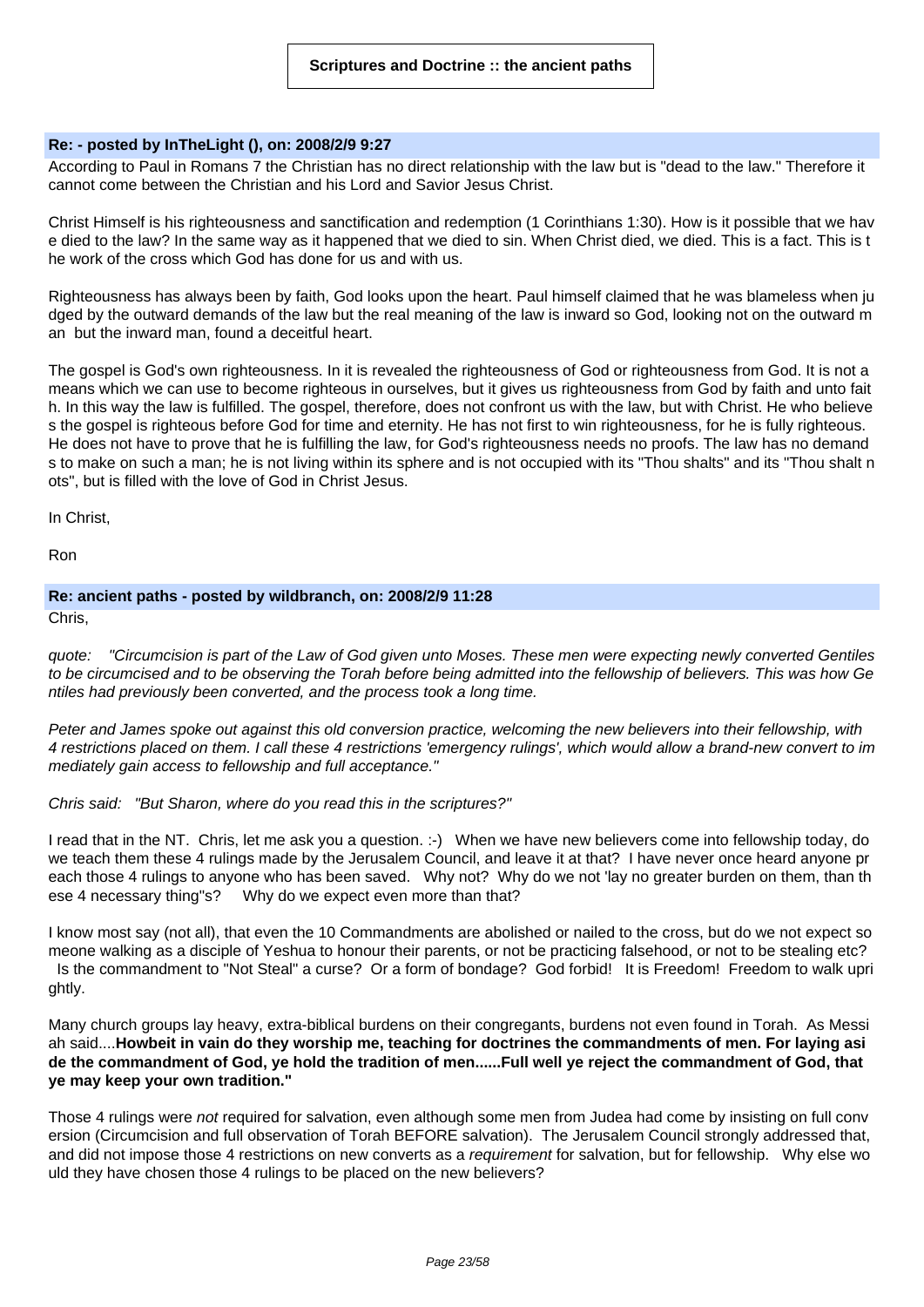Greco-Roman religion, from which these new believers were saved, was the worship of many gods, goddesses, with all sorts of macabre sensual rites and sexual practices and rituals. Anything to do with pagan temple idolatory was totally unacceptable, and would have **no** place amongst the fellowship of believers.

Peter and James did not want any synchronisation of pagan practices to take hold in the churches. Sadly, by the 3rd/4t h century, most of the practices of the Romanized church were all taken from the Greco/Roman/Babylonian religions, as outlined by Alexander Hislop in his book on 'The Two Babylons'., and anything to do with the Torah of God was excised.

At the end of the giving of the 4 rulings, James declares that ..."**for from early generations Moses has had in every c ity those who preach him, for he is read every Sabbath in the synagogues"**..... In other words, the new converts would be taught the Torah while attending synagogue on the Sabbath day, and be discipled in the ways of the LORD.

Were the new gentile converts ONLY expected to obey those 4 rulings? i.e. abstain from pollution of idols, from fornica tion, from what is stranged and from blood? Clearly not, but it was a start. They were not giving the newcomers a **'lic ense to sin'**, because remember, that **'sin is the transgression of the law'** John 3:4. They were allowing the grace of our Master Yeshua to work in their lives, which would have the outworking of them becoming 'holy, as He is holy'.

The decision handed down was simple. Tell the gentiles that they must shed their pagan lifestyle and practices, then t ell them that they will learn Torah in the synagogues where Moses is taught every Sabbath.

Paul personally oversaw TimothyÂ's circumcision. He was not bringing Timothy under a curse. Gentiles like Titus or th e Galatians he encouraged to remain uncircumcised , being very clear that circumcision was not to be misunderstood a s the **Ticket into the Kingdom**.

We often misunderstand Paul completely. (as Peter warned that the **lawless ones** would do). When we forget that he w as arguing against requiring Gentiles to be circumcised in order to merit salvation, we assume that he was arguing again st keeping of Torah. But he was only arguing that Torah observance and circumcision could not be regarded as *prereg* uisites for salvation. Ephesians  $2:8\hat{A}-9$  says,  $\hat{A}$ "For by grace you have been saved through faith; and that not of yourselv es, it is the gift of God; not as a result of works, so that no one may boast. $\hat{A}$ "

I do understand your concern Chris. Most understand Grace and Law to be mutually exclusive. I understand them to go hand in hand, as the **Saints are perfectly described in the book of Revelation 14: ..."those who keep the comman dments of God and the faith of Jesus"**.

Notice that it does not say there ....those who are in bondage/under a curse to the commandments of God, but those wh o 'keep the commandments' of God and have the 'faith of Jesus'. Perfect harmony!

In the grace, and by the grace of our Master Yeshua,

Sharon

#### **Re: ancient paths - posted by wildbranch, on: 2008/2/9 11:32**

Chris, you asked "His law, Moses or Christ's?"

Ultimately, all Law comes from YHWH, the Eternal God of Israel. It was handed down to us through Moses, and later m agnified by Jesus the Messiah.

# **\*If you love Me, you will keep My commandments. (John 14:15)**

\*He who has My commandments and keeps them is the one who loves Me; and he who loves Me will be loved b **y My Father, and I will love him and will disclose Myself to him. (John 14:21)**

\*If you keep My commandments, you will abide in My love; just as I have kept My FatherÂ's commandments and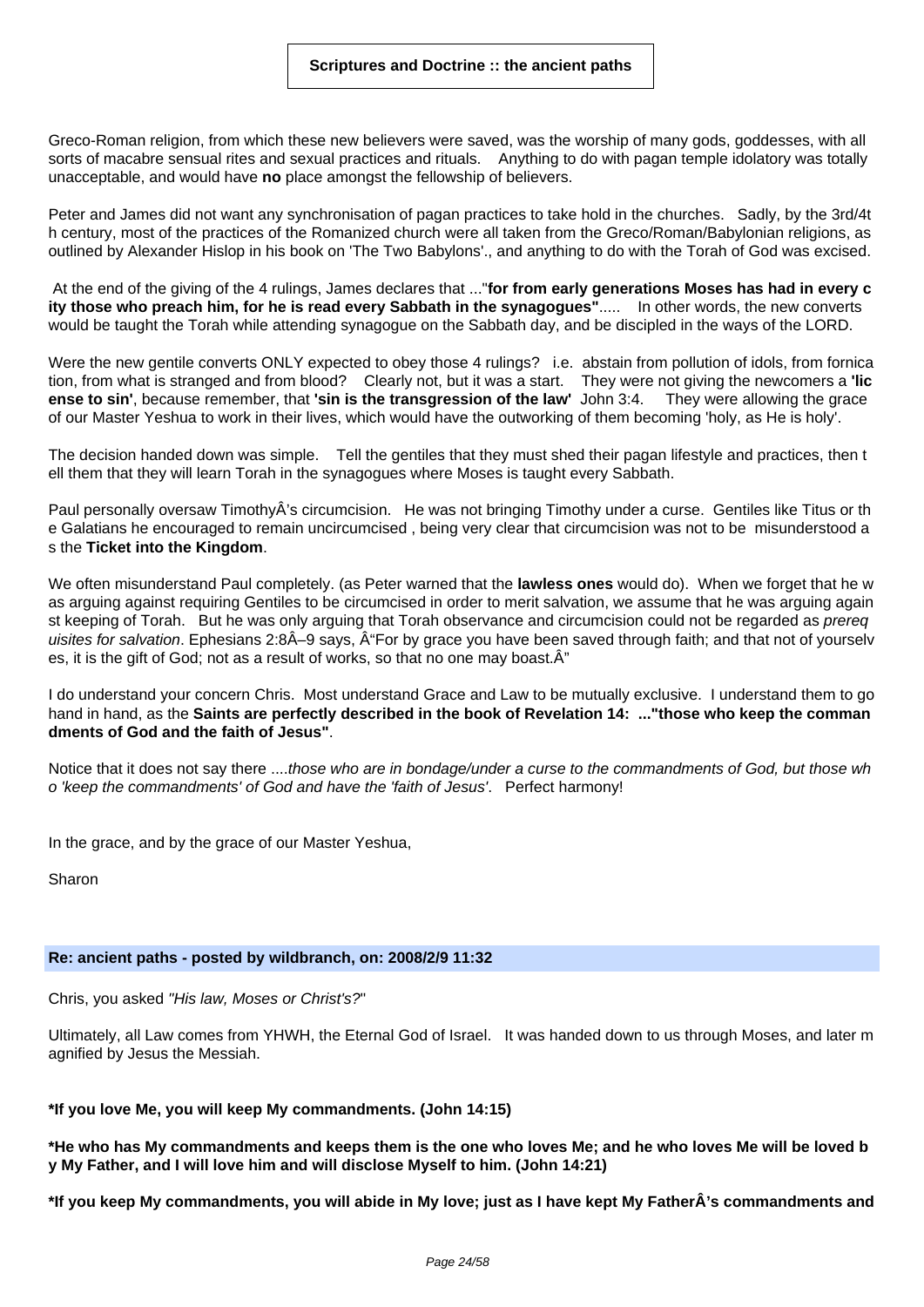**abide in His love. (John 15:10)**

\*By this we know that we love the children of God, when we love God and observe His commandments. For this is the love of God, that we keep His commandments; and His commandments are not burdensome. (1 John 5:2-**3)**

\*And this is love, that we walk according to His commandments. This is the commandment, just as you have he **ard from the beginning, that you should walk in it. (2 John 1:6)**

\*John 15 (12-14) "This is my commandment, that you love one another as I have loved you. Greater love has n o man than this, that a man lay down his life for his friends. You are my friends if you do what I command you.

\*1 John 2:3-11 And hereby we do know that we know him, if we keep his commandments. He that saith, I know him, and keepeth not his commandments, is a liar, and the truth is not in him. But whoso keepeth his word, in him verily is the love of God perfected: hereby know we that we are in him. He that saith he abideth in him oug **ht himself also so to walk, even as he walked.**

Brethren, I write no new commandment unto you, but an old commandment which ye had from the beginning. T he old commandment is the word which ye have heard from the beginning. Again, a new commandment I write unto you, which thing is true in him and in you: because the darkness is past, and the true light now shineth. H e that saith he is in the light, and hateth his brother, is in darkness even until now. He that loveth his brother ab ideth in the light, and there is none occasion of stumbling in him. But he that hateth his brother is in darkness, **and walketh in darkness, and knoweth not whither he goeth, because that darkness hath blinded his eyes.'**

The new commandment was a magnifying of the old commandment to 'love your neighbour as yourself'. **\*Lev 19:18 "Y** ou shall not take vengeance or bear any grudge against the sons of your own people, but you shall love your ne **ighbor as yourself: I am the LORD."**

Our Master Yeshua taught us to love one another, and to lay down our lives for our friends.

quote from Chris: '...and the isles shall wait for his law....' (from Isaiah 42:4)

Later in Isaiah 42:21 we read that concerning the Servant ..."The LORD was pleased, for his righteousness sake, to **ma gnify his law and make it glorious**.." note...**not make it 'a curse'**.

Sharon

#### **Re: ancient paths - posted by wildbranch, on: 2008/2/9 11:36**

Chris, you seem to be saying in one of your posts that when Yeshua was speaking about 'these commandments', that He was only referring to the ones that He mentioned in that discourse. I think that He was actually speaking about the "Law and the Prophets" found in the OT, which he mentioned as He began that subject. - **"Think not that I have come** to abolish the Law and the Prophets; I have come not to abolish them but to fulfil them." He said not until heaven and earth pass away, not one little part of them would be abolished, until all is accomplished. He later expanded our un derstanding of some of them.

Messiah also said that **unless our righteousness exceeds that of the Scribes and Pharisees, we would in no way enter the Kingdom of heaven.**

Messiah also said that the Scribes and Pharisees sit in Moses' seat, and we are to do all that they say, but not wh **at they do, for they are hypocritically not practicing what they preach.**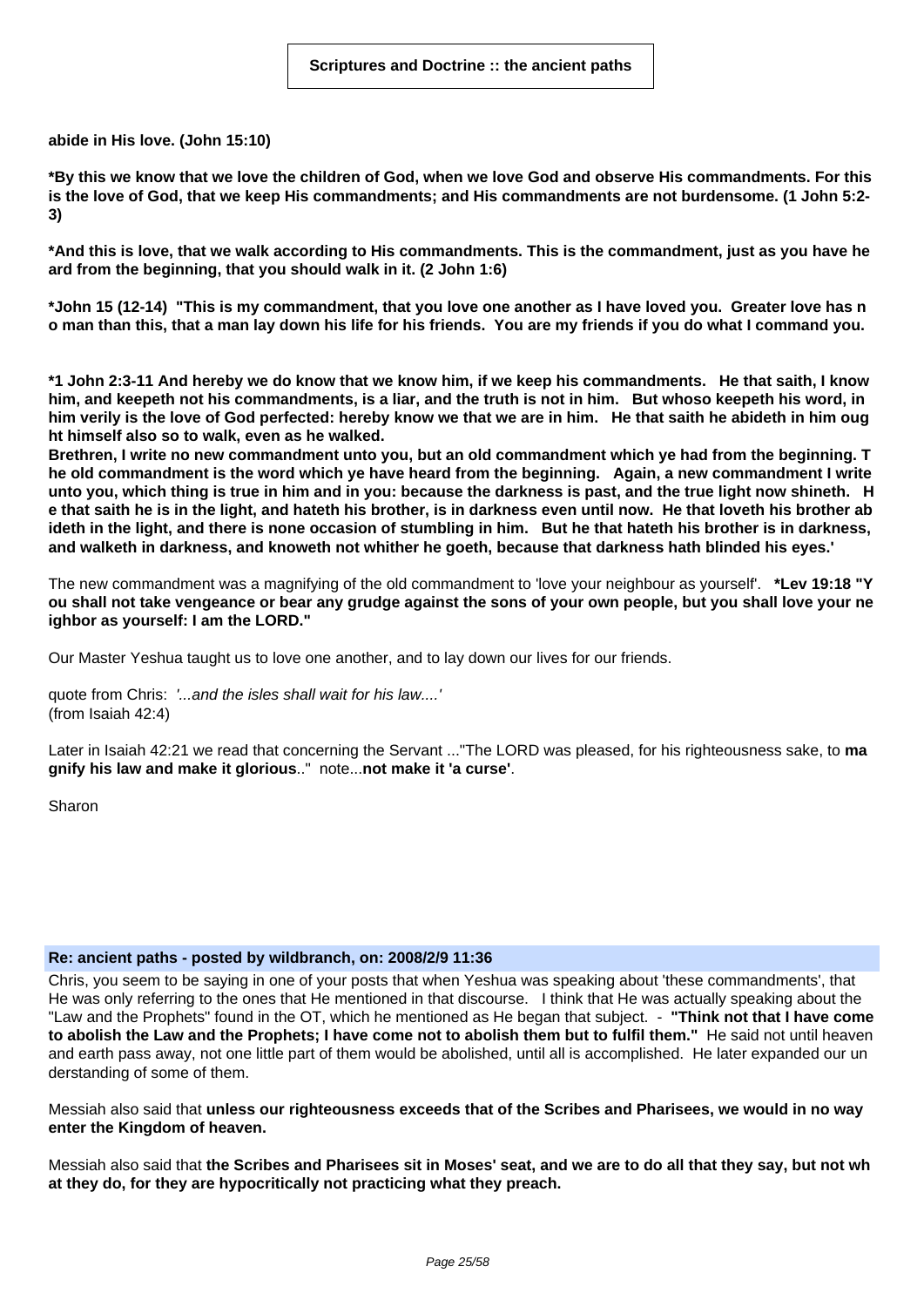I simply choose to follow Messiah in the grace that has been given me.

then,

Later, you quoted: "For as many as are of the works of the law are under the curse: for it is written, Cursed is every one that continueth not in all things which are written in the book of the law to do them. and

Christ hath redeemed us from the curse of the law, being made a curse for us: for it is written, Cursed is every one that h angeth on a tree".

Again, clearly the 'curse of the law' is the death sentence applicable to those who practice sin by transgressing the law. The Law, Teachings, Commandments (Torah) of God is NOT a curse, in fact the LORD says that choosing to obey the L aw is a BLESSING and LIFE. Choosing to disregard, cast aside, or disobey the Law is DEATH and a CURSE.

HalleluYah! Thanks be to God that our Messiah Yeshua has taken and tasted that curse for us. Let us not continue in sin that grace may abound. Choose life.

Sharon

**Re: - posted by ChrisJD (), on: 2008/2/9 12:07** Sharon,

You asked,

"When we have new believers come into fellowship today, do we teach them these 4 rulings made by the Jerusalem Council, and leave it at that?"

There is a context here:

And certain men which came down from Judea taught the brethren, and said, Except ye be circumcised after th **e manner of Moses, ye cannot be saved.**

And then

But there rose up certain of the sect of the Pharisees which believed, saying, That it was needful to circumcise **them, and to command them to keep the law of Moses.**

To which Peter says

Now therefore why tempt ye God, to put a yoke upon the neck of the disciples, which neither our fathers nor we **were able to bear?**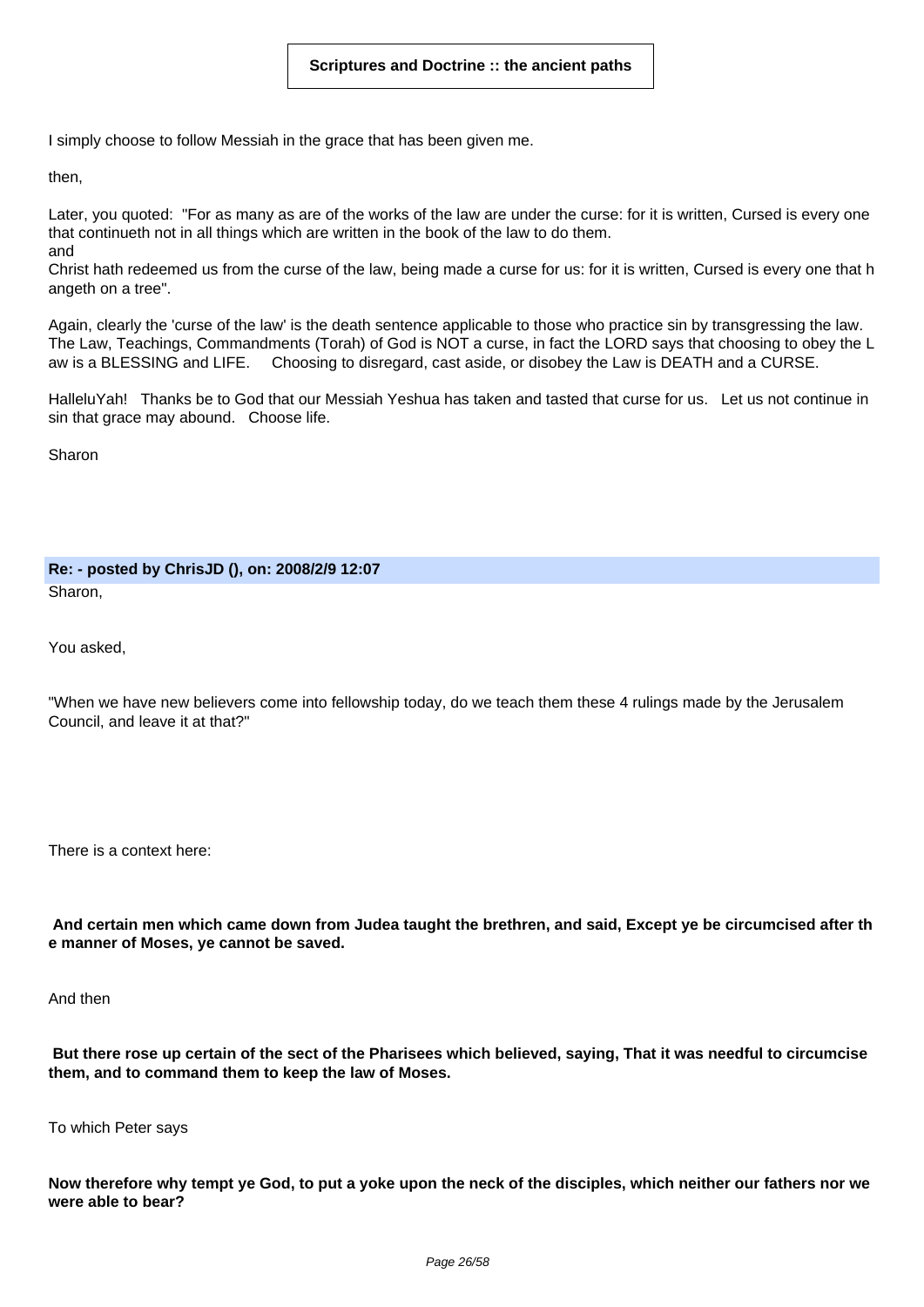He asks, why tempt ye God?

How about you Sharon?

**Re: - posted by ChrisJD (), on: 2008/2/9 12:18** Sharon,

You said

"I think that He was actually speaking about the "Law and the Prophets" found in the OT, which he mentioned as He began that subject."

The Lord Jesus said

**Whosoever therefore shall break one of these least commandments,...**

...these least

He states what the Law or others had said

**Ye have heard that it was said by them of old time**

And then He says

**But I say unto you...**

John in his record of the Gospel records these words of the Lord Jesus Christ, the Mediator of the New Covenant,

If ye keep my commandments, ye shall abide in my love; even as I have kept my Father's commandments, and **abide in his love.**

**This is my commandment, That ye love one another, as I have loved you.**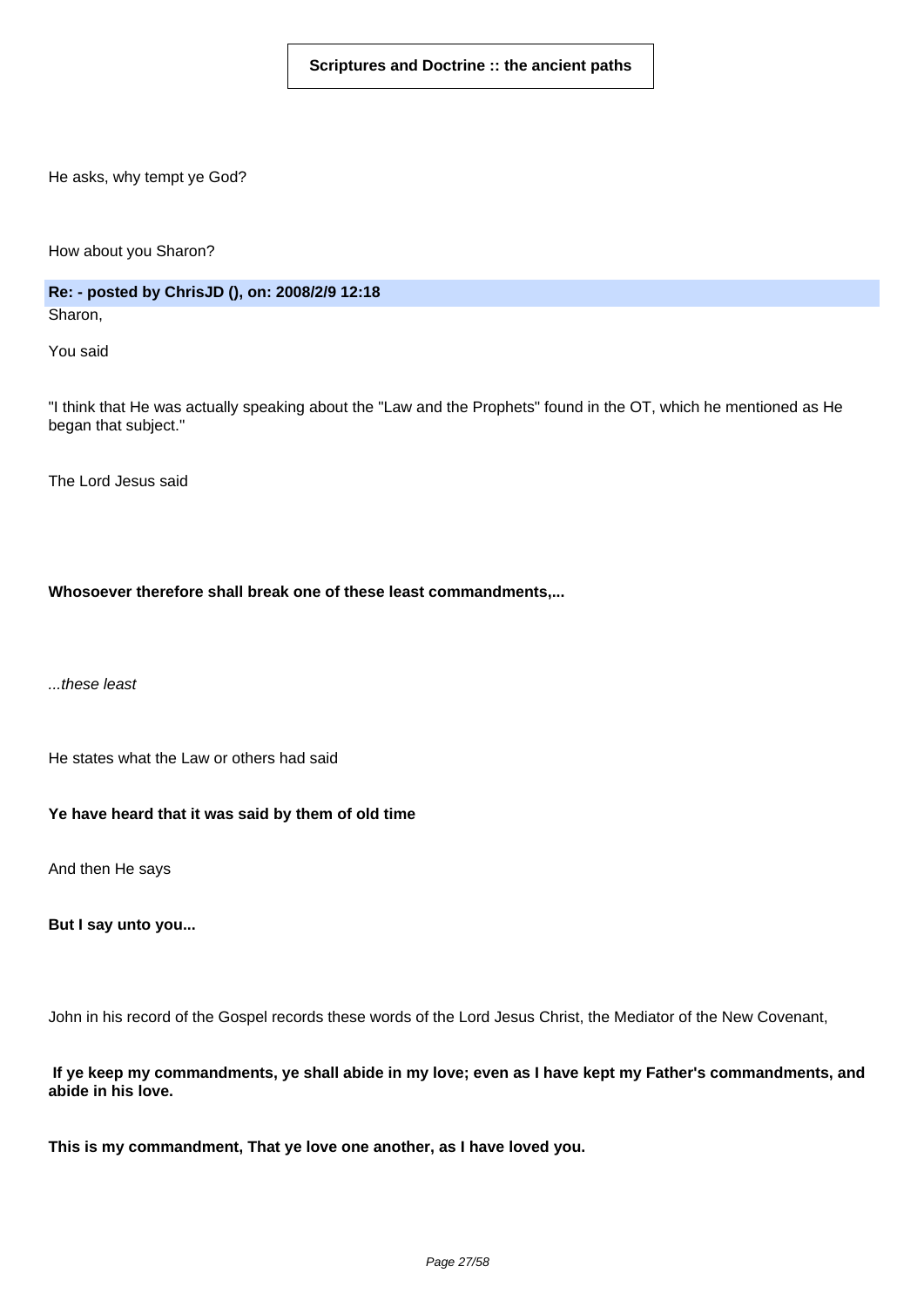Whose law are you under?

**Re: - posted by ChrisJD (), on: 2008/2/9 12:25** Sharon,

You said,

"Again, clearly the 'curse of the law' is the death sentence applicable to those who practice sin by transgressing the law."

...it is written, Cursed is every one that continueth not in all things which are written in the book of the law to do **them.**

that continueth not...

**Re: - posted by ChrisJD (), on: 2008/2/9 12:33** Sharon,

You said

"I know most say (not all), that even the 10 Commandments are abolished or nailed to the cross, but do we not expect someone walking as a disciple of Yeshua to honour their parents, or not be practicing falsehood, or not to be stealing etc? Is the commandment to "Not Steal" a curse? Or a form of bondage? God forbid! It is Freedom! Freedom to walk uprightly."

#### **For as many as are led by the Spirit of God, they are the sons of God.**

- Romans 8:14(KJV)

#### **But if ye be led of the Spirit, ye are not under the law.**

- Galatians 5:18(KJV)

But the fruit of the Spirit is love, joy, peace, longsuffering, gentleness, goodness, faith, Meekness, temperance: **against such there is no law.**

- Galatians 5:22-23(KJV)

Wherefore the law was our schoolmaster to bring us unto Christ, that we might be justified by faith.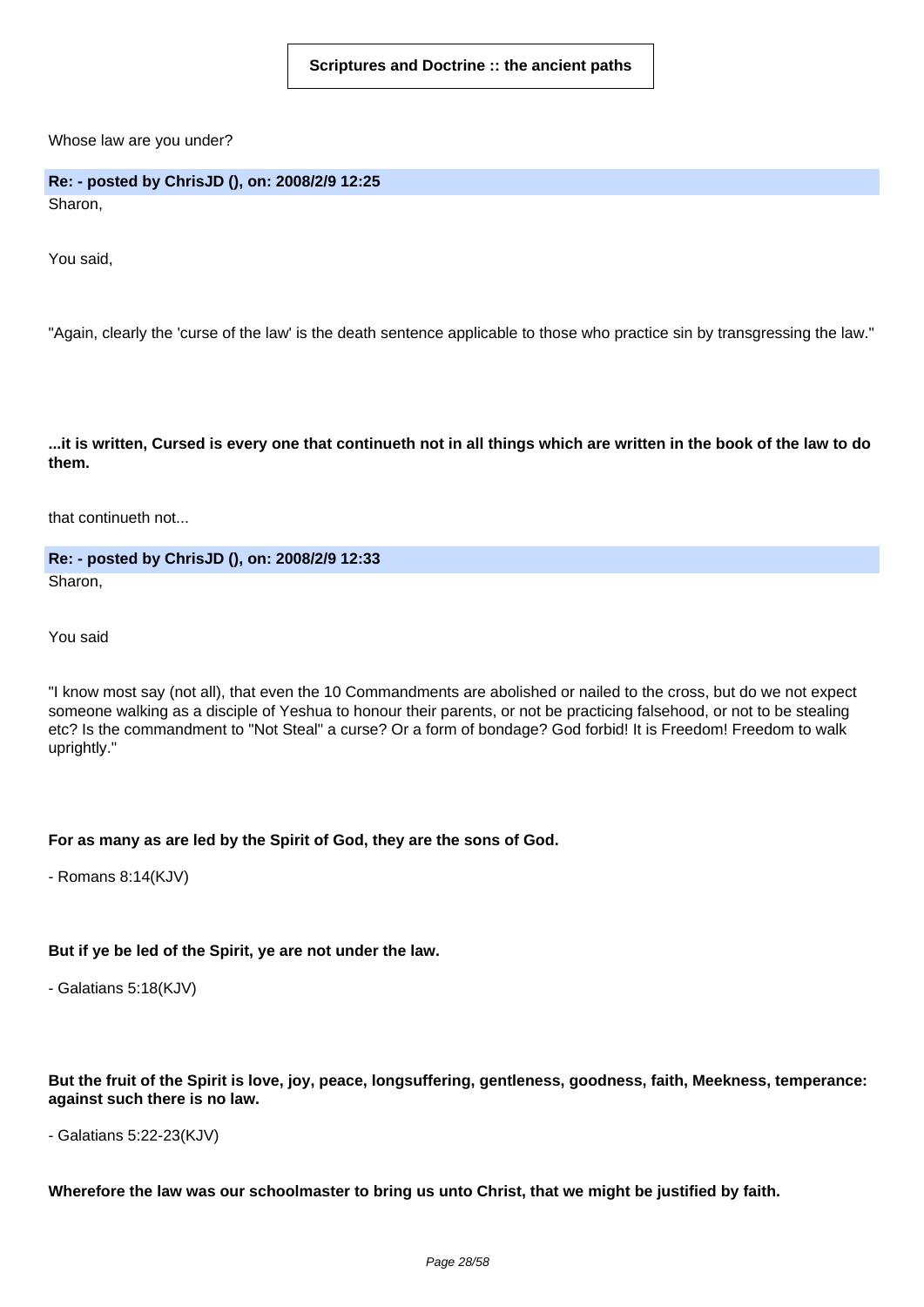- Galatians 3:24(KJV)

# **Re: - posted by ChrisJD (), on: 2008/2/9 12:52**

Sharon,

You said

"Later in Isaiah 42:21 we read that concerning the Servant ..."The LORD was pleased, for his righteousness sake, to magnify his law and make it glorious.." note...not make it 'a curse'."

Yes,

The Lord Jesus said

Woe unto you, lawyers! for ye have taken away the key of knowledge: ye entered not in yourselves, and them th **at were entering in ye hindered.**

- Luke 11:52(KJV)

the key of knowledge...

Now we know that what things soever the law saith, it saith to them who are under the law: that every mouth ma y be stopped, and all the world may become guilty before God. Therefore by the deeds of the law there shall no **flesh be justified in his sight: for by the law is the knowledge of sin.**

- Romans 3:20(KJV)

# **Re: ancient paths - posted by wildbranch, on: 2008/2/9 13:20**

Dear Chris

You asked "How about you Sharon?" referring to the verses: quote:

And certain men which came down from Judea taught the brethren, and said, Except ye be circumcised after the manner of Moses, ye cannot be saved.

And then

But there rose up certain of the sect of the Pharisees which believed, saying, That it was needful to circumcise them, and to command them to keep the law of Moses.

To which Peter says

Now therefore why tempt ye God, to put a yoke upon the neck of the disciples, which neither our fathers nor we were able to bear?

Chris, I have made it abundantly clear that I **agree with Peter and James- that circumcision and Torah observance are NOT REQUIRED for salvation.**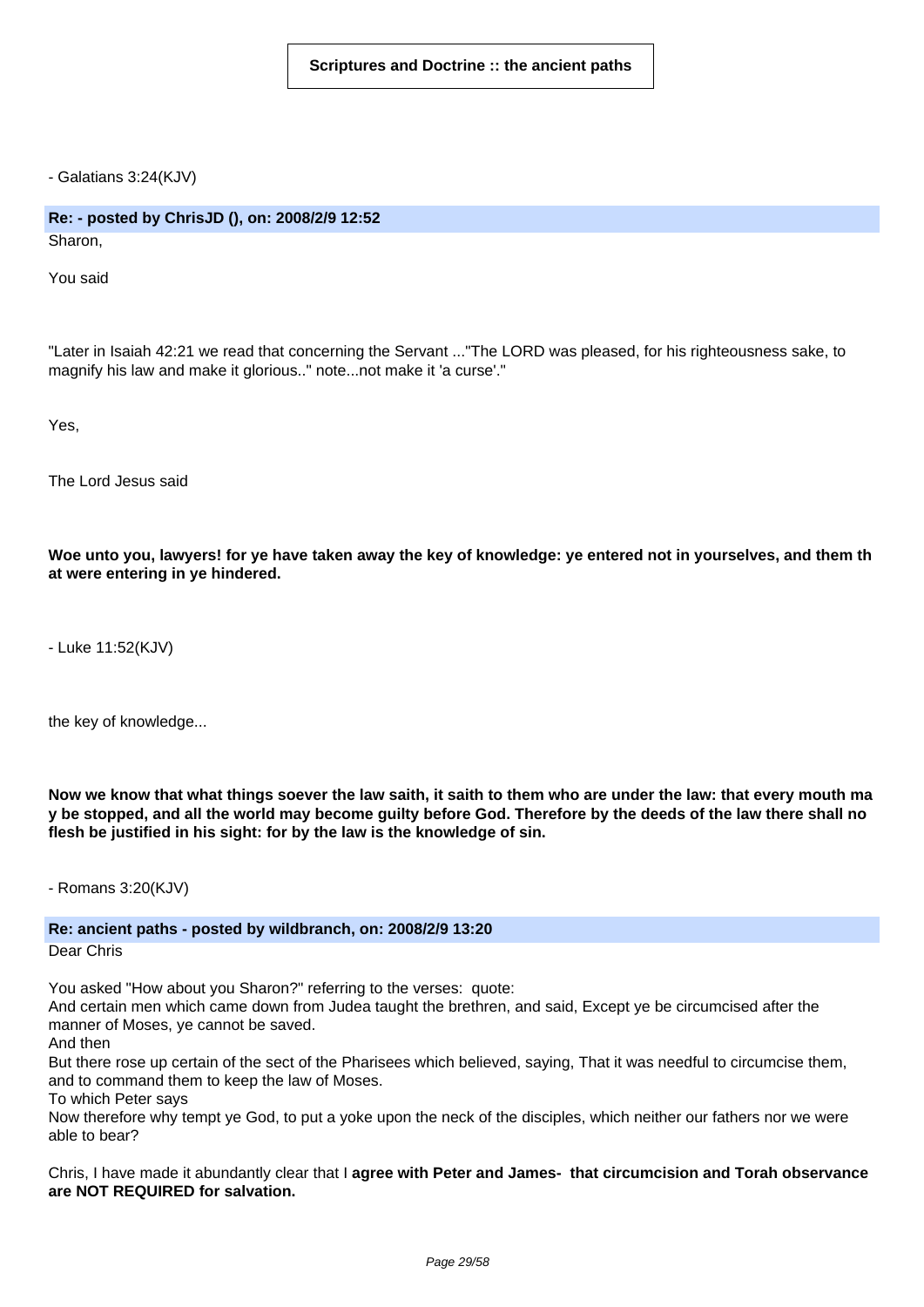I am not sure why you seem to have deliberately misrepresented my position here?

Sharon

#### **Re: ancient paths - posted by wildbranch, on: 2008/2/9 13:25**

From the verse in the post referred to by Chris:

"Whosoever therefore shall break one of these least commandments, and shall teach men so, he shall be called the least in the kingdom of heaven: but whosoever shall do and teach them, the same shall be called great in the kingdom of heaven."

Chris, are you saying that ONLY those commandments which Yeshua then goes on to speak about in the next verses are the ones that we should be observing and teaching to others? Those concerning adultery, divorce/remarriage, swearing falsely, not resisting one who is evil, love your enemies, praying in secret, fasting, laying up treasures in heaven, sound eye, two masters, anxiety, hypocritical judging, giving dogs what is holy, etc etc. Are these the ones that you are saying are the LEAST of the commandments? Which are the **least** of the commandments? Maybe I have mis understood what you are trying to say?

Jesus finishes up that sermon with the words: .....Not everyone who says to me 'Lord, Lord' shall enter the kingdom of h eaven, but he who does the will of my Father who is in heaven...On that day many will say to me, 'Lord, Lord', did we not prophesy in your name, and cast out demons in your name, and do many mighty works in your name? And then will I p rofess unto them, I never knew you: depart from me, ye that work \***iniquity.**

#### **\*Iniquity:**

1) the condition of without law 1a) because ignorant of it 1b) because of violating it 2) contempt and violation of law, iniquity, wickedness

Sharon

**Re: - posted by ChrisJD (), on: 2008/2/9 13:28** Sharon,

Also about Matthew 5:17-18,

The Lord Jesus said to the Jews in John 10:34...

# **Is it not written in your law...**

your law...

Paul says in Romans 4:15 that the law worketh wrath.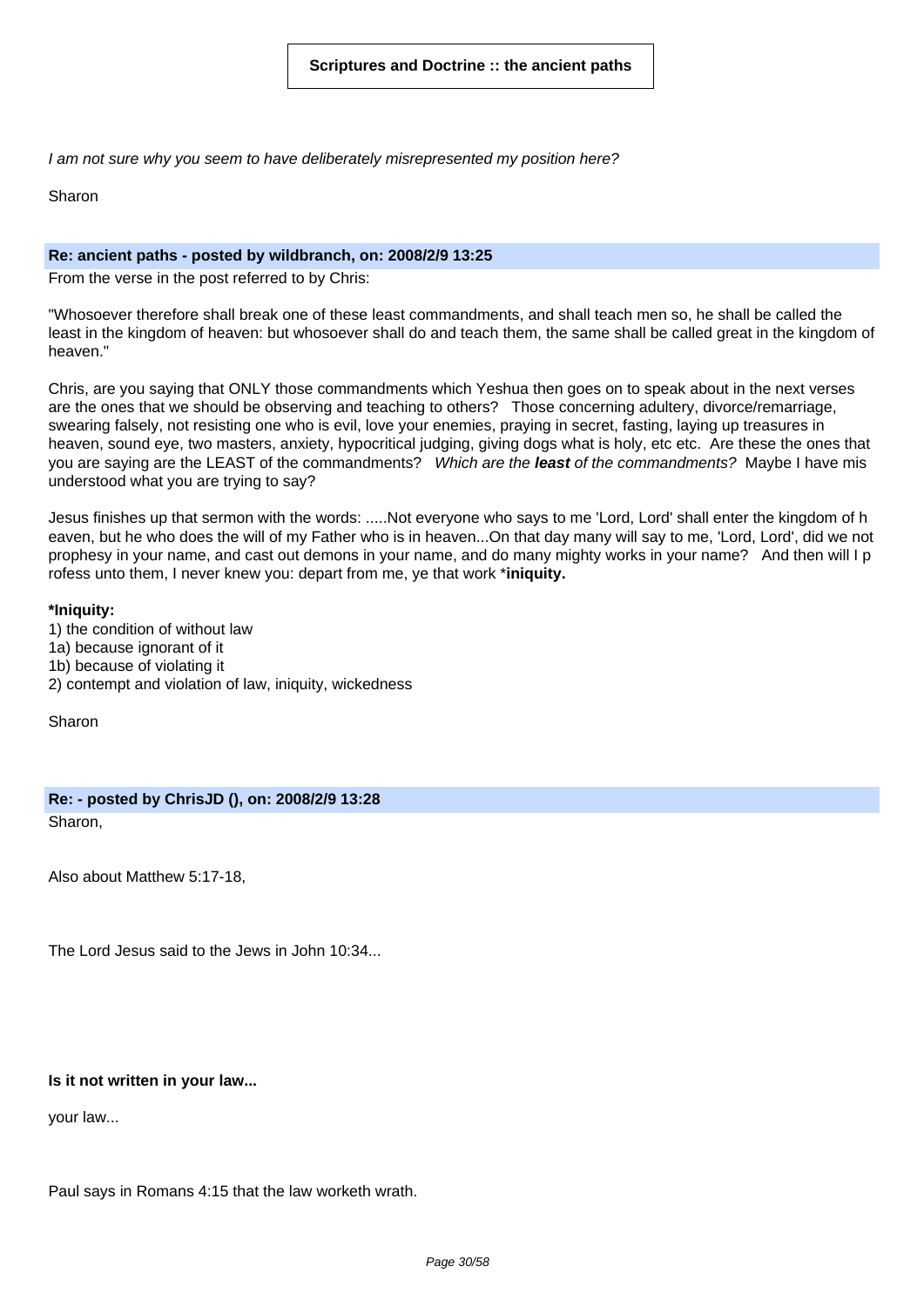The Lord Jesus, speaking about the destruction of Jerusalem said

#### **For these be the days of vengeance, that all things which are written may be fulfilled.**

- Luke 21:22(KJV)

He said also there would be great wrath upon them.

See also Deuteronomy 27:15-26, 28:15-68.

**Re: - posted by ChrisJD (), on: 2008/2/9 13:31** Sharon,

You said

"Chris, I have made it abundantly clear that I agree with Peter and James- that circumcision and Torah observance are NOT REQUIRED for salvation."

Sharon,

You closed your first post in this topic this way

"Peter warns us not be be carried away by the error of the lawless. He takes care to warn us that the ignorant and unsta ble twist to their own destruction the writings of Paul, and that we should be forewarned not to be carried away with the e rror of such lawless ones, those who oppose the eternal Torah of God, upheld throughout the scriptures, but cast aside by the man of lawlessness."

**Re: ancient paths - posted by wildbranch, on: 2008/2/9 14:15**

Chris,

The quotation you gave regarding 'your law' from John 10:34...."Jesus answered them, "Is it not written in your law, "I s aid, you are gods"?, is a direct quotation from the Psalms.

Psalm 82:6..." I say, "You are gods, sons of the Most High, all of you;"

I think Jesus said "your law', because they read from the Psalms and the rest of the OT?

Sharon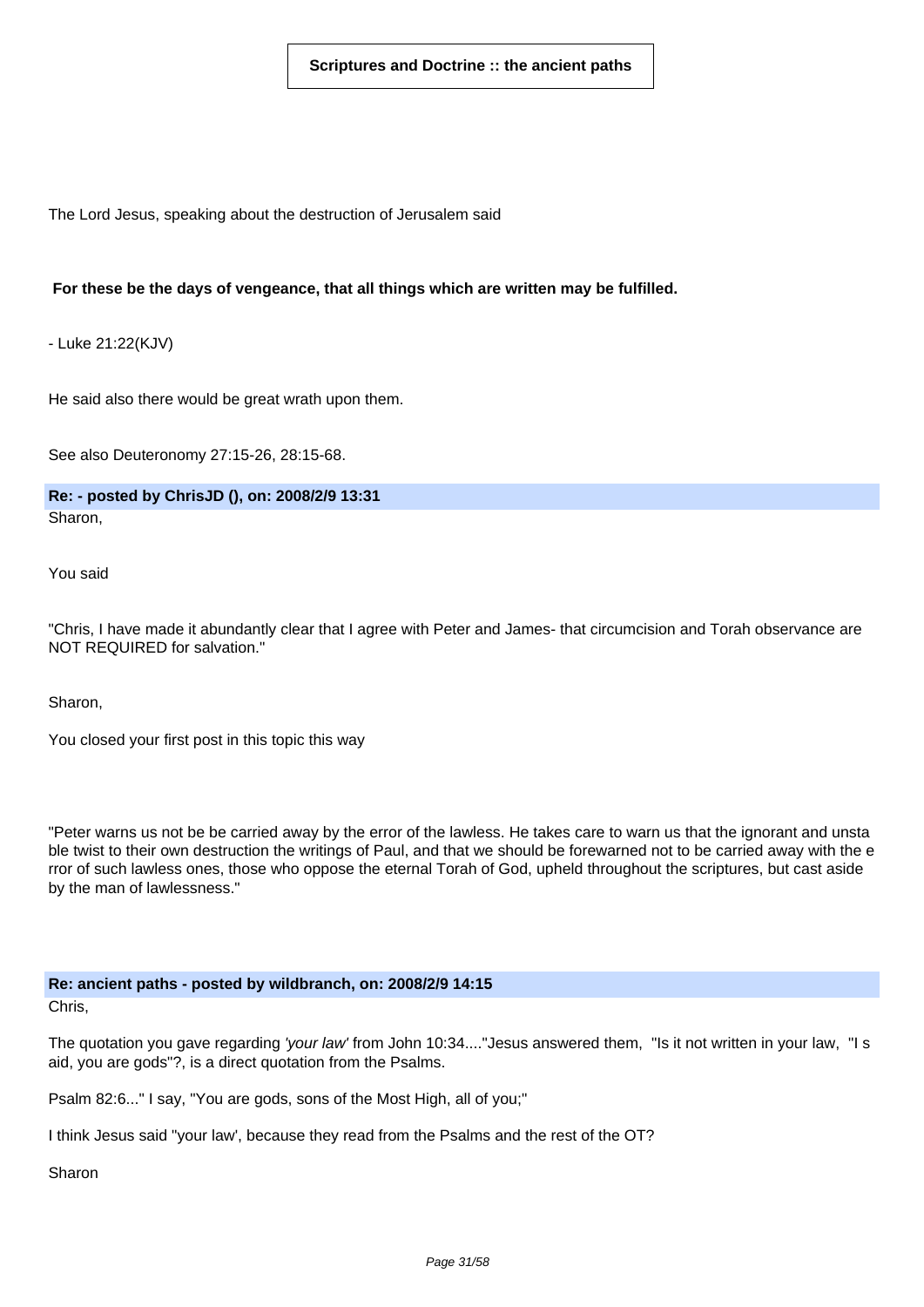#### **Re: - posted by Christinyou (), on: 2008/2/9 14:35**

"Love never fails"

Love must fail if the Law must be kept to attain salvation and keep salvation.

Rom 13:10 Love worketh no ill to his neighbour: therefore love the fulfilling of the law.

Jesus fulfilled the Law by His Love for us and going to the Cross. So if Love is the fulfilling of the Law then why do we h ave to keep the Law of the Old testament? The only law we must Keep is the Law of Love in Christ Jesus.

Jhn 13:34 A new commandment I give unto you, That ye love one another; as I have loved you, that ye also love one an other.

1Jo 2:8 Again, a new commandment I write unto you, which thing is true in him and in you: because the darkness is past , and the true light now shineth.

2Jo 1:5 And now I beseech thee, lady, not as though I wrote a new commandment unto thee, but that which we had fro m the beginning, that we love one another.

In This Love, which is in Christ we have the fulfillment of the Word of God.

Here is the differenct and separation of the Old and the New.

Jhn 13:34 A new commandment I give unto you, That ye love one another; as I have loved you, that ye also love one an other.

2Ch 8:13 Even after a certain rate every day, offering according to the commandment of Moses, on the sabbaths, and o n the new moons, and on the solemn feasts, three times in the year, in the feast of unleavened bread, and in the feast o f weeks, and in the feast of tabernacles.

Either do the Law and die or do the Law of Love in Christ Jesus and live.

Don't percecute the Lord Jesus by keeping the Law of Old, but live according to the New Law; LOVE.

Look what happened to Paul: Acts 22:1-7 Men, brethren, and fathers, hear ye my defence which I make now unto you. (And when they heard that he spake in the Hebrew tongue to them, they kept the more silence: and he saith,) I am verily a man which am a Jew, born in Tarsus, a city in Cilicia, yet brought up in this city at the feet of Gamaliel, and taught acc ording to the perfect manner of the law of the fathers, and was zealous toward God, as ye all are this day. And I persecu ted this way unto the death, binding and delivering into prisons both men and women. As also the high priest doth bear me witness, and all the estate of the elders: from whom also I received letters unto the brethren, and went to Damascus, to bring them which were there bound unto Jerusalem, for to be punished. And it came to pass, that, as I made my journ ey, and was come nigh unto Damascus about noon, suddenly there shone from heaven a great light round about me. An d I fell unto the ground, and heard a voice saying unto me, Saul, Saul, why persecutest thou me?

The Law kills, but Faith and Love, that is Jesus Christ gives Life.

Colossians 1:25-28 Whereof I am made a minister, according to the dispensation of God which is given to me for you, t o fulfil the word of God; Even the mystery which hath been hid from ages and from generations, but now is made manif est to his saints: To whom God would make known what is the riches of the glory of this mystery among the Gentiles; wh ich is Christ in you, the hope of glory: Whom we preach, warning every man, and teaching every man in all wisdom; that we may present every man perfect in Christ Jesus:

Let us fulfill the Word of God. Gal 5:14 For all the law is fulfilled in one word, in this; Thou shalt love thy neighbour as t hyself.

You cannot get ridd of the promise to Abraham, "IN thy Seed", Jesus is the promise and the Seed.

Gal 3:17 And this I say, the covenant, that was confirmed before of God in Christ, the law, which was four hundred and t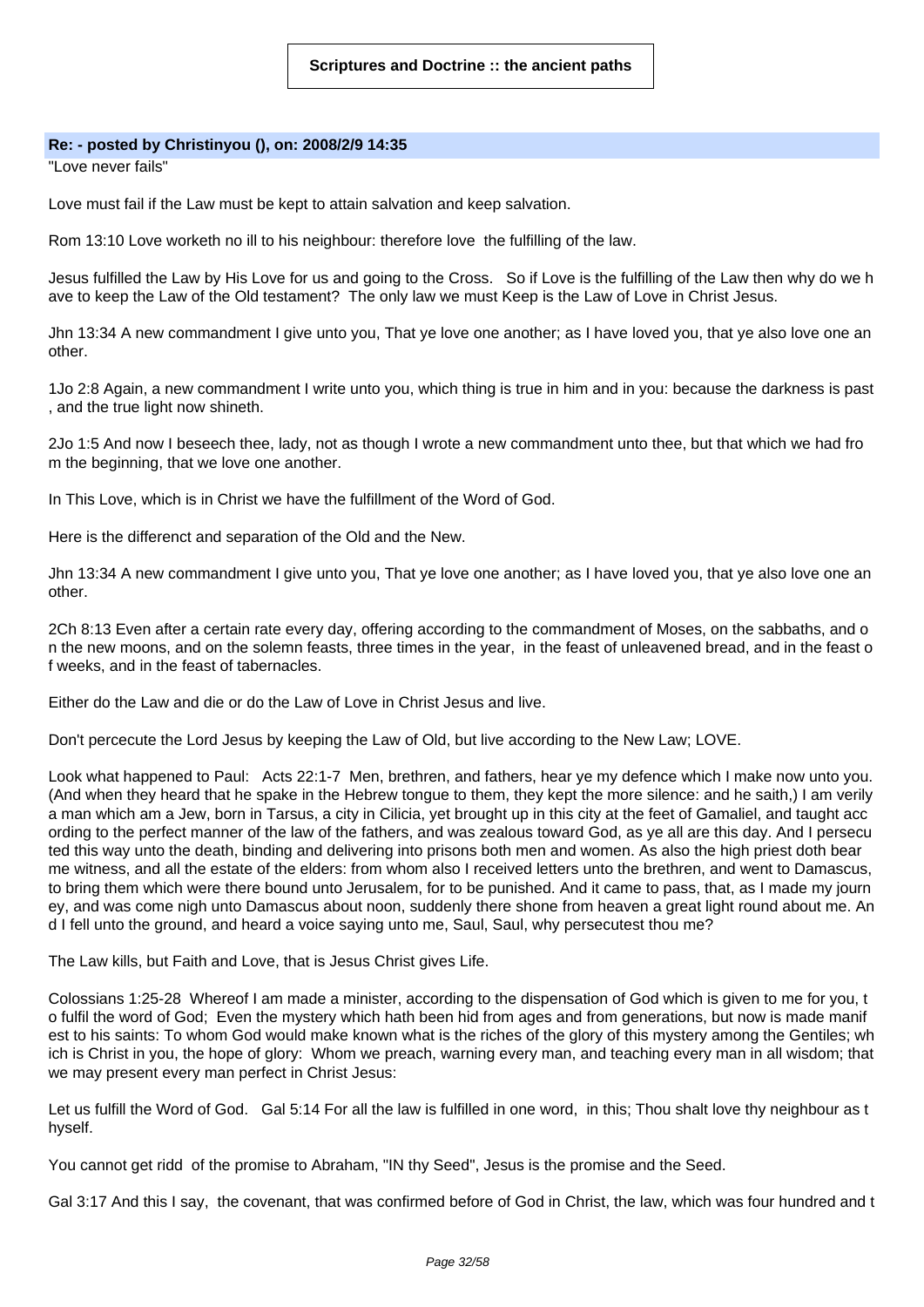hirty years after, cannot disannul, that it should make the promise of none effect.

Gal 3:18 For if the inheritance of the law, no more of promise: but God gave to Abraham by promise.

Gal 3:21 the law then against the promises of God? God forbid: for if there had been a law given which could have give n life, verily righteousness should have been by the law.

Gal 4:4 But when the fulness of the time was come, God sent forth his Son, made of a woman, made under the law,

Phl 3:9 And be found in him, not having mine own righteousness, which is of the law, but that which is through the faith o f Christ, the righteousness which is of God by faith:

Hbr 7:19 For the law made nothing perfect, but the bringing in of a better hope ; by the which we draw nigh unto God.

In Christ: Phillip

#### **Re: - posted by ADisciple (), on: 2008/2/9 17:29**

Greetings, Sharon.

I just want to add here my witness to the truth that Christians, whether of Jewish or Gentile background, are not under the Law of Moses.

This is the clear teaching of Scripture.

There are many Scriptures that make this abundantly clear (as others have already mentioned).

Here are just a few.

"For sin shall not have dominion over you, for ye are not under the law but under grace" (Rom. 6.14).

That's pretty clearly said, isn't it. "Not under the law..."

Oh, you mean then, we can sin now because we're not under the law but under grace? That's what Paul was accused of teaching.

No. "God forbid" (6.15).

He's saying exactly the opposite: we are not "under" the law because sin does not rule over us any more. We are "under" GRACE. The dominion and rule of GRACE. Grace is to rule, and over-rule, in our lives, just as sin once did.

And the purpose of the Law then? The Law of Moses will teach you that you are a sinner. But that's as far as it can take you. It can't take you to a higher grade. It can't make you a righteous person. So, you have to fail in the school of the law in order to pass to the school of grace.

And then? "For **the grace of God** that bringeth salvation hath appeared to all men, **teaching us** that, denying ungodine ss and worldly lusts we should live soberly, righteously, godly in this present world..." (Titus 2.11,12).

In other words, "the law was our schoolmaster (our teacher) to bring us unto Christ," and the lesson the law teaches us i s that we are sinners. "For by the law is the knowledge of sin" (Rom. 3.20).

Then we come to sit under a new Teacher: the Grace of God, and there is power in Grace to actually teach us, and impa rt to us, the Righteousness that the law could NOT teach.

This is all about the basic simple difference between the Old Covenant, and the New Covenant, which, sadly, is still to th is day strange territory to a lot of Christians.

When we say we are not under the law, it doesn't mean we are advocating for lawlessness. Far from it. It simpy means that we are now under a far higher and more powerful Law: the Law of Grace, the Law of the Spirit of Life in Christ Jesu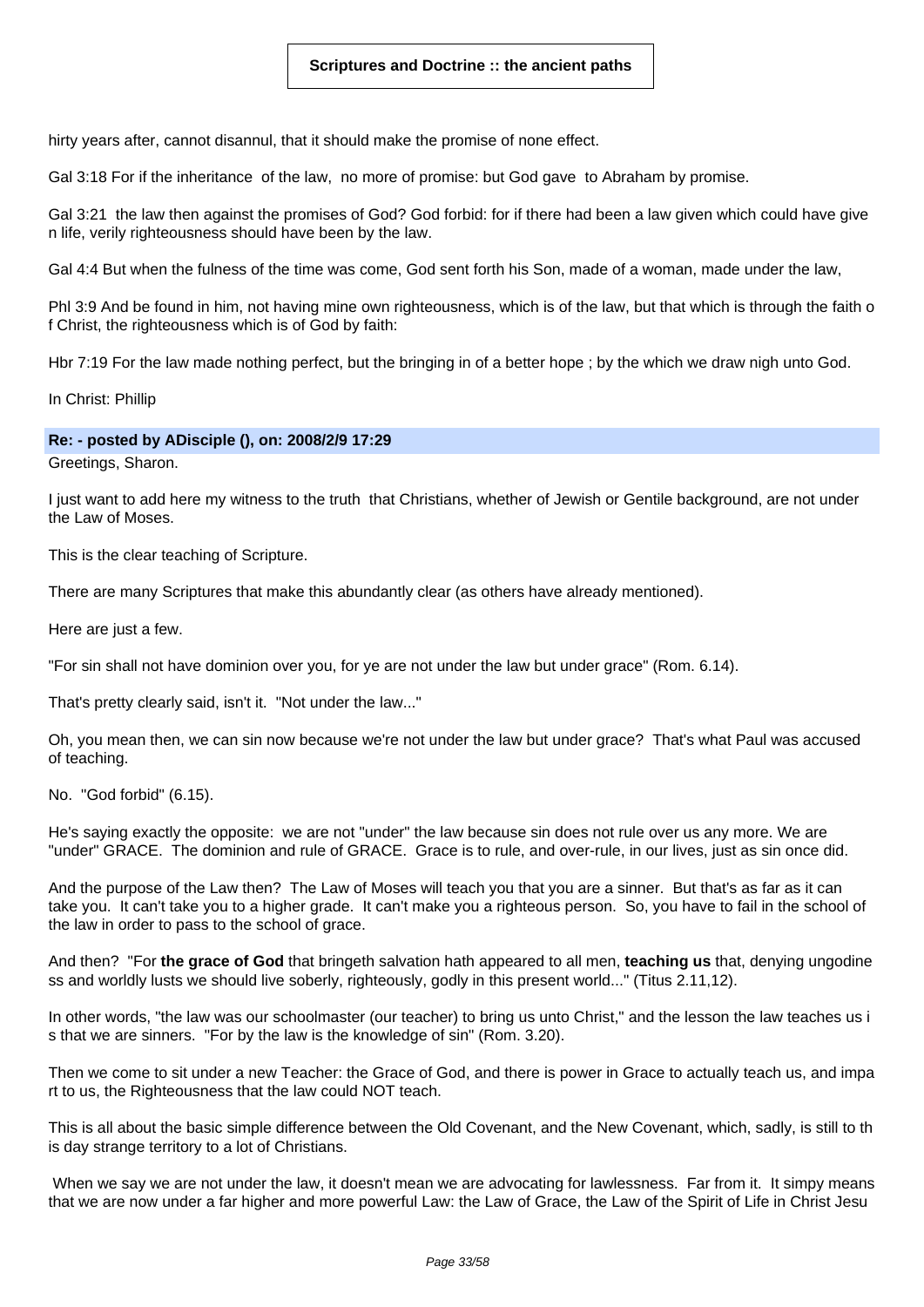s, the Law of Liberty, the Law of Love.

And so when Jesus said He came not to destroy the Law, but to fulfill it, He meant exactly that. He didn't cast out and d o away with the Law: He FULFILLED the Law (Mt. 5.17): and so we walk no longer in the shadow, but in the True Light, i n the Very Image of the Law now.

At the Cross He fulfilled the Passover of the Law (1 Cor. 5.7).

In Acts Ch. 2, He fulfilled the Pentecost of the Law.

(And there is much that He will yet fulfill. I'm thinking of the Feast of Tabernacles yet to come.)

He fulfilled the Sabbath of the Law (and will yet fulfill it in His Church, Heb. Ch. 3 and 4).

...And so on. He fulfilled the commandments about not committing murder, or adultery, by not so much as looking upon a woman to commit adultery with her... or to even hate a man, which He calls murder... and these and All the other com mandments, He will yet fulfill them in us: in His church...

All this is far, far higher than the Torah of Moses.

"For I say unto you, that except your righteousness shall exceed the righteousness of the scribes and Pharisees ye shall in no case enter into the kingdom of Heaven" (Mt. 5.20).

And... "the law and the prophets were until John: since that time the kingdom of God is preached..." (Lk. 16.16).

And... "The kingdom of God (not the law of Moses) is righteousness, and peace and joy in the Holy Spirit."

"For the law having a shadow of good things to come, and not **the very image**..." (Heb. 10.1).

It's Christ who is "the very image" of the Law.

Jesus Christ is my Law. My Torah is Jesus Christ Himself.

AD

#### **Re: ancient paths - posted by wildbranch, on: 2008/2/9 19:39**

Dear ADisciple,

Thank you for your input. I think that you have encapsulated the essence of traditional Christianity very well.

I would point out, however, that selected verses (mostly from Paul) are used to teach a concept that is not taught when reading the Scripture as a whole. A reminder here again of the warning Peter issued re Paul's writings, which "many twist to their own destruction". Paul actually observed the commandments of God ....

"...For it is not those who hear the Torah who are righteous in God's sight, but it is those who obey the Torah who will be declared righteous." (Rom1:13)

 "Â…What advantage then has the Jews? Or what profit is there of circumcision? Much in every way, chiefly because that unto them were committed the oracles of God." (Rom 3:1-2)

"...Since there is only one God, who will justify the circumcision by faith and the uncircumcision through the same faith; Do we then abolish the Torah by this faith? By no means, rather we uphold the Torah." (Rom 3:30-31)

"...What shall we say then? Is the Torah sin? God forbid. No, I had not known sin, except by the Torah; for I had not kno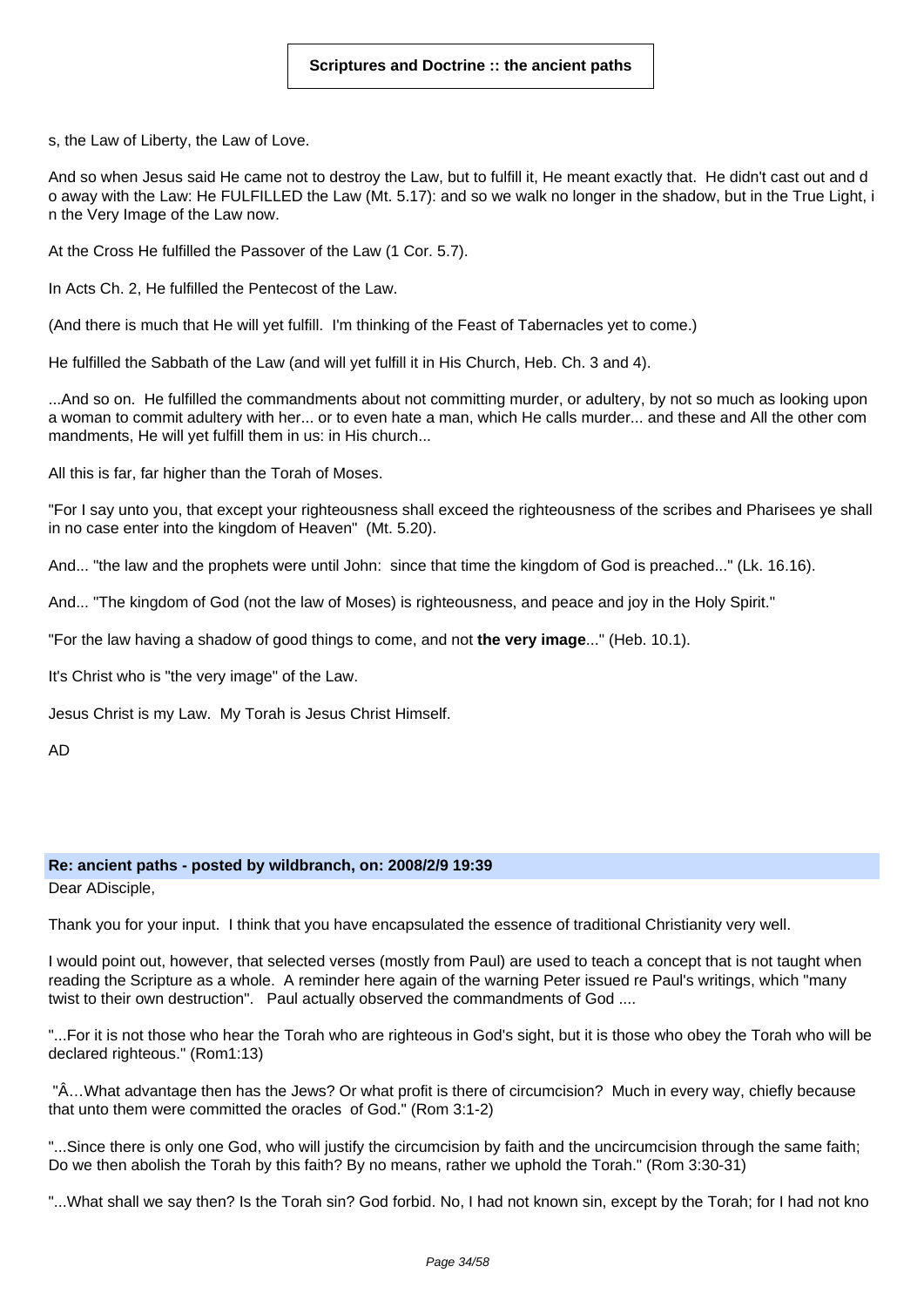wn lust, except the Torah had said; Thous shalt not covet." (Rom 7:7)

"Â…Wherefore the Torah is holy, and the commandment holy, and just, and good" (Rom 7:12

"Â…For we know that the Torah is spiritual but I am carnal sold under sin." (Rom 7:14

"Â…For I delight in the Torah of God after the inward man. (Rom 7:22)

The reality of where the church under this teaching stands today, shows (from my point of view), the results of centuries of such liberal Christian thought.

Purporting to be 'under Grace', and declaring that "Jesus fulfilled the law for me", has left the community of Christians in a state of being that is not recognizably different from the world.

You say that, quote: "He FULFILLED the Law (Mt. 5.17): and so we walk no longer in the shadow, but in the True Light, i n the Very Image of the Law now." Who does? The Church? I am sorry, but I do not see it. The sins (transgression of the law) of the world are rampant in the church, there is no "Very Image of the Law" shining forth.

While insisting that Christians are now under a far higher and more powerful Law - higher than that which GOD himself declared unto Moses, we do not (mostly) even see the rudiments of the (lower ?) law delivered on Mt Sinai present in th e adherents of Christianity. While saying that they are under this 'higher law', things like adultery and other worldly lusts and activities are tolerated and active in the church. No one even blushes. How can this be?

It did not work. While declaring the Law abolished (and not the Punishment, that is the "Handwriting of Ordinances or ch arges against us"), we have fooled ourselves into believing that we are living a holy lifestyle under Grace.

The Sabbath, the 7th day rest from labours is now 'fulfilled in Christ'. We apparantly now "rest in Christ' all the time. Act ually most Christians I meet tend to be a little frazzled! :-) While one should find absolute peace in the knowledge of Je sus, that itself does not replace a Day of Rest, a perpetual sign of the people of God. Yet many will strongly oppose it, and even condemn to hell those who seek to live out the Torah that has now been written on their heart. Not out of obl igation, but out of joyous doing because of the delight of walking in His Ways. If one does not know the reality of that, it i s perhaps difficult to comprehend.

The 'Kingdom of God' means the Rulership, the Reign of God. His Kingdom has as a foundation the Torah, with Messi ah Yeshua as The Cornerstone. His people will be those who have the Torah written on their heart, through the grace a nd accomplishment of the Messiah. His Kingdom will be one of Righteousness, Peace and Joy, which will come in thos e who love His ways, and turn not from them, while claiming to be under a far higher law, but are not even walking in the one given at Mount Sinai.

Jesus is the Torah - the living Torah - He perfectly obeyed His Father, and told us to walk as He walked, with the em powerment that would be given us. Jesus fulfilled the Torah, and told us to do the same, not even relaxing one of the le ast of the commandments. (a note here: He fulfilled the true Torah, not the man made laws of the scribes, whom He cas tigated for putting unnecessary burdens on men.)

You quoted from Luke 16:16, I would like to include verse 17 in that quote: "The law and the prophets were until John; since then the good news of the kingdom of God is preached, and every one enters it violently. ... But it is easier for hea ven and earth to pass away, than for one dot of the law to become void.

Thank you once again. I understand your well worded and good intentioned response, although ultimately, I cannot agr ee with it.

Sharon

Jeremiah 6: Thus says the LORD: "Stand by the roads, and look, and ask for the ancient paths, where the good way is; and walk in it, and find rest for your souls.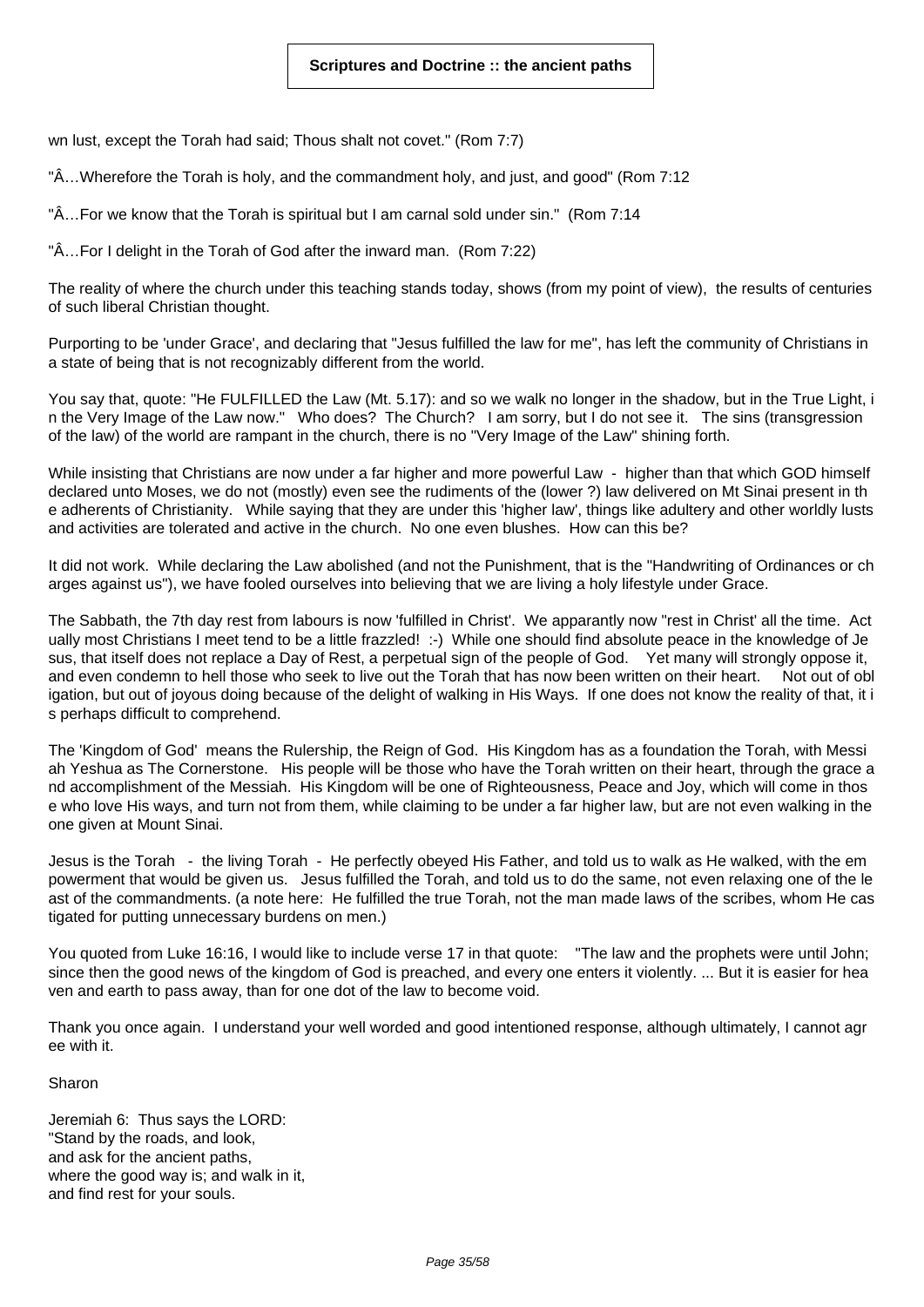But they said, `We will not walk in it.'

#### **Re: - posted by ADisciple (), on: 2008/2/9 20:16**

Quote:

------------------------ wildbranch wrote: Dear ADisciple,

You say that, quote: "He FULFILLED the Law (Mt. 5.17): and so we walk no longer in the shadow, but in the True Light, in the Very Image of the Law n ow." Who does? The Church? I am sorry, but I do not see it. The sins (transgression of the law) of the world are rampant in the church, there is no "Very Image of the Law" shining forth.

-------------------------

Hi, Sharon.

It seems that the substance of your argument against what I said concerning the New Covenant is that you're sorry: you do not see it in the Church today.

I agree with you there. Largely, this is a realm the Church has not apprehended. Yet.

That doesn't nullify the truth. It is set forth before us by the apostles (who are, by the way, ministering in obedience to th e ascended Christ) as a sure foundation upon which we are to build.

Deny the foundation and you are in trouble.

"For there is verily a disannulling of the commandment going before for the weakness and unprofitableness thereof. **For the law made nothing perfect** but the bringing in of a **better hope** did, by the which we draw nigh unto God" (Heb. 7.1 9).

So, the Old Covenant and its Torah has been annulled because it could not make people perfect (I'm just reading Script ure). And then he says God brought in a "better HOPE."

You don't see it? Neither do I to any great extent. But I keep my Hope alive. We will see the New Covenant fulfilled just as surely as Moses was faithful to fulfill the Old. (See Heb. 3.1-6).

Are we to make the present state of Christians generally (or even of our own lives) the ruler by which we judge the writin gs of the apostles?

...I might add that the many Scriptures you bring up to say that Paul was advocating for the Law... if you will read them in their full context, you will see that he is clearly teaching that no man can become righteous by the deeds of the Law.

AD

#### **Re:, on: 2008/2/9 20:49**

Won't even touch the difference between "the letter of the law" and "the spirit of the law" here because the entire "founda tion" is off from page one again.

AD said - "Deny the foundation and you are in trouble."

What is that "foundation" ?...

1Co 3:11 For other foundation can no man lay than that is laid, which is Jesus Christ.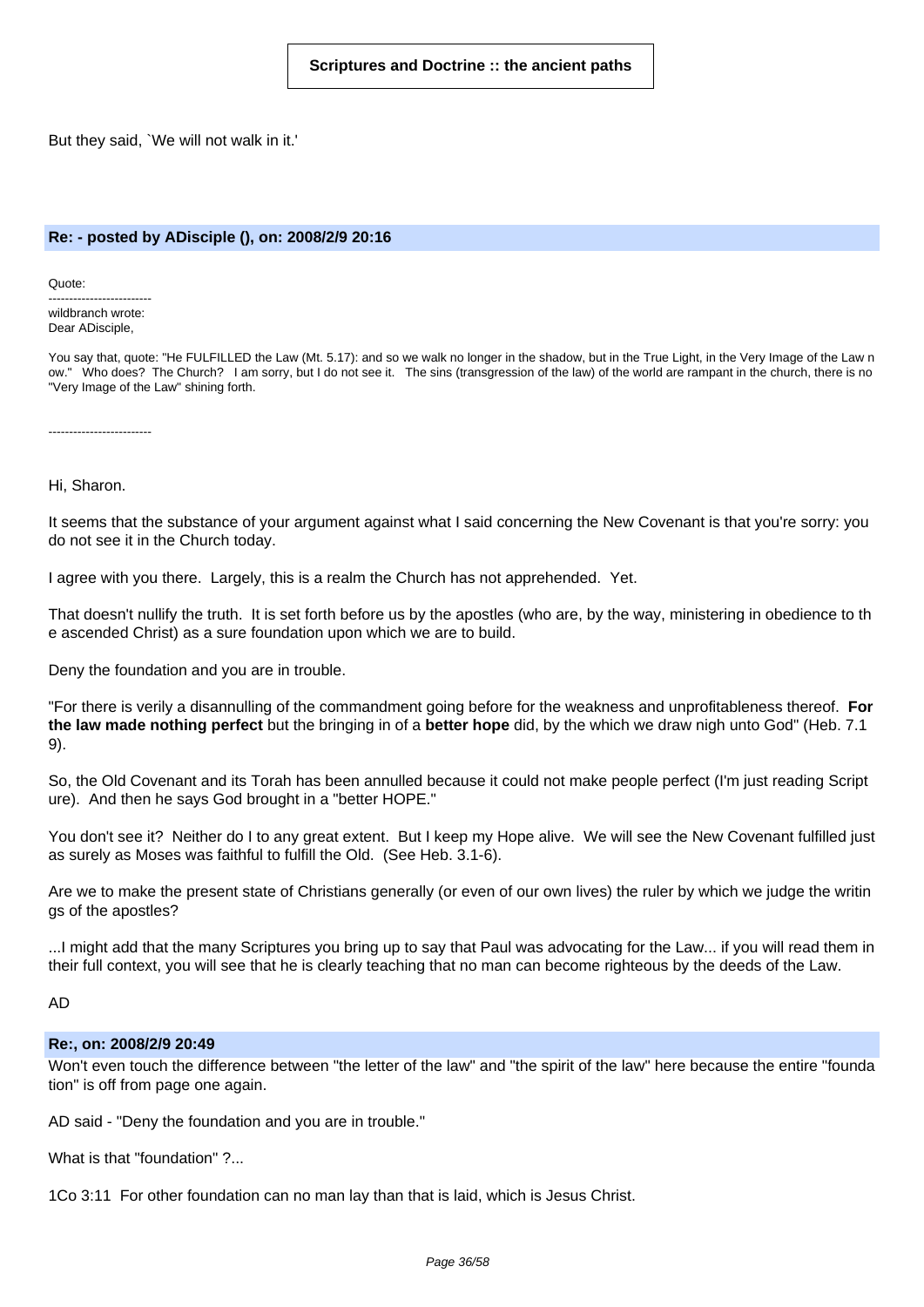You may understand why I posted what I did on the top of page 2 when you come to understand that wildbranch/Sharon does Not believe in the Deity of Christ/that Jesus-The Logos was or is GOD 'ĕlôhîym.

Seems like a better place to start than "which" law who is now under... The Foundation.

#### **Re: Straw-man - posted by crsschk (), on: 2008/2/9 21:08**

Quote:

-------------------------Martin Luther, founder of the Protestant Reformation, referred to the book of James as an "epistle of straw." -------------------------

First, this quote only appears in Luther's original 1522 Preface to the New Testament. After 1522, all the editions of Luth er's Bible dropped the "epistle of straw" comment, along with the entire paragraph that placed value judgments on partic ular biblical books. It was Luther himself who edited these comments out. For anyone to continue to cite Luther's "epistle of straw" comment against him is to do him an injustice. He saw fit to retract the comment. Subsequent citations of this q uote should bear this in mind.

Second, detractors are keen on selectively quoting Luther's preface to James. Most often cited are only those commen ts that express negativity. If one takes the times to actually read Luther's comments about James, he praises it and cons iders it a "good book" "because it sets up no doctrine of men but vigorously promulgates the law of God." Rarely have I s een Luther detractors inform a reader Luther praises James, or respects God's law. On the other hand, I have seen man y Catholics insist Luther was either morally corrupt or an antinomian. Luther though insists James is worthy of praise bec ause it puts forth Gods law.

(http://www.aomin.org/aoblog/index.php?itemid1892) Six Points On Luther's "Epistle of Straw"

#### **Re: epistle of straw - posted by wildbranch, on: 2008/2/9 22:13**

Thank you for that update on Luther retracting that remark.

Although the link to the article re the 'epistle of straw' does say that subsequent editions of the introduction to James wer e edited, the final point made was - quote: "Finally, Luther says he cannot include James among his chief books "thoug h I would not thereby prevent anyone from including or extolling him as he pleases, for there are otherwise many good s ayings in him".

Martin Luther had some other insightful comments to make about some other writings too:

"Concerning the epistle of St. Jude, no one can deny that it is an extract or copy of St. Peter's second epistleÂ…Therefo re, although I value this book, it is an epistle that need not be counted among the chief books which are supposed to lay the foundations of faith" (Luther, M. Preface to the Epistles of St. James and St. Jude, 1546).

Perhaps none of Martin Luther's writings on the Bible are as harsh as what he wrote about "The Revelation of Jesus Chr ist" (Revelation 1:1):

"About this book of the Revelation of John...I miss more than one thing in this book, and it makes me consider it to be ne ither apostolic nor propheticÂ…I can in no way detect that the Holy Spirit produced it. Moreover he seems to me to be g oing much too far when he commends his own book so highly-indeed, more than any of the other sacred books do, thou gh they are much more important-and threatens that if anyone takes away anything from it, God will take away from him, etc. Again, they are supposed to be blessed who keep what is written in this book; and yet no one knows what that is, to say nothing of keeping it. This is just the same as if we did not have the book at all. And there are many far better books available for us to keepÂ…My spirit cannot accommodate itself to this book. For me this is reason enough not to think hi ghly of it: Christ is neither taught nor known in it" (Luther, M. Preface to the Revelation of St. John, 1522).

As the following quotes show, Martin Luther did not care for several books in the Old Testament either:

"Job spoke not as it stands written in his book, but only had such thoughts. It is merely the argument of a fable. It is prob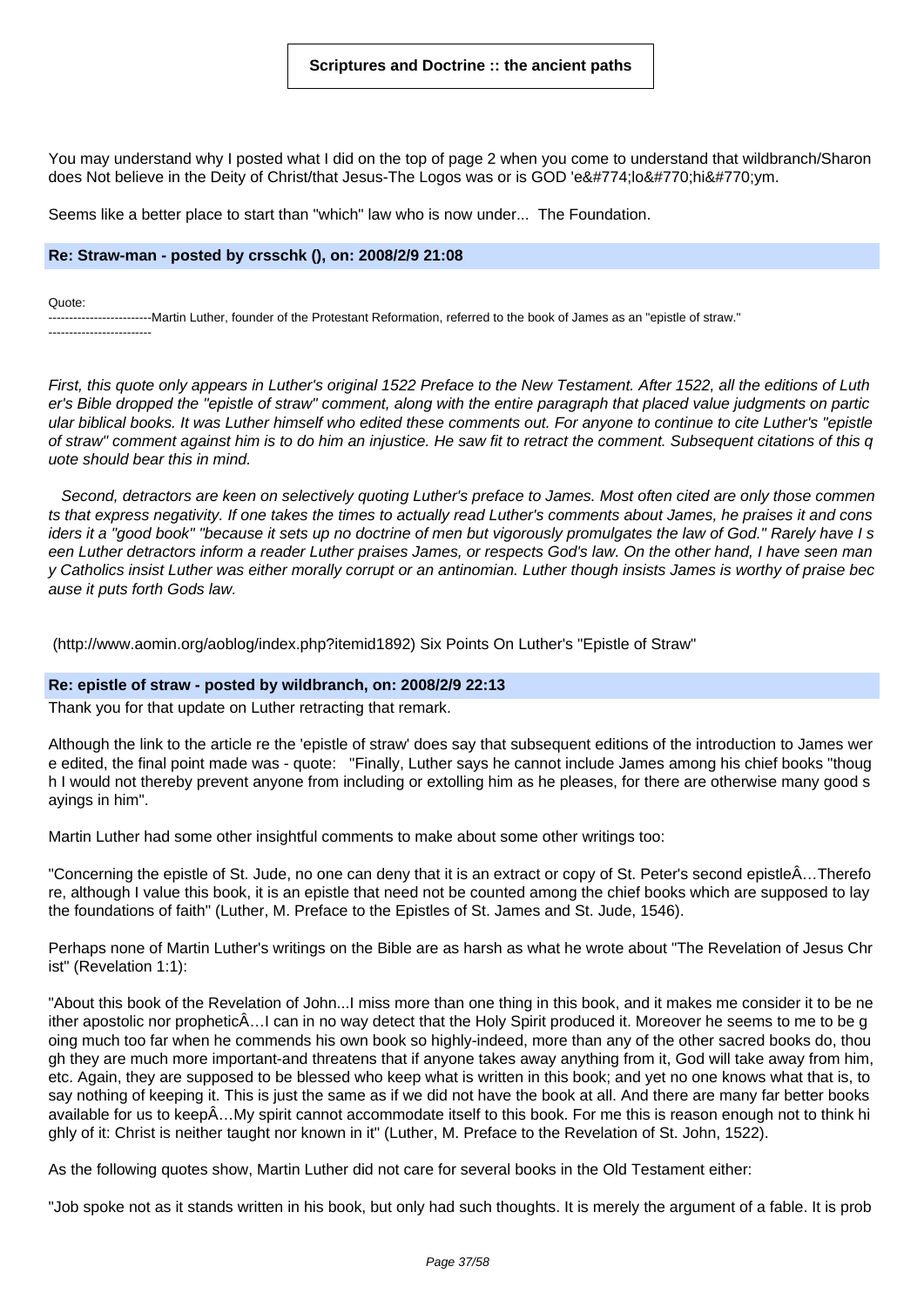able that Solomon wrote and made this book."Â…

"Ecclesiastes ought to have been more complete. There is too much incoherent matter in it...Solomon did not, therefore, write this book."Â…

"The book of Esther I toss into the Elbe. I am such an enemy to the book of Esther that I wish it did not exist, for it Judaiz es too much..."

"The history of Jonah is so monstrous that it is absolutely incredible." (as quoted in O'Hare, p. 202).

Furthermore, Martin Luther had little use for the first five books of the Old Testament (Torah):

Of the Torah/Pentateuch" he says: "We have no wish either to see or hear Moses" (Ibid, p. 202).

Martin Luther hated the Jews, which may be why he was against Esther, the first five books of the Bible, and other parts of the Hebrew scriptures.

Notice that Martin Luther advised his followers,

...to burn down Jewish schools and synagogues, and to throw pitch and sulphur into the flames; to destroy their homes; t o confiscate their ready money in gold and silver; to take from them their sacred books, even the whole Bible; and if that did not help matters, to hunt them of the country like mad dogs (LutherÂ's Works, vol. Xx, pp. 2230-2632 as quoted in St oddard JL. Rebuilding a Lost Faith, 1922, p.99).

Accordingly, it must and dare not be considered a trifling matter but a most serious one to seek counsel against this and to save our souls from the Jews, that is, from the devil and from eternal death. My advice, as I said earlier, is: First, that t heir synagogues be burned down, and that all who are able toss in sulphur and pitch (Martin Luther (1483-1546): On the Jews and Their Lies,

More of Luther's anti-semitism can be read here, as most of it is too vile to rewrite: http://www.jewishvirtuallibrary.org/jso urce/anti-semitism/Luther\_on\_Jews.html

#### **Re: - posted by ADisciple (), on: 2008/2/9 22:57**

Quote: -------------------------

wildbranch wrote:

Dear ADisciple, Thank you for your input. I think that you have encapsulated the essence of traditional Christianity very well.

-------------------------

Hi again Sharon...

...Just took some time to think this thread through again (your point of view, I mean, and the other responses).

And if by traditional Christianity you mean "the foundation of the apostles and prophets, Jesus Christ Himself being the Chief corner stone" ...that's exactly where I am coming from. I don't know if I could say it more clearly than I have said it in my two previous posts... perhaps others might be able to.

And, considering the others who have responded to you along the same line... it seems you are getting pretty much a un ified message here.

And so I think I will just thank you for the above compliment, and leave it at that.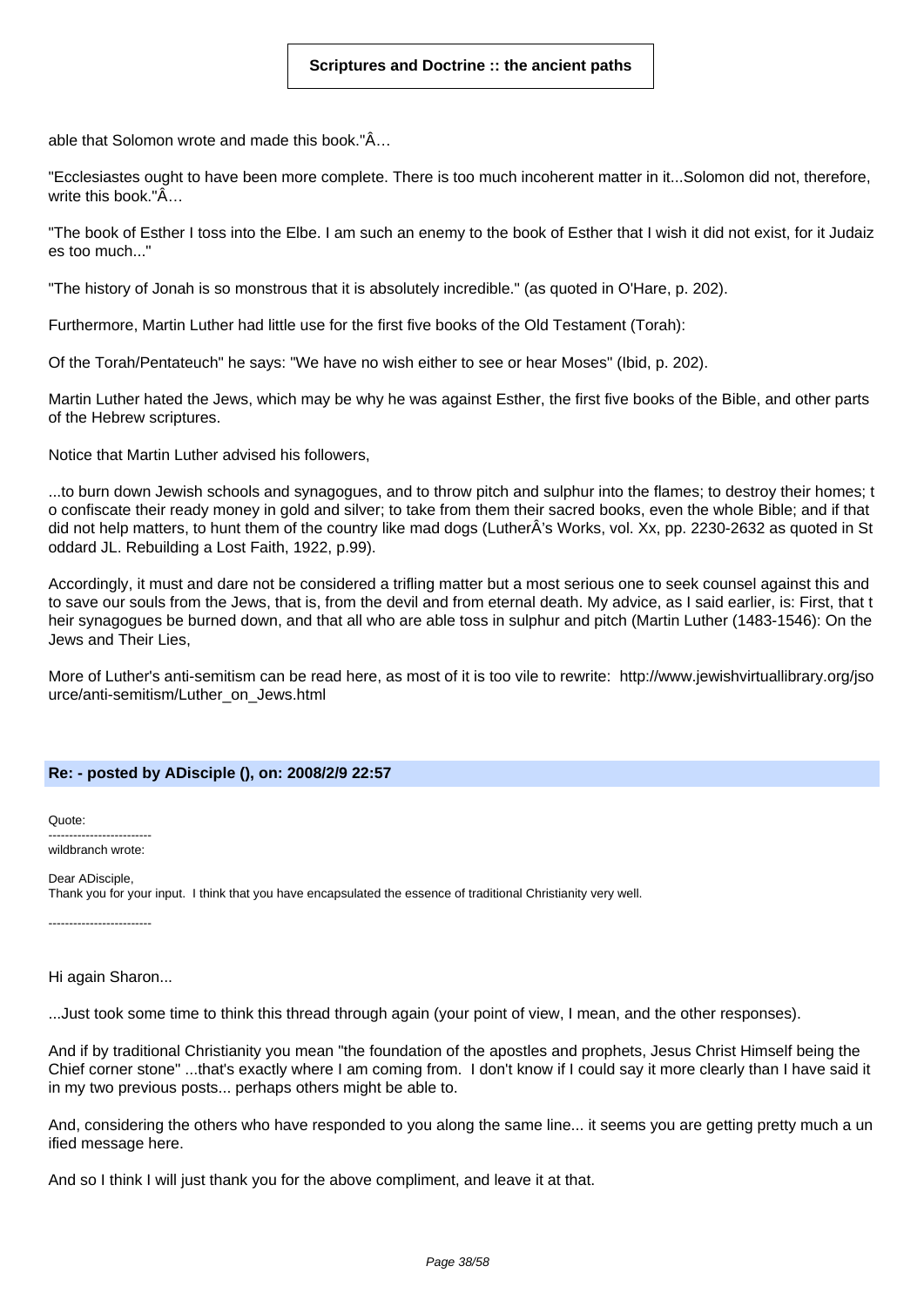#### AD

#### **Re: - posted by Christinyou (), on: 2008/2/9 23:10**

# Sharon, what do these scriptures mean to you?

Colossians 1:25-29 Whereof I am made a minister, according to the dispensation of God which is given to me for you, t o fulfil the word of God; Even the mystery which hath been hid from ages and from generations, but now is made manif est to his saints: To whom God would make known what is the riches of the glory of this mystery among the Gentiles; wh ich is Christ in you, the hope of glory: Whom we preach, warning every man, and teaching every man in all wisdom; that we may present every man perfect in Christ Jesus: Whereunto I also labour, striving according to his working, which wor keth in me mightily.

Galatians 2:16-21 Knowing that a man is not justified by the works of the law, but by the faith of Jesus Christ, even we h ave believed in Jesus Christ, that we might be justified by the faith of Christ, and not by the works of the law: for by the w orks of the law shall no flesh be justified. But if, while we seek to be justified by Christ, we ourselves also are found sinn ers, is therefore Christ the minister of sin? God forbid. For if I build again the things which I destroyed, I make myself a tr ansgressor. For I through the law am dead to the law, that I might live unto God. I am crucified with Christ: nevertheless I live; yet not I, but Christ liveth in me: and the life which I now live in the flesh I live by the faith of the Son of God, who lo ved me, and gave himself for me. I do not frustrate the grace of God: for if righteousness come by the law, then Christ is dead in vain.

Romans 8:1-14 There is therefore now no condemnation to them which are in Christ Jesus, who walk not after the flesh , but after the Spirit. For the law of the Spirit of life in Christ Jesus hath made me free from the law of sin and death. For what the law could not do, in that it was weak through the flesh, God sending his own Son in the likeness of sinful flesh, and for sin, condemned sin in the flesh: That the righteousness of the law might be fulfilled in us, who walk not after the flesh, but after the Spirit. For they that are after the flesh do mind the things of the flesh; but they that are after the Spirit t he things of the Spirit. For to be carnally minded is death; but to be spiritually minded is life and peace. Because the ca rnal mind is enmity against God: for it is not subject to the law of God, neither indeed can be. So then they that are in th e flesh cannot please God. But ye are not in the flesh, but in the Spirit, if so be that the Spirit of God dwell in you. Now if any man have not the Spirit of Christ, he is none of his. And if Christ be in you, the body is dead because of sin; but the Spirit is life because of righteousness. But if the Spirit of him that raised up Jesus from the dead dwell in you, he that rais ed up Christ from the dead shall also quicken your mortal bodies by his Spirit that dwelleth in you. Therefore, brethren, we are debtors, not to the flesh, to live after the flesh. For if ye live after the flesh, ye shall die: but if ye through the Spirit do mortify the deeds of the body, ye shall live. For as many as are led by the Spirit of God, they are the sons of God.

Do you believe that Jesus Christ is the Son of God and He is born again in you, by the incorruptable Seed of the Father making you a new creature in Christ Jesus? "Behold old things have passed away and behold All things are become ne w".

Colossians 3:1-11 If ye then be risen with Christ, seek those things which are above, where Christ sitteth on the right ha nd of God. Set your affection on things above, not on things on the earth. For ye are dead, and your life is hid with Chris t in God. When Christ, who is our life, shall appear, then shall ye also appear with him in glory. Mortify therefore your me mbers which are upon the earth; fornication, uncleanness, inordinate affection, evil concupiscence, and covetousness, w hich is idolatry: For which things' sake the wrath of God cometh on the children of disobedience: In the which ye also wal ked some time, when ye lived in them. But now ye also put off all these; anger, wrath, malice, blasphemy, filthy communi cation out of your mouth. Lie not one to another, seeing that ye have put off the old man with his deeds; And have put on the new man, which is renewed in knowledge after the image of him that created him: Where there is neither Greek nor Jew, circumcision nor uncircumcision, Barbarian, Scythian, bond nor free: but Christ is all, and in all.

In Christ: Phillip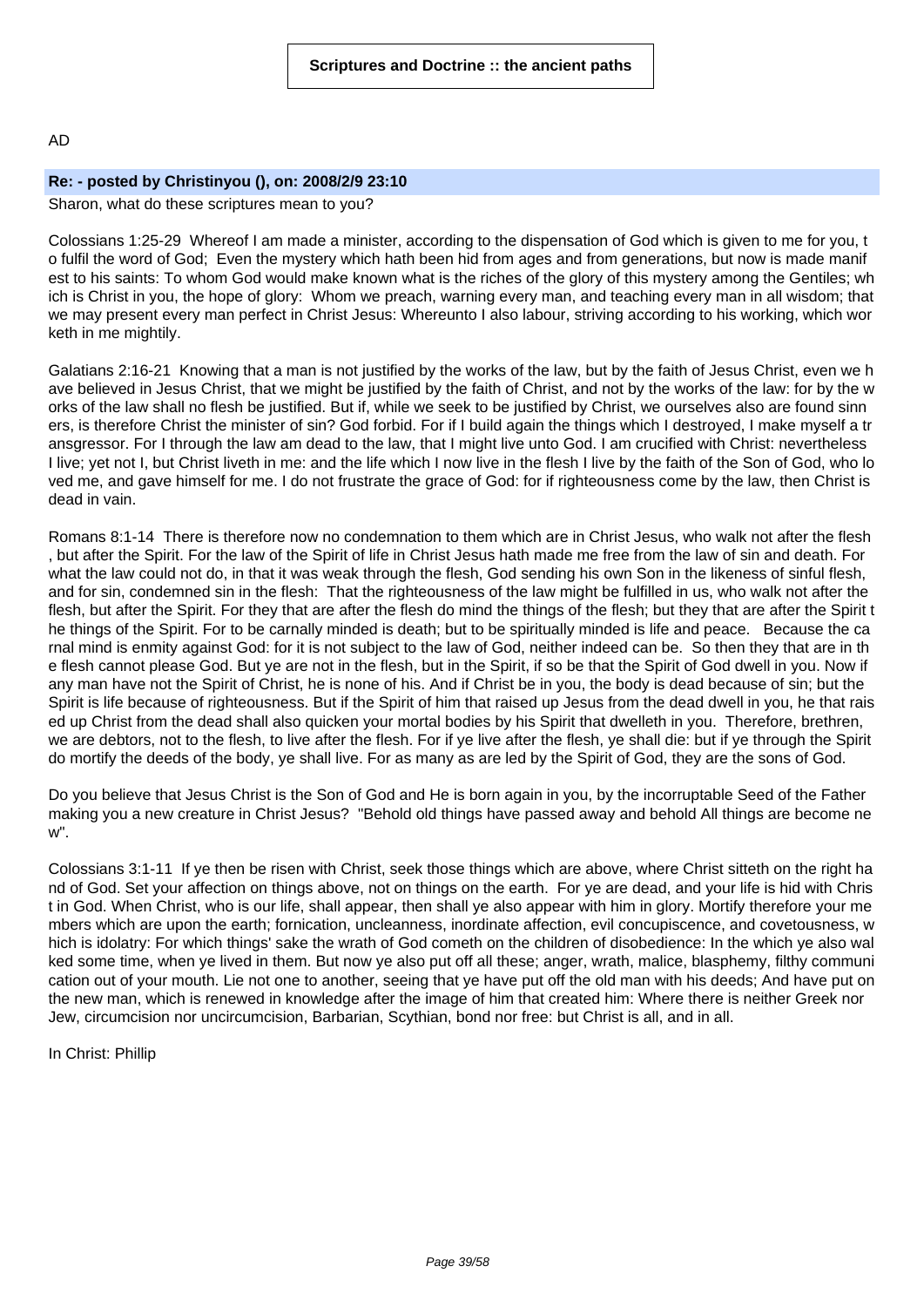# **Re: the ancient paths - posted by ChrisJD (), on: 2008/2/9 23:53**

Hi again everyone.

This is from the first post, from Sharon

"There is a growing awakening and hunger amongst many today who are being stirred to 'seek after the ancient paths'.

Jer 6: Thus says the LORD: "Stand by the roads, and look, and ask for the ancient paths, where the good way is; and walk in it, and find rest for your souls. But they said, `We will not walk in it.'"

...and find rest for your souls.

The Lord Jesus Christ said

#### **Come unto me, all ye that labor and are heavy laden, and I will give you rest.**

- Matthew 11:28(KJV)

But they said, `We will not walk in it.

The religous leaders said

"This man is not of God, because he keepeth not the sabbath day."

"Give God the praise: we know that this man is a sinner."

See John 9.

# But his citizens hated him, and sent a message after him, saying, We will not have this man to reign over us.

- Luke 19:14(KJV)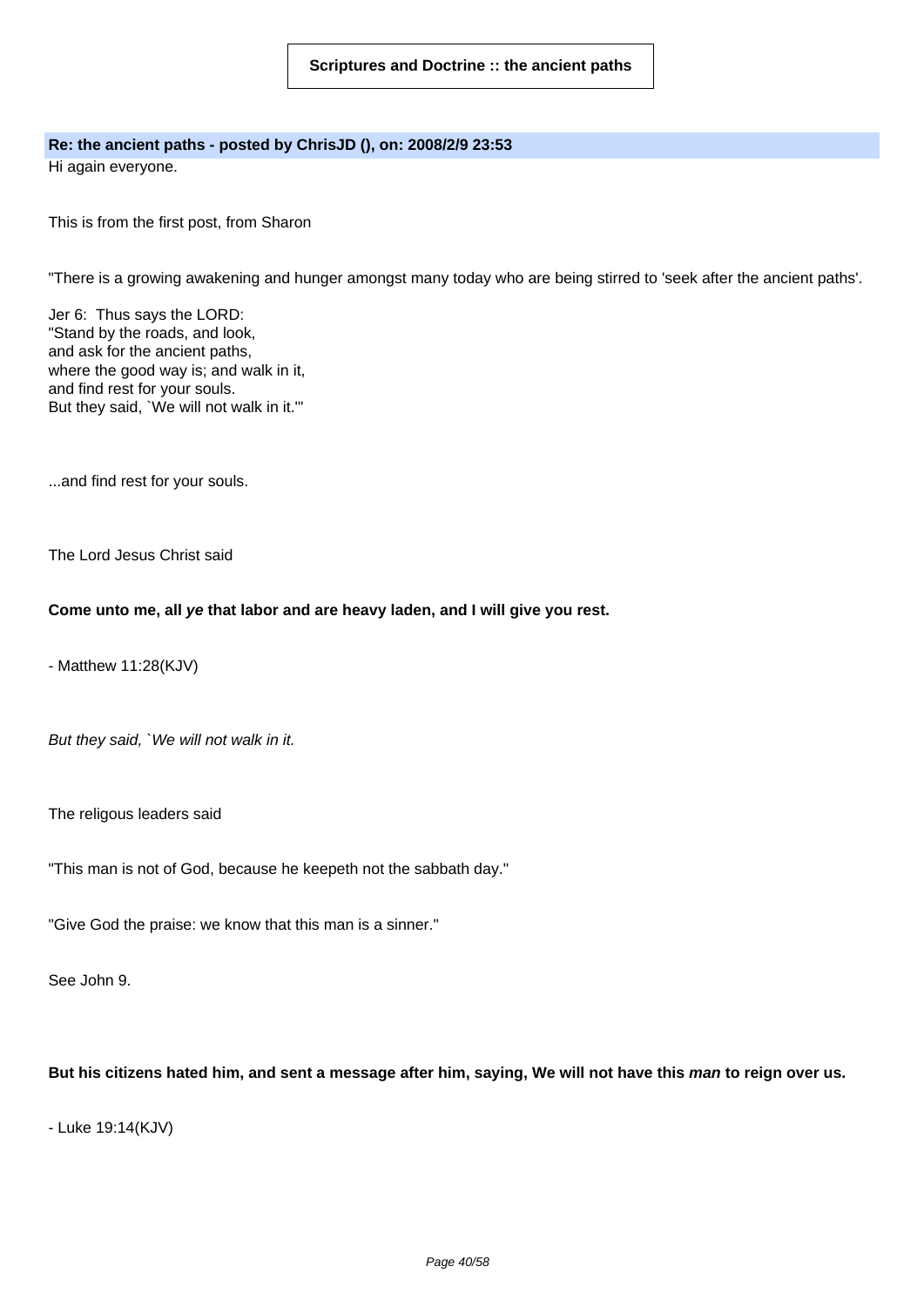#### **Re: - posted by Miccah (), on: 2008/2/10 3:23**

Quote:

-------------------------You may understand why I posted what I did on the top of page 2 when you come to understand that wildbranch/Sharon does Not b elieve in the Deity of Christ/that Jesus-The Logos was or is GOD 'ĕlôhîym. -------------------------

Is this true Wildbranch?

#### **Re: answer for Christiaan - posted by wildbranch, on: 2008/2/10 14:19**

Christiaan asked: Is this true Wildbranch? (re who is Jesus)

I agree with these verses as testified to by the Apostles:

I declare along with Simon Peter, that Yeshua is the Anointed One, the Son of the living God!

Matt 16: 15-17 "He said to them, "But who do you say that I am?" Simon Peter replied, "You are the Christ, the Son of the living God." And Jesus answered him, "Blessed are you, Simon Bar-Jona! For flesh and blood has **not revealed this to you, but my Father who is in heaven.**

also, my belief is stated quite clearly in the following verses:

John 17: 3 "And this is eternal life, that they know thee the only true God, and Jesus Christ whom thou hast **sent".**

Luke 1: 32-33 "He will be great, and will be called the Son of the Most High; and the Lord God will give to him the throne of his father David, and he will reign over the house of Jacob for ever; and of his kingdom there will **be no end."**

1 Tim 2: 5-6a: "For there is one God, and there is one mediator between God and men, the man Christ Jesus, **who gave himself as a ransom for all"**

1 Cor 8: 5-6: "For although there may be so-called gods in heaven or on earth -- as indeed there are many "go ds" and many "lords" -- yet for us there is one God, the Father, from whom are all things and for whom we exist, **and one Lord, Jesus Christ, through whom are all things and through whom we exist."**

Acts 4: 10-12: "be it known to you all, and to all the people of Israel, that by the name of Jesus Christ of Nazar eth, whom you crucified, whom God raised from the dead, by him this man is standing before you well. This is t he stone which was rejected by you builders, but which has become the head of the corner. And there is salvat ion in no one else, for there is no other name under heaven given among men by which we must be saved."

Acts 5: 30-31: "But Peter and the apostles answered, "We must obey God rather than men. The God of our fa thers raised Jesus whom you killed by hanging him on a tree. God exalted him at his right hand as Leader and Savior, to give repentance to Israel and forgiveness of sins. And we are witnesses to these things, and so is th **e Holy Spirit whom God has given to those who obey him."**

Acts 7: 55-56: "But he (Stephen), full of the Holy Spirit, gazed into heaven and saw the glory of God, and Jesu s standing at the right hand of God; and he said, "Behold, I see the heavens opened, and the Son of man stand **ing at the right hand of God."**

Heb 7:21-22 "...The Lord has sworn and will not change his mind, `Thou art a priest for ever.'" This makes Je sus the surety of a better covenant. The former priests were many in number, because they were prevented by death from continuing in office; but he holds his priesthood permanently, because he continues for ever. Cons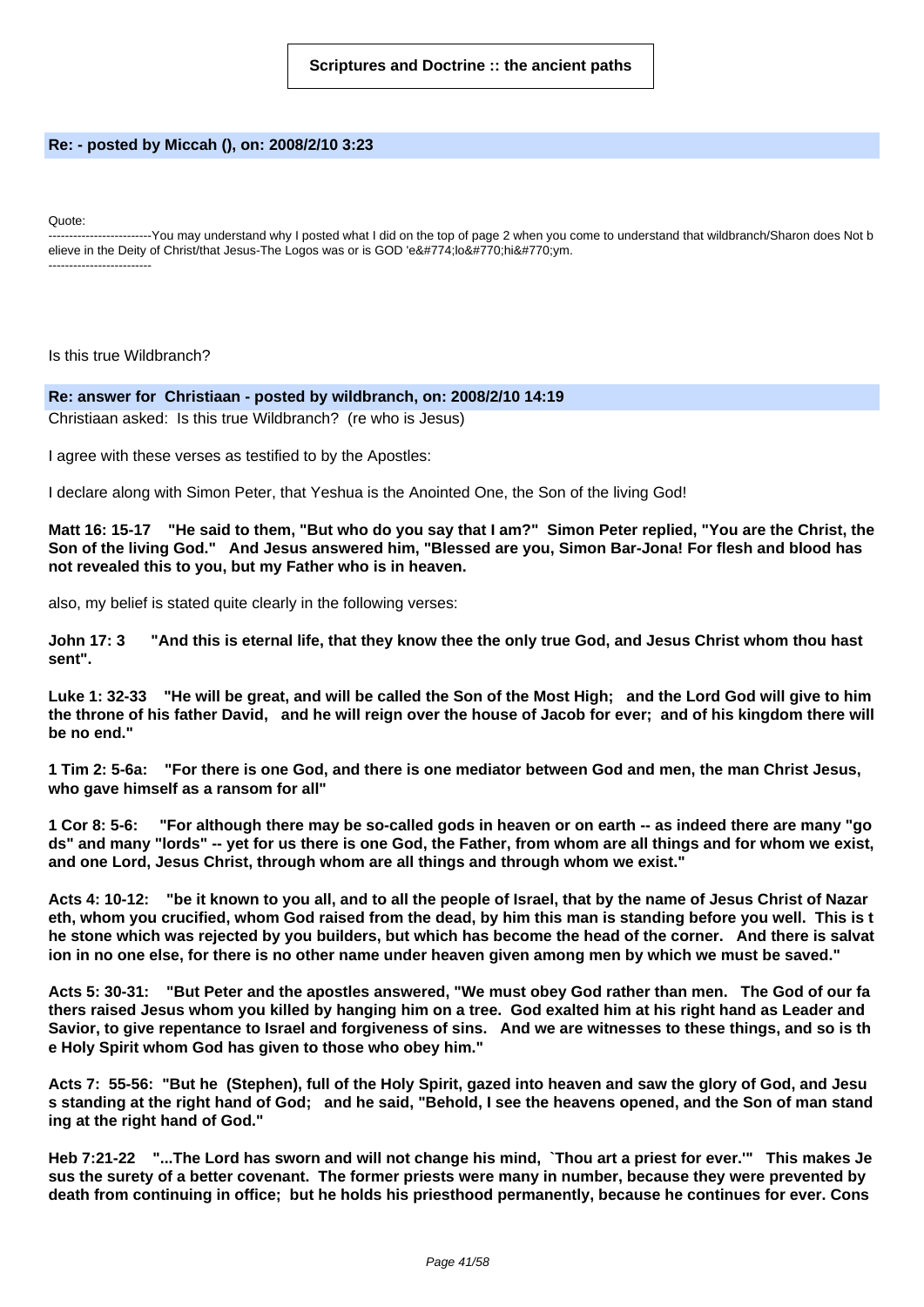equently he is able for all time to save those who draw near to God through him, since he always lives to make i ntercession for them. For it was fitting that we should have such a high priest, holy, blameless, unstained, sepa **rated from sinners, exalted above the heavens.**

**Rev 3:14 "The words of the Amen, the faithful and true witness, the beginning of God's creation'.**

Rom 1: 3-4 "the gospel concerning his Son, who was descended from David according to the flesh and desig nated Son of God in power according to the Spirit of holiness by his resurrection from the dead, Jesus Christ o **ur Lord.**

Sharon

#### **Re: burden is light - posted by wildbranch, on: 2008/2/10 14:21**

Quote: ChrisJD:

Matt 11: 28-30 Come to me, all who labor and are heavy laden, and I will give you rest. Take my yoke upon you, and learn from me; for I am gentle and lowly in heart, and you will find rest for your souls. For my yoke is easy, and my burden is light."

**Amen!** lines up beautifully with....

1 John 5:2-5 By this we know that we love the children of God, when we love God and obey his commandments. For t his is the love of God, that we keep his commandments. **And his commandments are not burdensome.** For whatever is born of God overcomes the world; and this is the victory that overcomes the world, our faith. Who is it that overcome s the world but he who believes that Jesus is the Son of God?

Sharon

#### **Re: lawful to do good on the Sabbath - posted by wildbranch, on: 2008/2/10 14:23**

Chris quote: The religous leaders said "This man is not of God, because he keepeth not the sabbath day."

The religious leaders of the Scribes and Pharisees had changed ('added to' in this case, instead of 'taking away from') the Laws of God. They had taken away from the true intent of the law and added many extra burdens, condemning Jesus as having broken the law of the Sabbath - but Jesus affirmed that it is **lawful to do good on the Sabbath.**

Matthew 12: For the Son of man is lord of the sabbath."

And behold, there was a man with a withered hand. And they asked him, "Is it lawful to heal on the sabbath?" so that th ey might accuse him.

He said to them, "What man of you, if he has one sheep and it falls into a pit on the sabbath, will not lay hold of it and lift it out?

Of how much more value is a man than a sheep! So it is lawful to do good on the sabbath."

Sharon

#### **Re: all things new - posted by wildbranch, on: 2008/2/10 14:25**

Christinyou asked: Do you believe that Jesus Christ is the Son of God and He is born again in you, by the incorruptable Seed of the Father making you a new creature in Christ Jesus? "Behold old things have passed away and behold All things are become new"?

Amen and Amen, Christinyou! **HalleluYah, what a Saviour!**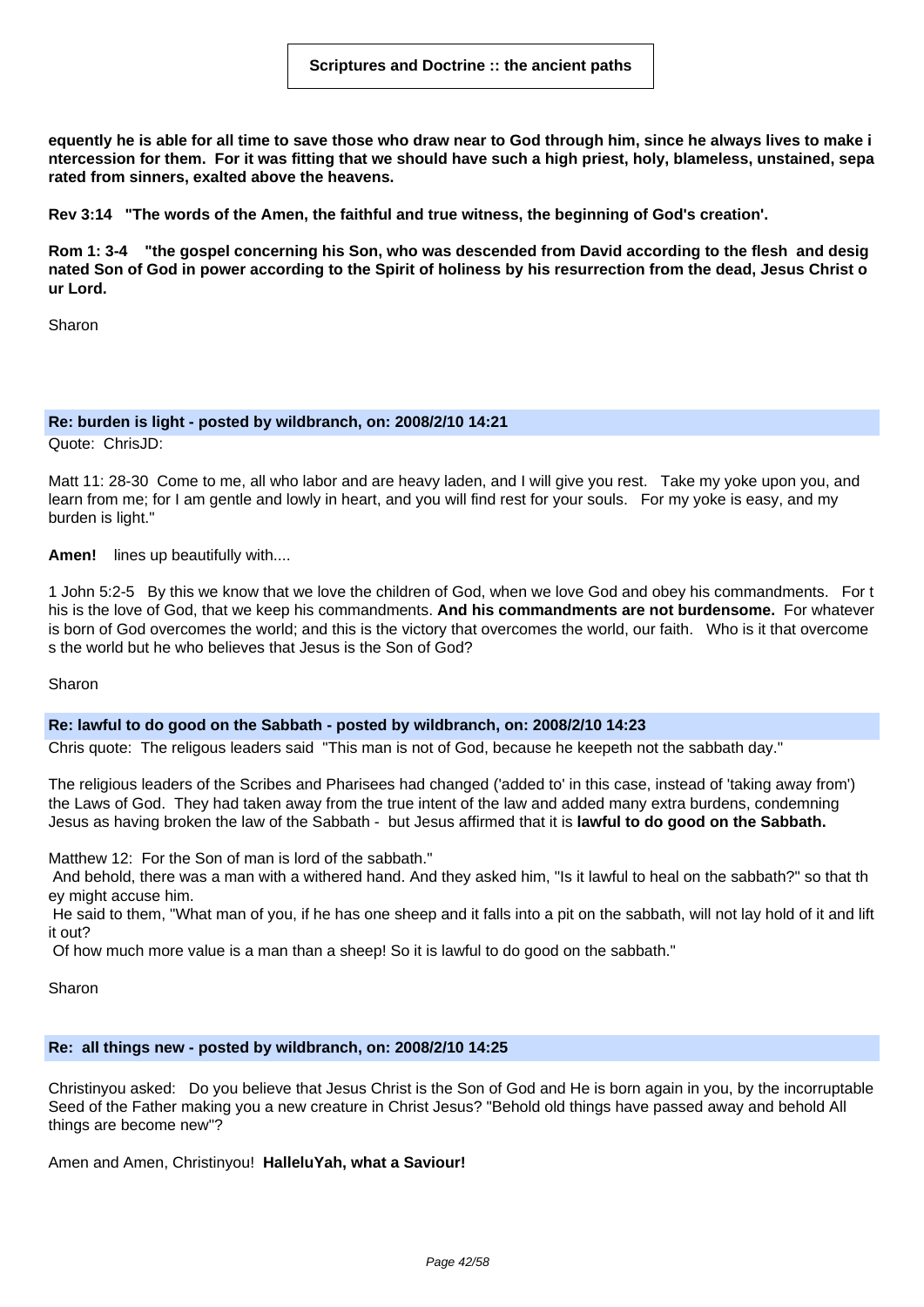#### **Re: ancient paths - posted by wildbranch, on: 2008/2/10 14:34**

Christinyou and others have posted numerous verses from the writings of Paul (almost exlusively)

These selective writings contradict other writings of Paul himself, of our Messiah Yeshua and of the other Apostles.

Here is an example of apparent contradiction:

**Romans 3:28 (Paul) ... a man is justified by faith apart from works of the law...**

**James 2:24 (James) ...by works a man is justified, and not by faith only..**

Romans 3:13 (Paul) ...For it is not the hearers of the law who are righteous before God, but the doers of the la **w who will be justified.**

Matthew 19: 17 (Jesus the Messiah) And he said to him, "Why do you ask me about what is good? One there i **s who is good. If you would enter life, keep the commandments."**

I personally do not believe that there is a contradiction, but rather a misunderstanding.

~~Remembering that the Apostle Peter warned us~~

2Peter 3:14-17 ... Therefore, beloved, while you are waiting for these things, strive to be found by him at peace, without spot or blemish; and regard the patience of our LORD as salvation. So also our beloved brother Paul wrote to you acco rding to the wisdom given him, speaking of this as he does in all his letters. There are some things in them hard to under stand, which the ignorant and unstable twist to their own destruction, as they do the other scriptures. You therefore, bel oved, since you are forewarned, beware that you are not carried away with the error of the lawless and lose your own st ability...

I fear that Traditional Christianity (as opposed to Biblical Christianity), has selectively embraced certain writings of Paul a nd built a doctrine which is not substantiated by the rest of Scripture.

The closing verses of the book of Revelation clearly state: ...Blessed are they that do his commandments, that they ma y have the right to the tree of life, and may enter in through the gates into the city...

It does not say:..Blessed are they that declare abolished his commandments, or declare them a curse.....

**Thanks** Sharon

#### **Re: the ancient path - sabbath - posted by wildbranch, on: 2008/2/10 14:38**

I have observed strong opposition to those who remember the 4th Commandment. This contradicts the scriptures:

The closing chapters of Isaiah confirm the message that YHWH's people will be those walking in His Commandments, which include not profaning the Sabbath, not eating swine's flesh or other abominations.

Isaiah 56 tells us that soon His salvation will come, and His deliverance will be revealed, and blessed is the man who do es this, and the son of man who holds it fast, who keeps the sabbath, not profaning it, and his hand from doing any evil.

Isaiah 56 also says:..."And the foreigners who join themselves to the LORD, to minister to him, to love the name of the L ORD, and to be his servants, every one who keeps the sabbath, and does not profane it, and holds fast my covenant - - these I will bring to my holy mountain, and make them joyful in my house of prayer; their burnt offerings and their sacri fices will be accepted on my altar; for my house shall be called a house of prayer for all peoples. Thus says the Lord G OD, who gathers the outcasts of Israel, I will gather yet others to him besides those already gathered."

May those be so blessed, Sharon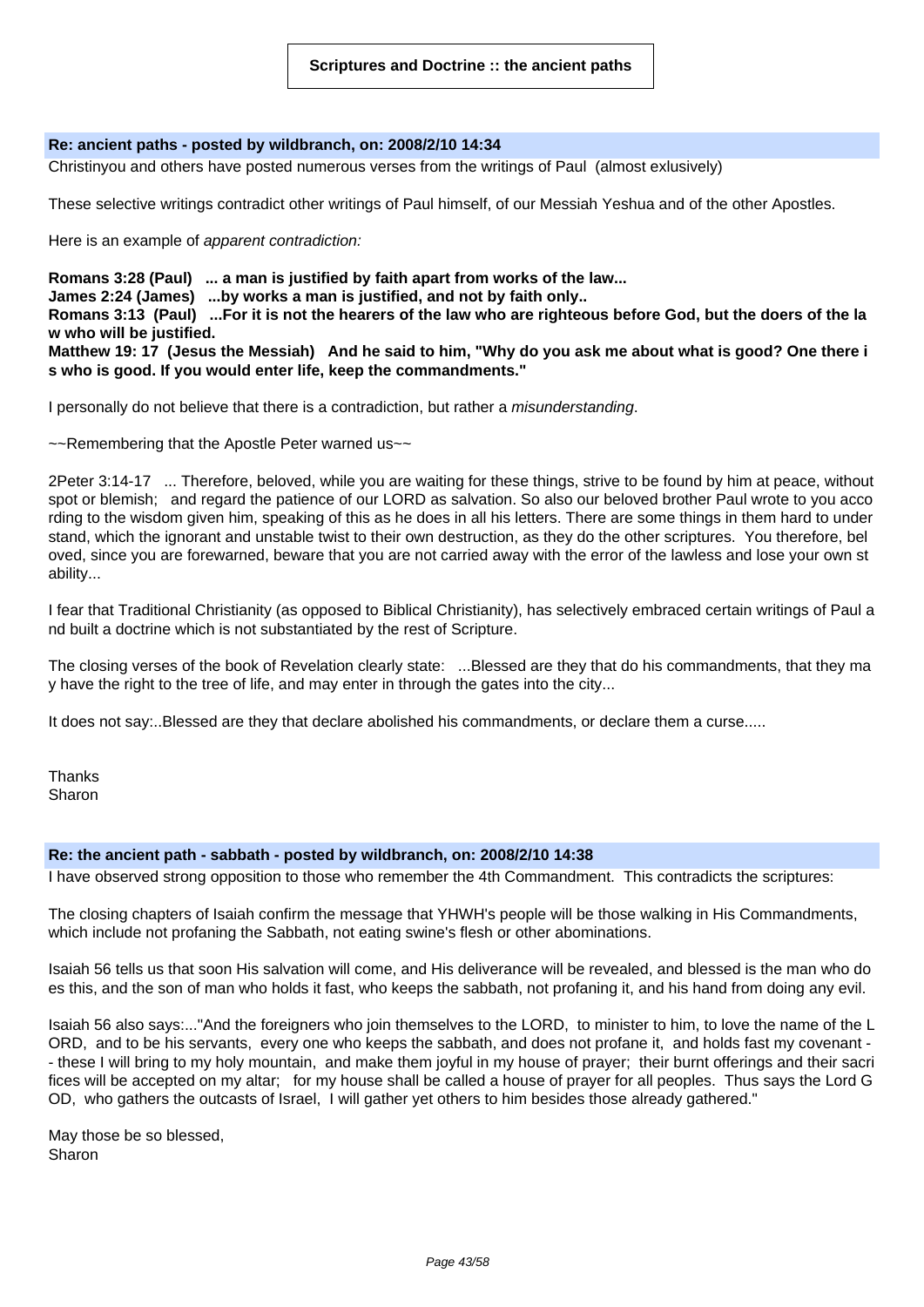# **Re: - posted by ChrisJD (), on: 2008/2/10 14:43**

Hi everyone

Sharon, in regards to the Sabbath day, was it lawful to gather food on it?

#### **Re: ancient paths - old landmarks - posted by wildbranch, on: 2008/2/10 14:44**

Jeremiah 6: 16-19

Thus says the LORD: "Stand by the roads, and look, and ask for the ancient paths, where the good way is; and walk i n it, and find rest for your souls. But they said, `We will not walk in it.' I set watchmen over you, saying, `Give heed to t he sound of the trumpet!' But they said, `We will not give heed.' Therefore hear, O nations, and know, O congregation, what will happen to them. Hear, O earth; behold, I am bringing evil upon this people, the fruit of their devices because t hey have not given heed to my words; and as for my law, they have rejected it".

Jermiah 16:19 "O LORD, my strength and my stronghold, my refuge in the day of trouble, to thee shall the nations (g entiles) come from the ends of the earth and say: "Our fathers have inherited nought but lies, worthless things in which there is no profit"

I am glad that we are living in that day, when many, many people of the nations are saying: "Our fathers have inherited nothing but lies, worthless things in which there is no profit".

The institutional, romanized church, wherein the doctrines and dogmas of todays Christianity were forged in the many C hurch Councils, is beginning to crumble. Many are seeking the authentic faith of the first century believers in Messiah, fi nding the ancient paths, the old landmarks, and gloriously walking therein.

Despite much persecution, these dear ones are strengthened by the verse in Revelation which calls for the endurance of the saints, those who keep the commandments of God and the faith of Yeshua, for the time is near!

Peace to all, In the grace of Yeshua, Sharon :-)

#### **Re: - posted by ChrisJD (), on: 2008/2/10 14:45**

Hi Sharon, in regards to 1John 5:2-5,

The Lord Jesus said this

If ye keep my commandments, ye shall abide in my love; even as I have kept my Father's commandments, and **abide in his love.**

- John 15:10(KJV)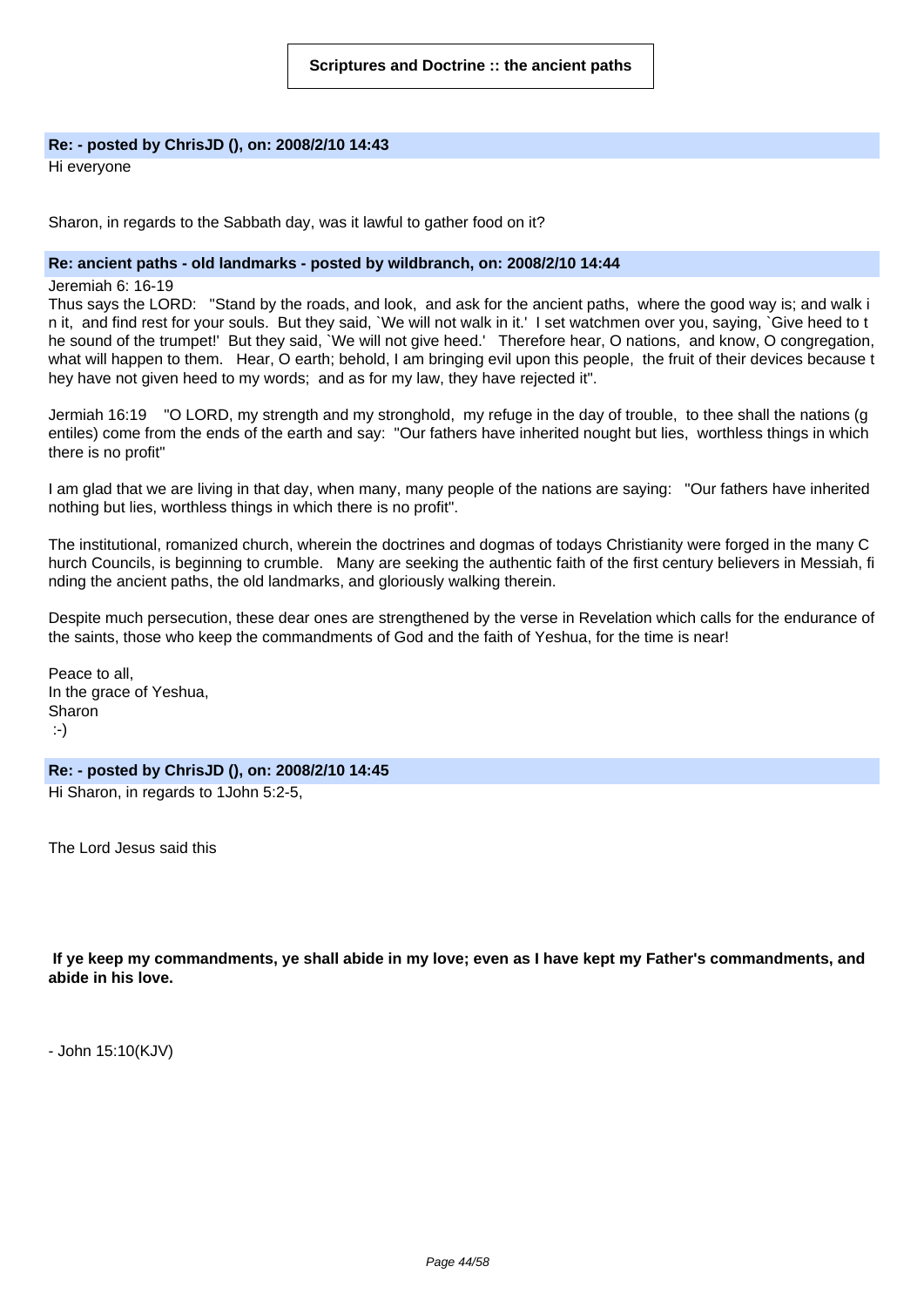# **Re: - posted by ChrisJD (), on: 2008/2/10 14:52**

Sharon, in regards to Jeremiah 16:19,

you said

"I am glad that we are living in that day, when many, many people of the nations are saying: "Our fathers have inherited nothing but lies, worthless things in which there is no profit"."

Here's the next verse which I think makes it more clear what the lies are

# **Shall a man make gods unto himself, and they are no gods?**

- Jeremiah 16:20(KJV)

It says in Isaiah

"He feedeth on ashes: a deceived heart hath turned him aside, that he cannot deliver his soul, nor say, Is there not a lie i n my right hand?"

- Isaiah 44:20(KJV)

Chris

#### **Re: - posted by wildbranch, on: 2008/2/10 14:54**

Quote: ------------------------- ChrisJD wrote: Hi Sharon, in regards to 1John 5:2-5,

The Lord Jesus said this

If ye keep my commandments, ye shall abide in my love; even as I have kept my Father's commandments, and abide in his love.

**He sure did, Chris!** He also told us to **walk as He walked**.

:-)

Sharon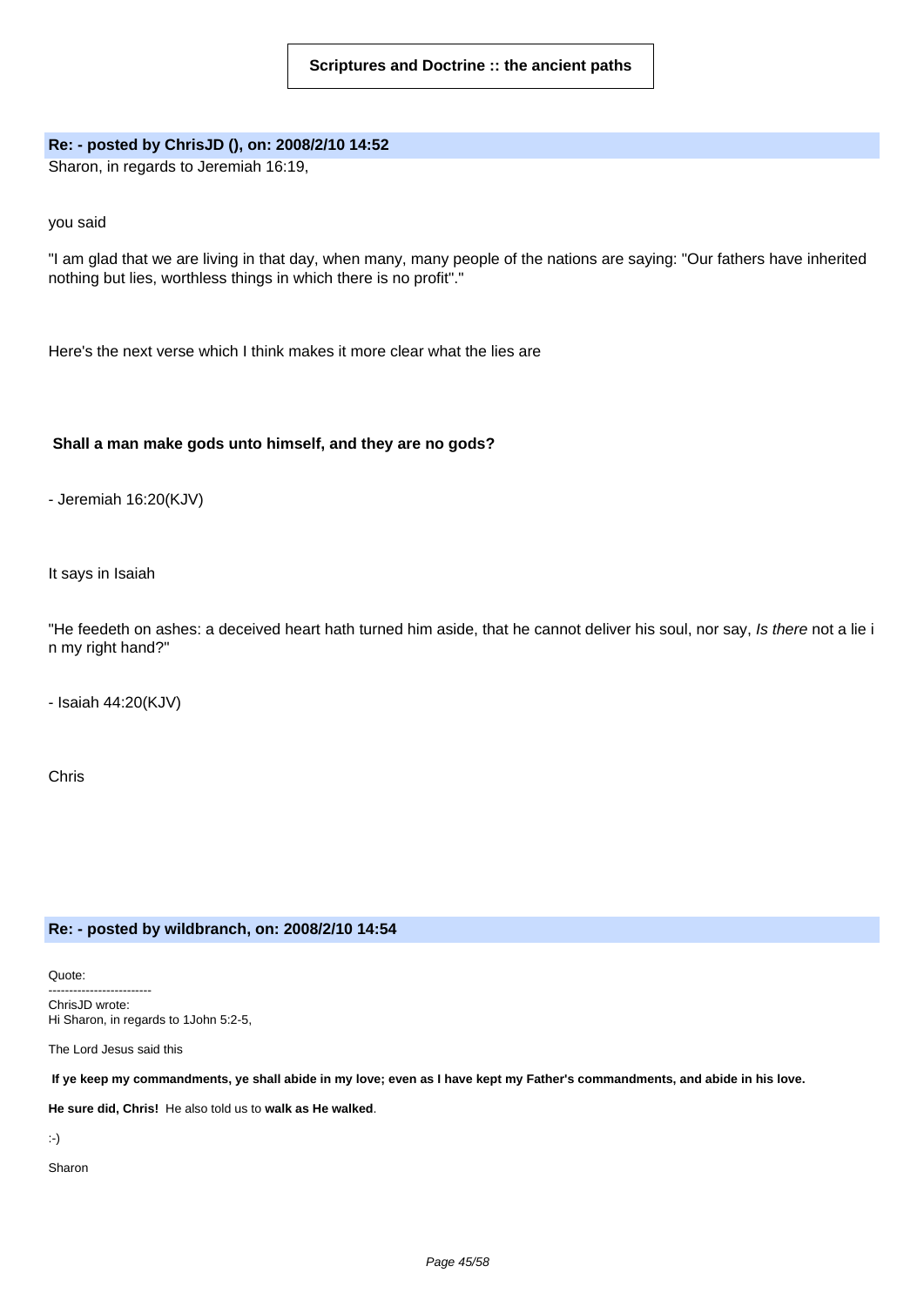#### **Re: - posted by ChrisJD (), on: 2008/2/10 14:57**

Hi Sharon,

"He sure did, Chris! He also told us to walk as He walked."

You mean without sin?

#### **Re: ancient paths - posted by wildbranch, on: 2008/2/10 15:02**

Quote:

------------------------- ChrisJD wrote: Sharon, in regards to Jeremiah 16:19,

you said

"I am glad that we are living in that day, when many, many people of the nations are saying: "Our fathers have inherited nothing but lies, worthless thin gs in which there is no profit"."

Here's the next verse which I think makes it more clear what the lies are

**Shall a man make gods unto himself, and they are no gods?** - Jeremiah 16:20(KJV)

You are so right, Chris! Then the next verse goes on to say:

Therefore, behold, I will make them know, this once I will make them know my power and my might, and they shall know that my name is YH **WH**

Sharon

**Re: ancient paths - posted by wildbranch, on: 2008/2/10 15:06**

Quote:

-------------------------

------------------------- ChrisJD wrote: Hi Sharon, "He sure did, Chris! He also told us to walk as He walked." You mean without sin?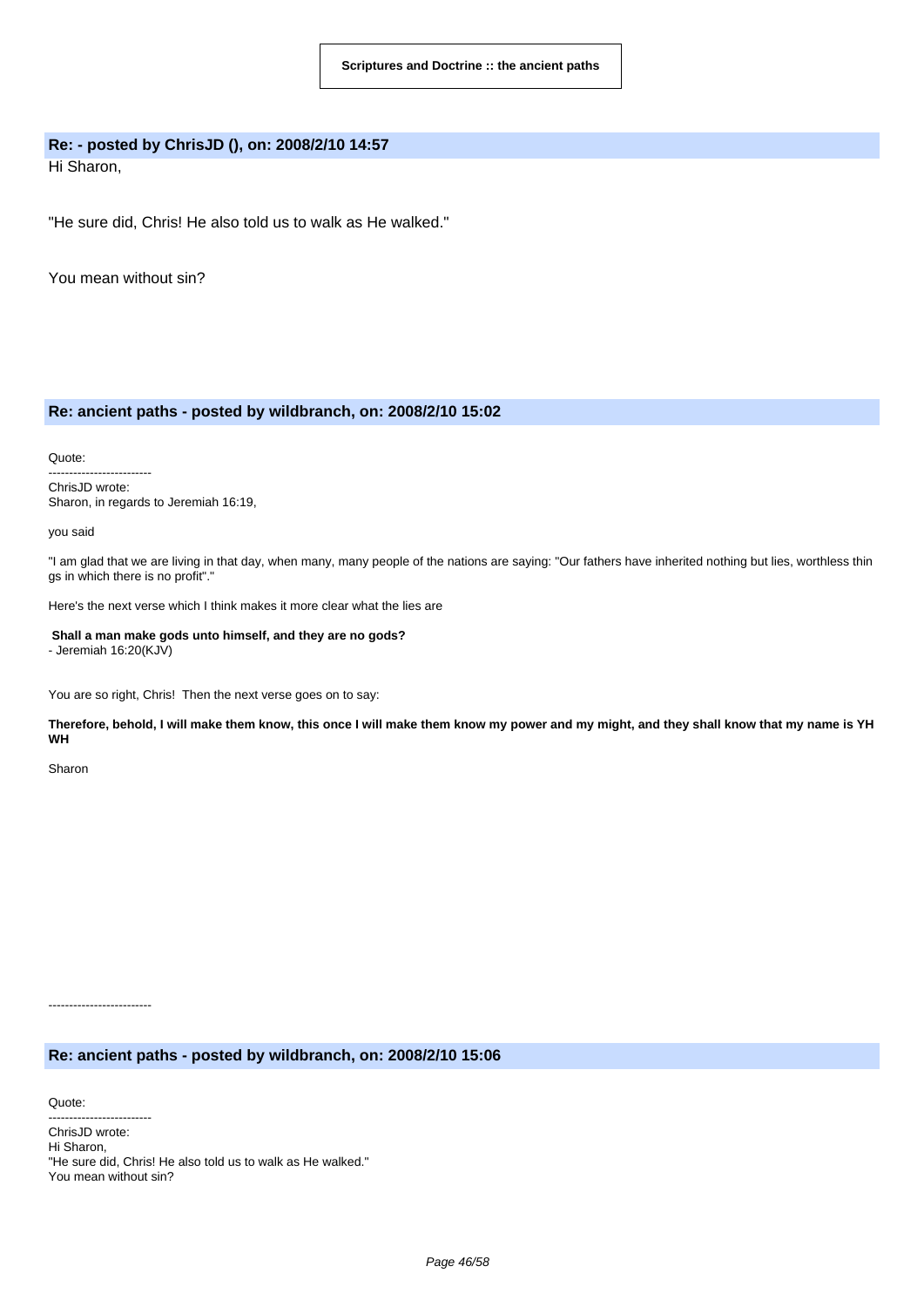Yes, without sin (remember that sin is defined as transgression of the law). He promised to send the power of the Holy Spirit to enable us to, and if w e sin, we have an advocate with the Father...

What do you think?:-)

Sharon

**Re: - posted by ChrisJD (), on: 2008/2/10 15:11** Hi Sharon,

Not sure what you mean here...

"You are so right, Chris! Then the next verse goes on to say:

Therefore, behold, I will make them know, this once I will make them know my power and my might, and they shall know that my name is YHWH"

Were you thinking of Exodus 3:14 and John 8:24,58?

And God said unto Moses, I AM THAT I AM: and he said, Thus shalt thou say unto the children of Israel, I AM ha **th sent me unto you.**

- Exodus 3:14(KJV)

**...Verily, verily, I say unto you, Before Abraham was, I am.**

- John 8:58(KJV)

Chris

**Re: - posted by ChrisJD (), on: 2008/2/10 15:29** Hi Sharon,

You said,

"Yes, without sin (remember that sin is defined as transgression of the law)."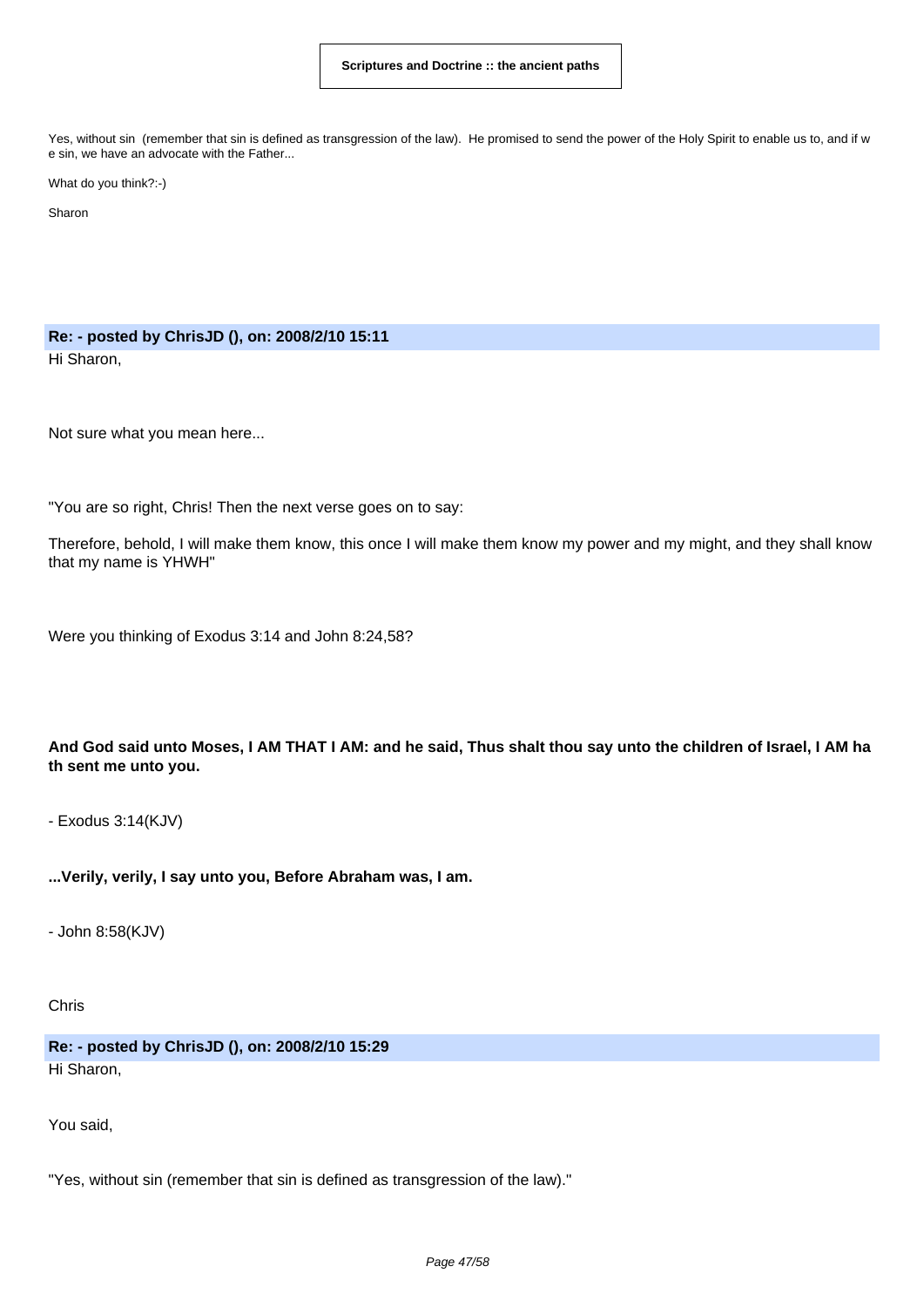The Lord Jesus said,

If ye keep my commandments, ye shall abide in my love; even as I have kept my Father's commandments, and a **bide in his love.**

- John 15:10(KJV)

But of the Law, Paul the Apostle writes,

...it is written, Cursed is every one that continueth not in all things which are written in the book of the law to do **them.**

- Galatians 3:10(KJV)

**Re: - posted by wildbranch, on: 2008/2/10 15:44**

quote: Therefore, behold, I will make them know, this once I will make them know my power and my might, and they sh all know that my name is YHWH" Were you thinking of Exodus 3:14 and John 8:24,58?"

No Chris - I just checked the Hebrew. It says YHWH in that verse.

**Thanks** 

#### **Re: ancient paths - posted by wildbranch, on: 2008/2/10 15:49**

Quote:

------------------------- Chris.ID wrote: Hi Sharon, You said, "Yes, without sin (remember that sin is defined as transgression of the law). The Lord Jesus said If ye keep my commandments, ye shall abide in my love; even as I have kept my Father's commandments, and abide in his love.

- John 15:10(KJV)

But of the Law, Paul the Apostle writes,

...it is written, Cursed is every one that continueth not in all things which are written in the book of the law to do them.

Chris, could you explain to me the difference between the law and the commandments?

I undertand that the commandments of God are contained in His Law (the Torah). Jesus kept the commandments of God. We are to walk as He wal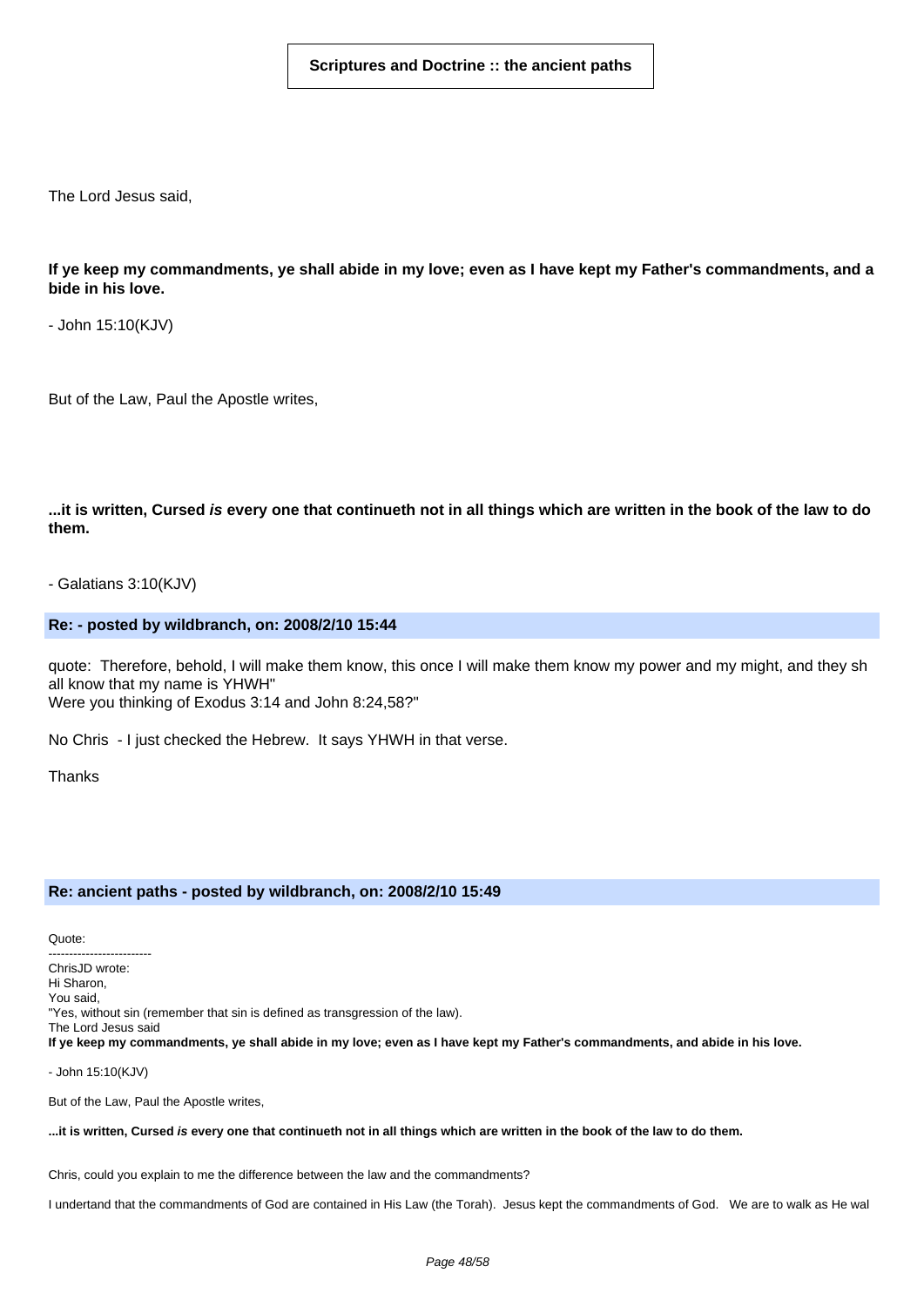ked.

**Thanks** Sharon

# **Re: - posted by ChrisJD (), on: 2008/2/10 16:21**

Sharon,

You said

"No Chris - I just checked the Hebrew. It says YHWH in that verse."

According to Strong's the word translated I AM in Exodus 3:14 is

H1961 היה hâyâh haw-yaw' A primitive root (compare H1933); to exist, that is, be or become, come to pass (always emphatic, and not a mere copula or auxiliary): - beacon, X altogether, be (-come, accomplished, committed, like), break, cause, come (to pass), continue, do, faint, fall, + follow, happen, X have, last, pertain, quit (one-) self, require, X use.

Also accodring to Strong's the word translated LORD in Exodus 3:15 is

H3068 יהוה yehôvâh yeh-ho-vaw' From H1961; (the) self Existent or eternal; Jehovah, Jewish national name of God: - Jehovah, the Lord. Compare H3050, H3069.

The Lord Jesus said

# **...Verily, verily, I say unto you, Before Abraham was, I am.**

- John 8:58(KJV)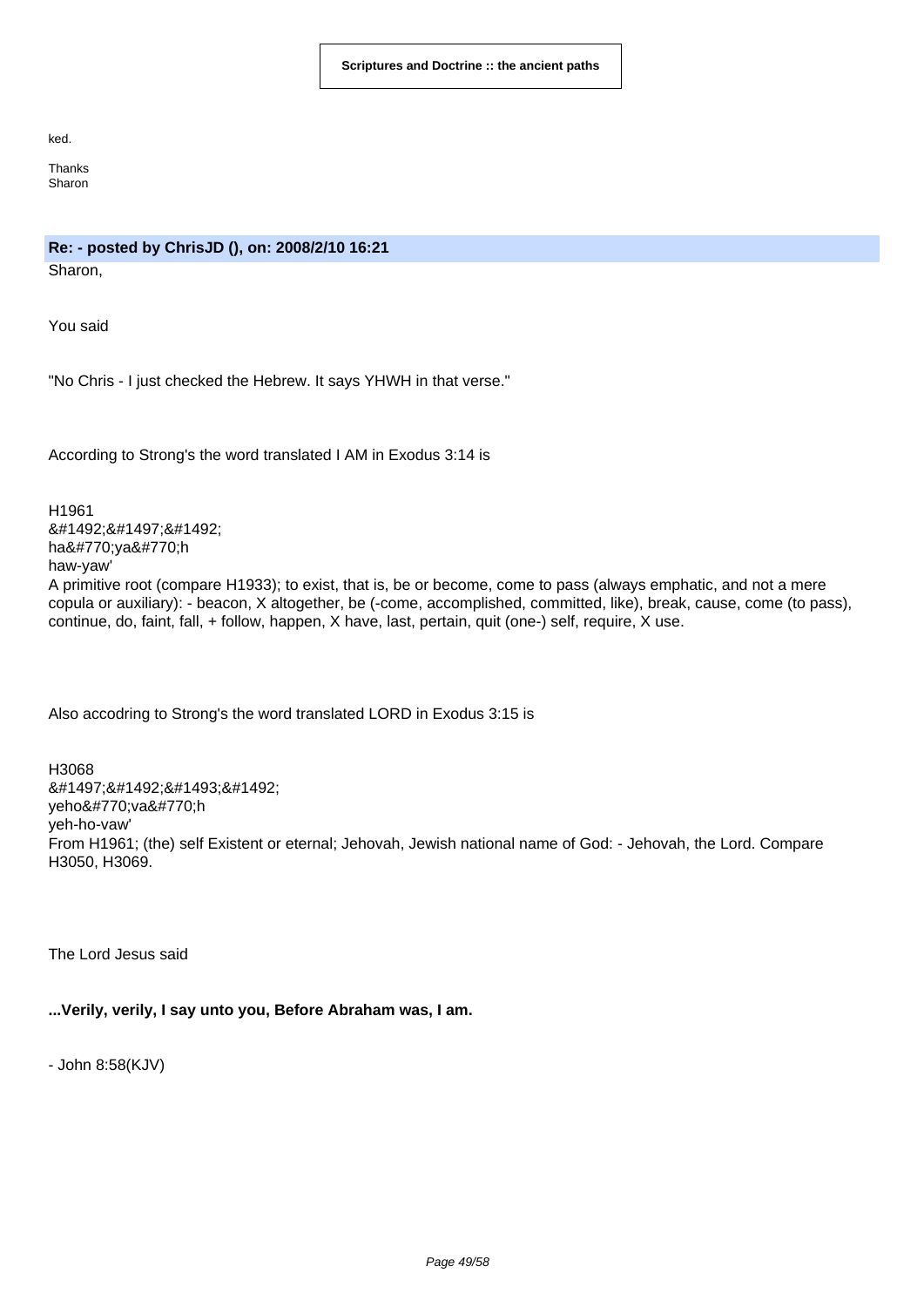# **Re: - posted by ChrisJD (), on: 2008/2/10 16:24**

Sharon, you said

"We are to walk as He walked."

# **For as many as are led by the Spirit of God, they are the sons of God.**

- Romans 8:14(KJV)

Did you see my question to you about if it was lawfull to gather food on the Sabbath day?

**Re: sabbath - posted by wildbranch, on: 2008/2/10 16:51**

Chris asked:

Did you see my question to you about if it was lawfull to gather food on the Sabbath day?

Ooopsie, sorry Chris, I missed that one!

I believe the intent of the Torah there is not to gather in a crop or other foodstuffs on the Sabbath, as that would be worki ng.

The Pharisees sought to catch Yeshua, and would like to believe that picking a few ears of wheat as they walked throug h the field was the same as 'gathering food'. Yeshua dispelled that notion and exposed that narrow-minded control that sought to place extra burdens on people. Their 'gotcha' moment was shown for what it was, to their embarrassment.

Chris, do you believe that Yeshua broke the Sabbath commandment?

**Thanks!** Sharon

#### **Re: - posted by Christinyou (), on: 2008/2/10 22:24**

Quote: ""Amen and Amen, Christinyou! HalleluYah, what a Saviour!""

Then do you believe this?

1 John 3:9-10 Whosoever is born of God doth not commit sin; for his seed remaineth in him: and he cannot sin, because he is born of God. In this the children of God are manifest, and the children of the devil: whosoever doeth not righteousness is not of God, neither he that loveth not his brother.

What is the sin that condemned the whole world?

By the Christ that is in us, that is His Seed that remaineth in us, we cannot commit this sin because of the Christ in us.

Do we sin? Yes, but we have an advocate with the Father for the sins we comit in the flesh.

1 John 1:5-10 This then is the message which we have heard of him, and declare unto you, that God is light, and in him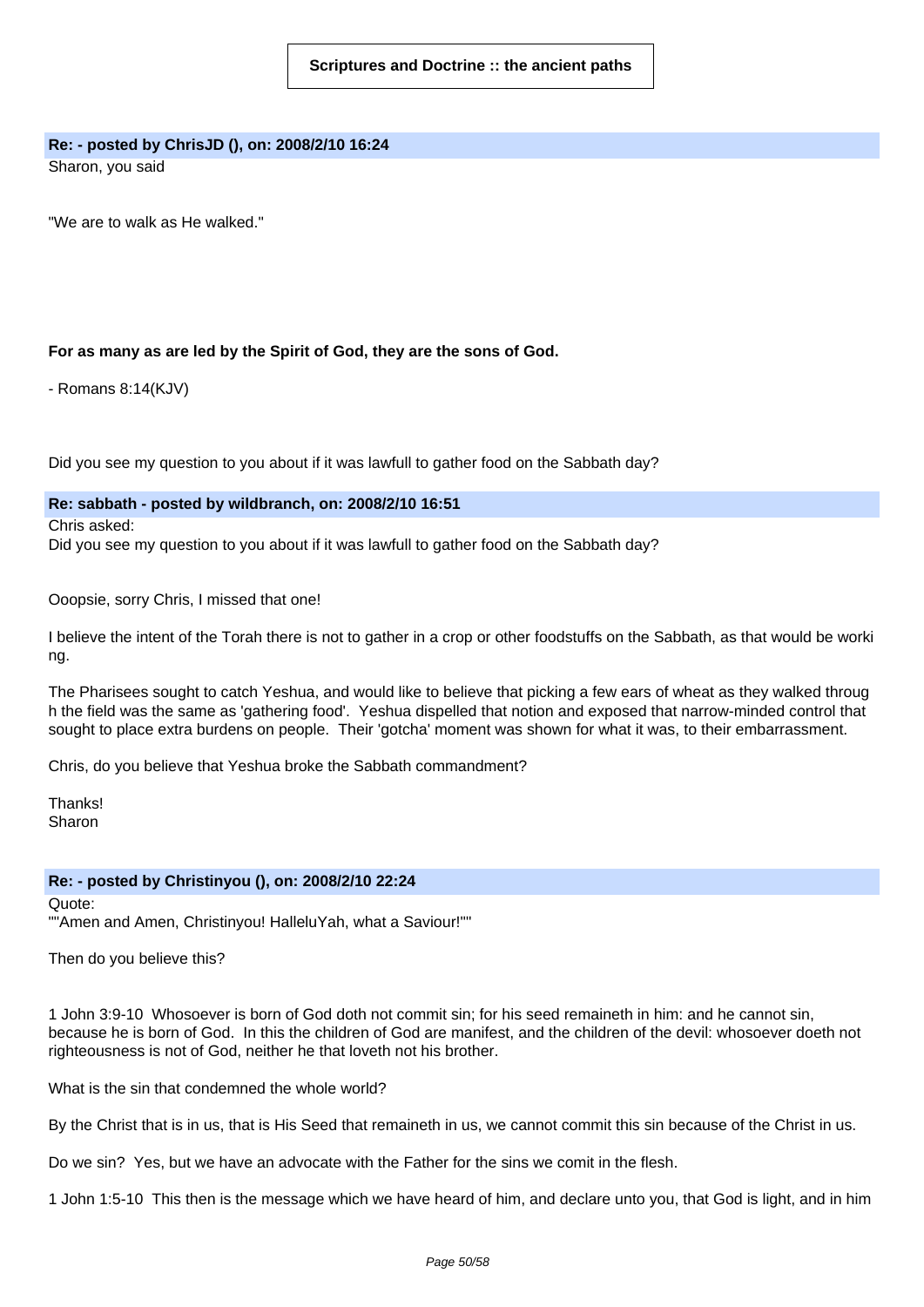is no darkness at all. If we say that we have fellowship with him, and walk in darkness, we lie, and do not the truth: But if we walk in the light, as he is in the light, we have fellowship one with another, and the blood of Jesus Christ his Son cleanseth us from all sin. If we say that we have no sin, we deceive ourselves, and the truth is not in us. If we confess our sins, he is faithful and just to forgive us our sins, and to cleanse us from all unrighteousness. If we say that we have not sinned, we make him a liar, and his word is not in us.

We cannot sin in the Spirit, that is Christ. That is if the Spirit of Christ dwell in you.

Rom 8:9 But ye are not in the flesh, but in the Spirit, if so be that the Spirit of God dwell in you. Now if any man have not the Spirit of Christ, he is none of his.

1 Peter 1:5-9 Who are kept by the power of God through faith unto salvation ready to be revealed in the last time. Wherein ye greatly rejoice, though now for a season, if need be, ye are in heaviness through manifold temptations: That the trial of your faith, being much more precious than of gold that perisheth, though it be tried with fire, might be found unto praise and honour and glory at the appearing of Jesus Christ: Whom having not seen, ye love; in whom, though now ye see him not, yet believing, ye rejoice with joy unspeakable and full of glory: Receiving the end of your faith, even the salvation of your souls.

It is not the Law that we should obey, but the Christ that is in us. Which is the power of God unto our salvation. "Love one another as I have love you" and "gave myself for you."

What Keeps us? Even in our sin? Jesus Christ and the Power of God.

I can not sin the sin of Adam ever again, "because His Seed (Christ) remains in me".

Satan out, Christ in.

I can still sin because of my flesh, and praise God He has given me the ability to get rid of this flesh and to plant the incorruptable Seed in the Ground and it will bring forth much fruit.

John 12:23-24 And Jesus answered them, saying, The hour is come, that the Son of man should be glorified. Verily, verily, I say unto you, Except a corn of wheat fall into the ground and die, it abideth alone: but if it die, it bringeth forth much fruit.

We must die the same way and be resurrected in the flesh which is the last evidence of our salvation in Christ. We are saved in Spirit, "HIS SEED". We are being saved in our sould-mind and we will be saved in our body.

2Cr 1:10 Who delivered us from so great a death, and doth deliver: in whom we trust that he will yet deliver ;

We cannot live by the Law, because it kills. We can only Live Eternally in Christ Jesus by Grace through Faith, that not even being of ourselves.

1 Peter 1:3-7 Blessed be the God and Father of our Lord Jesus Christ, which according to his abundant mercy hath beg otten us again unto a lively hope by the resurrection of Jesus Christ from the dead, To an inheritance incorruptible, and undefiled, and that fadeth not away, reserved in heaven for you, Who are kept by the power of God through faith unto s alvation ready to be revealed in the last time. Wherein ye greatly rejoice, though now for a season, if need be, ye are in heaviness through manifold temptations: That the trial of your faith, being much more precious than of gold that perishet h, though it be tried with fire, might be found unto praise and honour and glory at the appearing of Jesus Christ:

Through the incorruptable Seed birthed in us by the Father, making us son's of God, "Christ being the first born among many".

1Jo 5:4 For whatsoever is born of God overcometh the world: and this is the victory that overcometh the world, our faith.

1Jo 5:18 We know that whosoever is born of God sinneth not; but he that is begotten of God keepeth himself, and that w icked one toucheth him not.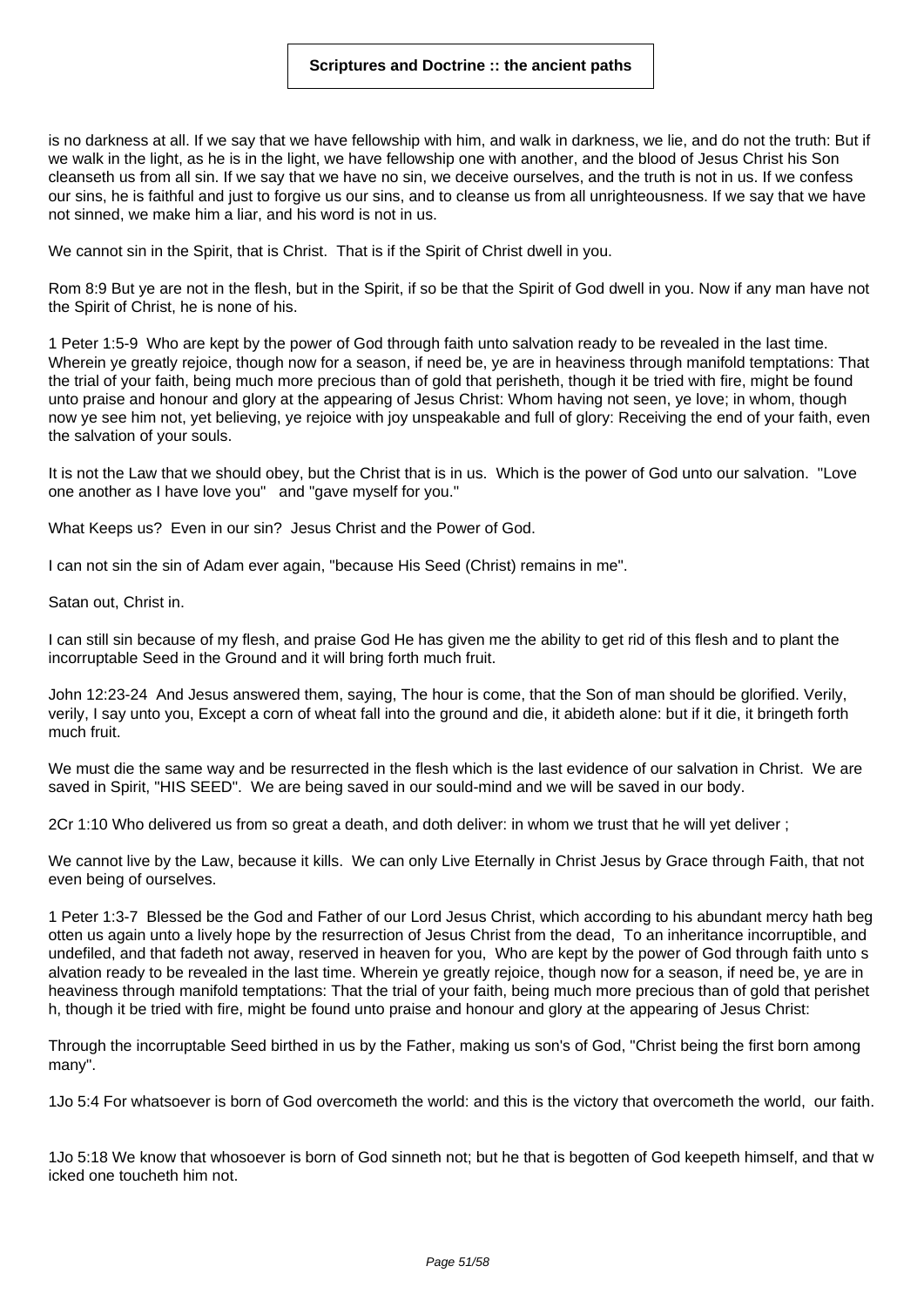Not my works but His that worketh in me to do of His good will and pleasure.

It is by His works we are saved, it is by His works we are being saved, it is in His works we will be saved.

The Mystery of Christ in you.

Colossians 1:25-29 Whereof I am made a minister, according to the dispensation of God which is given to me for you, t o fulfil the word of God; Even the mystery which hath been hid from ages and from generations, but now is made manif est to his saints: To whom God would make known what is the riches of the glory of this mystery among the Gentiles; wh ich is Christ in you, the hope of glory: Whom we preach, warning every man, and teaching every man in all wisdom; that we may present every man perfect in Christ Jesus: Whereunto I also labour, striving according to his working, which wor keth in me mightily.

According to the Power of God and the working of Jesus Christ in me mightily.

How will all men know that we are the disciples of Christ? Not by our righteousness, but by His righteousness made by God the Father in us. In this keeping His commandment, "Love one another".

They will know us by our Love. Unless righteousness is of Jesus Christ, it is self righteousness.

In Christ: Phillip

**Re: - posted by ChrisJD (), on: 2008/2/10 22:41**

Hi Sharon,

You said,

"I believe the intent of the Torah there is not to gather in a crop or other foodstuffs on the Sabbath, as that would be working."

The Lord Jesus said

# **For the Son of man is Lord even of the sabbath day.**

- Matthew 12:8(KJV)

But as to what the law said,

...Have ve not read what David did, when he was hungry, and they that were with him: How he entered into the h ouse of God, and did eat the shewbread, which was not lawful for him to eat, neither for them which were with h **im, but only for the priests**

- Matthew 12:3-4(KJV)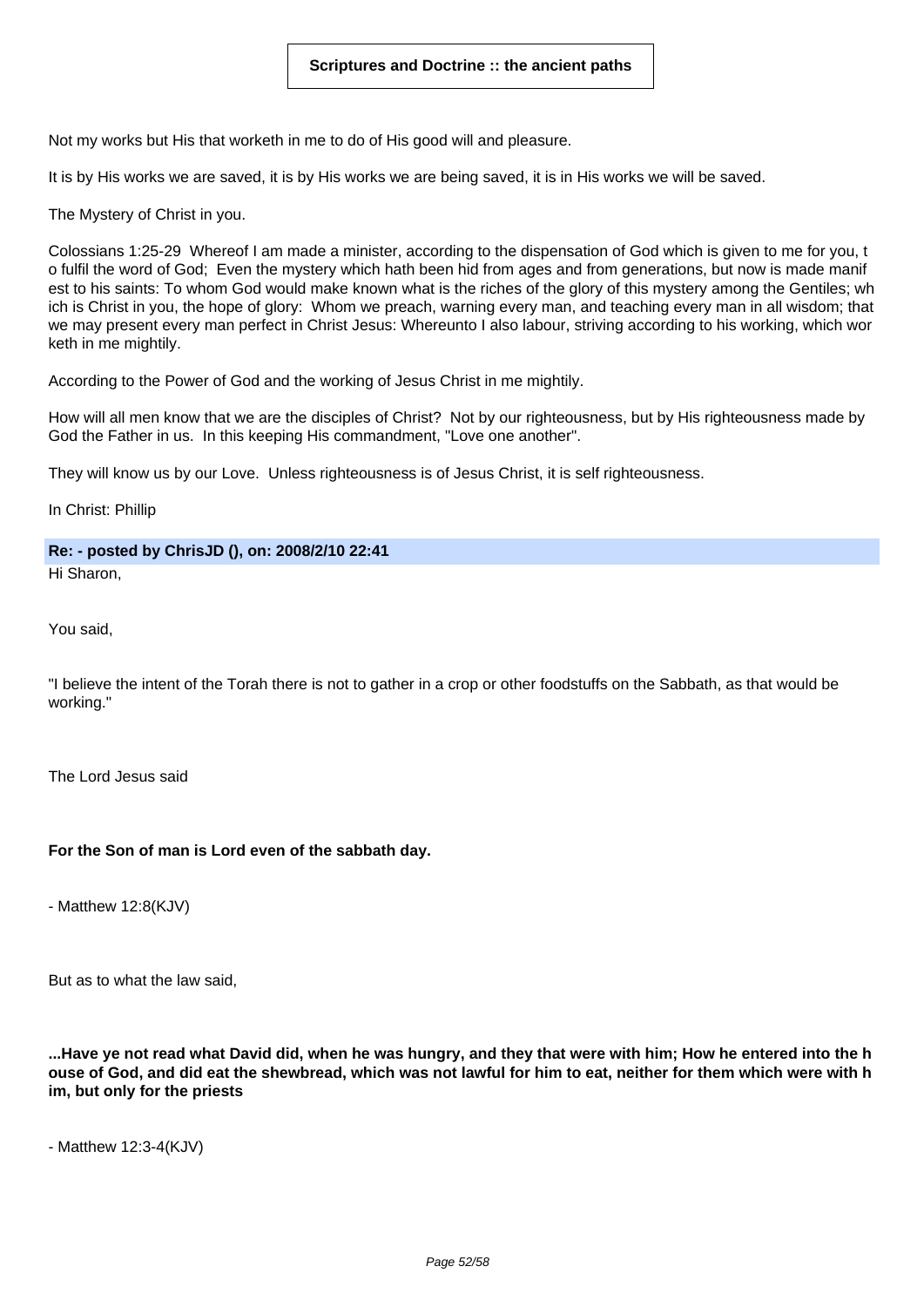#### **Re:, on: 2008/2/11 18:26**

Quote:

------------------------ wildbranch wrote: Christiaan asked: Is this true Wildbranch? (re who is Jesus)

I agree with these verses as testified to by the Apostles:

I declare along with Simon Peter, that Yeshua is the Anointed One, the Son of the living God!

Matt 16: 15-17 "He said to them, "But who do you say that I am?" Simon Peter replied, "You are the Christ, the Son of the living God." And Jesus a nswered him, "Blessed are you, Simon Bar-Jona! For flesh and blood has not revealed this to you, but my Father who is in heaven.

also, my belief is stated quite clearly in the following verses:

John 17: 3 "And this is eternal life, that they know thee the only true God, and Jesus Christ whom thou hast sent".

Luke 1: 32-33 "He will be great, and will be called the Son of the Most High; and the Lord God will give to him the throne of his father David, and h e will reign over the house of Jacob for ever; and of his kingdom there will be no end."

1 Tim 2: 5-6a: "For there is one God, and there is one mediator between God and men, the man Christ Jesus, who gave himself as a ransom for all"

1 Cor 8: 5-6: "For although there may be so-called gods in heaven or on earth -- as indeed there are many "gods" and many "lords" -- yet for us ther e is one God, the Father, from whom are all things and for whom we exist, and one Lord, Jesus Christ, through whom are all things and through whom we exist."

Acts 4: 10-12: "be it known to you all, and to all the people of Israel, that by the name of Jesus Christ of Nazareth, whom you crucified, whom God rai sed from the dead, by him this man is standing before you well. This is the stone which was rejected by you builders, but which has become the head of the corner. And there is salvation in no one else, for there is no other name under heaven given among men by which we must be saved."

Acts 5: 30-31: "But Peter and the apostles answered, "We must obey God rather than men. The God of our fathers raised Jesus whom you killed b y hanging him on a tree. God exalted him at his right hand as Leader and Savior, to give repentance to Israel and forgiveness of sins. And we are wit nesses to these things, and so is the Holy Spirit whom God has given to those who obey him."

Acts 7: 55-56: "But he (Stephen), full of the Holy Spirit, gazed into heaven and saw the glory of God, and Jesus standing at the right hand of God; a nd he said, "Behold, I see the heavens opened, and the Son of man standing at the right hand of God."

Heb 7:21-22 "...The Lord has sworn and will not change his mind, `Thou art a priest for ever.'" This makes Jesus the surety of a better covenant. T he former priests were many in number, because they were prevented by death from continuing in office; but he holds his priesthood permanently, be cause he continues for ever. Consequently he is able for all time to save those who draw near to God through him, since he always lives to make inter cession for them. For it was fitting that we should have such a high priest, holy, blameless, unstained, separated from sinners, exalted above the heav ens.

Rev 3:14 "The words of the Amen, the faithful and true witness, the beginning of God's creation'.

Rom 1: 3-4 "the gospel concerning his Son, who was descended from David according to the flesh and designated Son of God in power according t o the Spirit of holiness by his resurrection from the dead, Jesus Christ our Lord.

------------------------- Hi Sharon

Just wandered over from the other thread ;-)

So can you say with Thomas, "My Lord and my God"?

Can you say with John, "The Word was God"? (Any Greek scholar - even those who are unbelievers - could tell you that the Greek of this sentence allows for no other possible meaning)

Can you agree with Jesus when He said:

"I and my Father are one";

"I am";

"my Father worketh...and I work" so making himself equal with God (the Jewish leaders accused Him of that and He did n't bother to deny it)?

...and so on...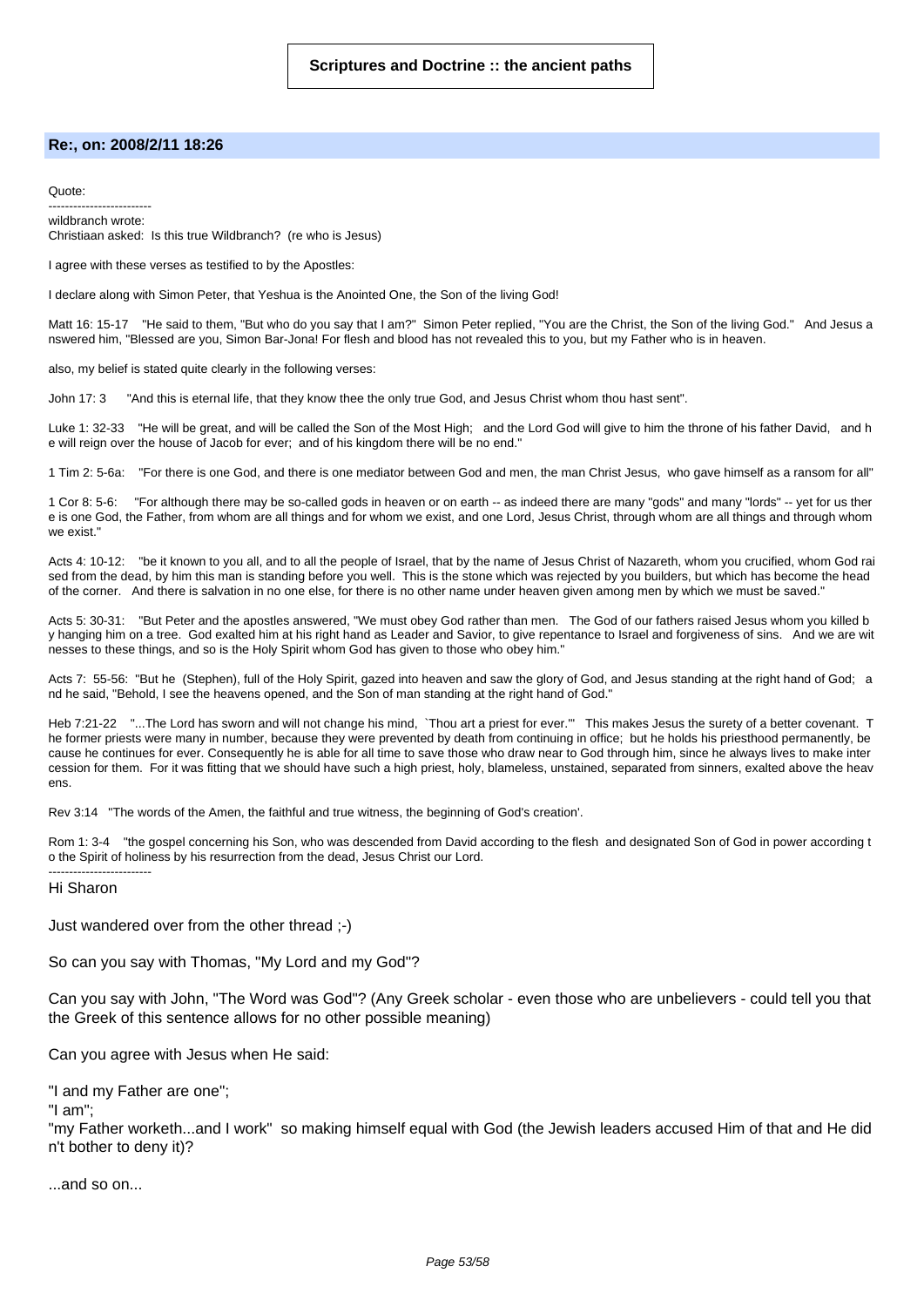#### Jeannette

#### **Re: ancient paths - posted by wildbranch, on: 2008/2/11 18:53**

Quote:

------------------------- LittleGift wrote:

Quote:

------------------------ wildbranch wrote:

Christiaan asked: Is this true Wildbranch? (re who is Jesus)

I agree with these verses as testified to by the Apostles:

I declare along with Simon Peter, that Yeshua is the Anointed One, the Son of the living God!

Matt 16: 15-17 "He said to them, "But who do you say that I am?" Simon Peter replied, "You are the Christ, the Son of the living God." And Jesus a nswered him, "Blessed are you, Simon Bar-Jona! For flesh and blood has not revealed this to you, but my Father who is in heaven. also, my belief is stated quite clearly in the following verses:

John 17: 3 "And this is eternal life, that they know thee the only true God, and Jesus Christ whom thou hast sent".

Luke 1: 32-33 "He will be great, and will be called the Son of the Most High; and the Lord God will give to him the throne of his father David, and h e will reign over the house of Jacob for ever; and of his kingdom there will be no end."

1 Tim 2: 5-6a: "For there is one God, and there is one mediator between God and men, the man Christ Jesus, who gave himself as a ransom for all"

1 Cor 8: 5-6: "For although there may be so-called gods in heaven or on earth -- as indeed there are many "gods" and many "lords" -- yet for us ther e is one God, the Father, from whom are all things and for whom we exist, and one Lord, Jesus Christ, through whom are all things and through whom we exist."

Acts 4: 10-12: "be it known to you all, and to all the people of Israel, that by the name of Jesus Christ of Nazareth, whom you crucified, whom God rai sed from the dead, by him this man is standing before you well. This is the stone which was rejected by you builders, but which has become the head of the corner. And there is salvation in no one else, for there is no other name under heaven given among men by which we must be saved."

Acts 5: 30-31: "But Peter and the apostles answered, "We must obey God rather than men. The God of our fathers raised Jesus whom you killed b y hanging him on a tree. God exalted him at his right hand as Leader and Savior, to give repentance to Israel and forgiveness of sins. And we are wit nesses to these things, and so is the Holy Spirit whom God has given to those who obey him."

Acts 7: 55-56: "But he (Stephen), full of the Holy Spirit, gazed into heaven and saw the glory of God, and Jesus standing at the right hand of God; a nd he said, "Behold, I see the heavens opened, and the Son of man standing at the right hand of God."

Heb 7:21-22 "...The Lord has sworn and will not change his mind, `Thou art a priest for ever.'" This makes Jesus the surety of a better covenant. T he former priests were many in number, because they were prevented by death from continuing in office; but he holds his priesthood permanently, be cause he continues for ever. Consequently he is able for all time to save those who draw near to God through him, since he always lives to make inter cession for them. For it was fitting that we should have such a high priest, holy, blameless, unstained, separated from sinners, exalted above the heav ens.

Rev 3:14 "The words of the Amen, the faithful and true witness, the beginning of God's creation'.

Rom 1: 3-4 "the gospel concerning his Son, who was descended from David according to the flesh and designated Son of God in power according t o the Spirit of holiness by his resurrection from the dead, Jesus Christ our Lord.

------------------------- Hi Sharon

Just wandered over from the other thread ;-)

So can you say with Thomas, "My Lord and my God"?

Can you say with John, "The Word was God"? (Any Greek scholar - even those who are unbelievers - could tell you that the Greek of this sentence all ows for no other possible meaning)

Can you agree with Jesus when He said:

"I and my Father are one";

"I am";

"my Father worketh...and I work" so making himself equal with God (the Jewish leaders accused Him of that and He didn't bother to deny it)? ...and so on...

**Jeannette** -------------------------

Jeanette, glad that you wondered over to this thread....hope you take the time to read it.

As to your questions, they remind me of something I have read before...

**"..The Spanish Inquisition was directed at ridding the country of the so-called Judaising Christians. These were** termed Marranos (or pigs). From the terms of the Inquisition and the comments we know that they not only kept the Sabbath but that they denied the Trinity, kept the Holy Days including Atonement and also kept the food law s. The Edict of the Faith shows the means by which the heretics could be identified. Jews and Muslims were als o caught up in this persecution but the persecution was not directed at them but at the church of God which the **y also called Sabbatati, Insabbatati or Insabathi..." - Detailed)**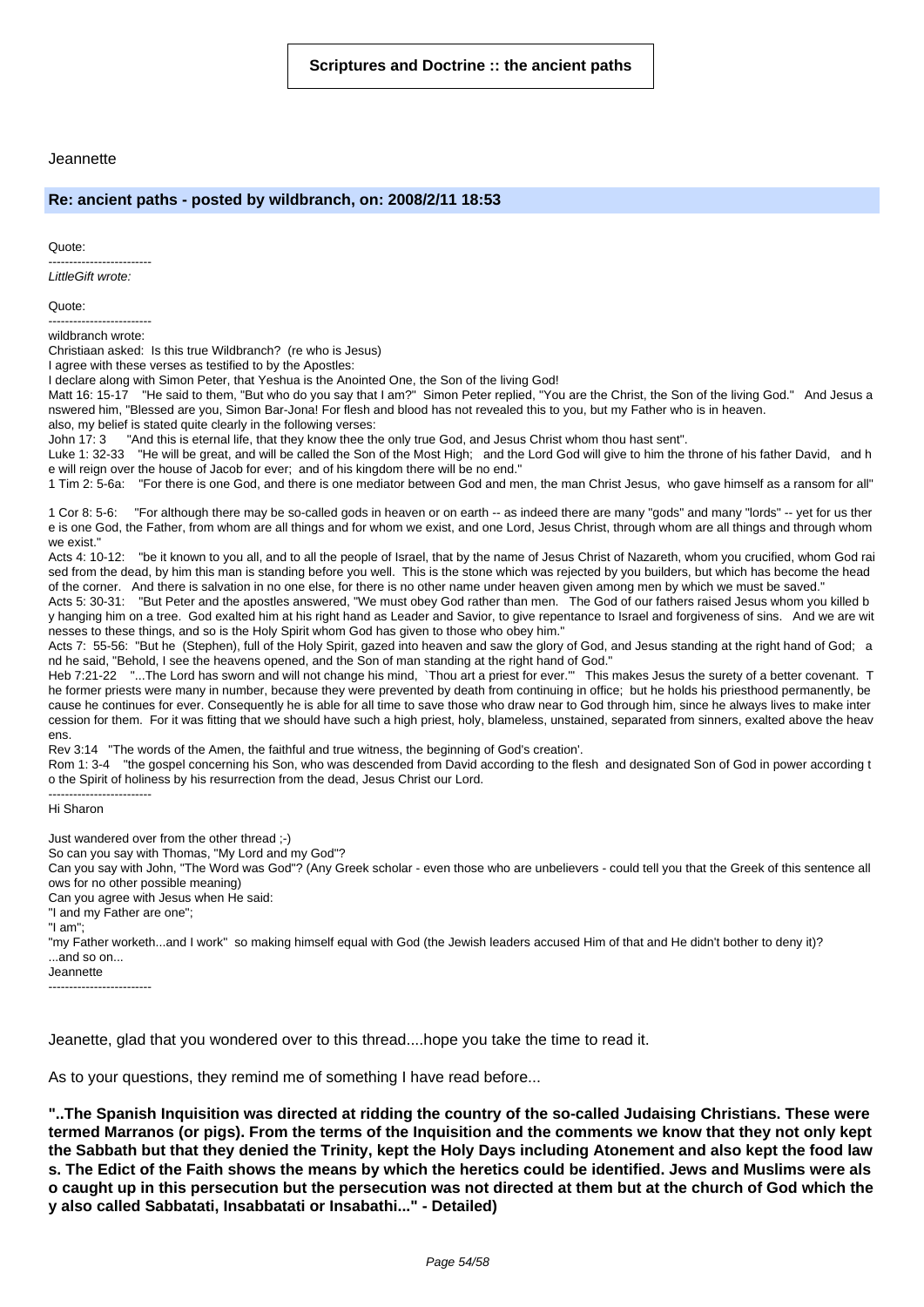If all the verses I quoted are not enough to satisfy you of my faith in God through the grace of Messiah Yeshua, nothing can. Sorry.

He did not require this type of inquisition to be held on those who came to Him...

Sharon

:-(

# **Re: the ancient paths - posted by InTheLight (), on: 2008/2/11 19:12**

I have been pondering the "ancient paths" and the "good way" spoken of by Jeremiah in 6:16. There has only ever been one good way, one way of salvation, it is through the grace of Jesus Christ. This is the way that all the saints of the Bible have walked in. Enoch, Noah, Abraham, Isaac, Jacob and all the others walked this way.

Immediately after the Fall came the promise of this way. And all throughout history men have been justified by Christ's ri ghteousness and forgiven by His blood. Of course we who live today have the benefit of a clearer view of the whole plan of salvation but there has never been any other "path".

In Christ,

Ron

#### **Re: ancient paths - posted by wildbranch, on: 2008/2/11 20:20**

Quote:

-------------------------

InTheLight wrote: I have been pondering the "ancient paths" and the "good way" spoken of by Jeremiah in 6:16. There has only ever been one good way, one way of sal vation, it is through the grace of Jesus Christ. This is the way that all the saints of the Bible have walked in. Enoch, Noah, Abraham, Isaac, Jacob and

all the others walked this way.

Immediately after the Fall came the promise of this way. And all throughout history men have been justified by Christ's righteousness and forgiven by His blood. Of course we who live today have the benefit of a clearer view of the whole plan of salvation but there has never been any other "path".

I agree. Messiah Himself walked in the way, and we are to 'Walk as He Walked'.

Sharon

#### **Re: - posted by Christinyou (), on: 2008/2/11 20:35**

All Jesus required was the answer to this simple question;

Who do you say that I am?

In Christ: Phillip

# **Re: who do you say I am? - posted by wildbranch, on: 2008/2/11 20:45**

Quote:

------------------------- Christinyou wrote: All Jesus required was the answer to this simple question; Who do you say that I am?

Yes. And to that I **heartily agree** with and stand with the Apostle Peter when he answered:

Matt 16: 15-17 "He said to them, "But who do you say that I am?" Simon Peter replied, **"You are the Christ, the Son of the living God."** And Jes us answered him, "Blessed are you, Simon Bar-Jona! For flesh and blood has not revealed this to you, but my Father who is in heaven.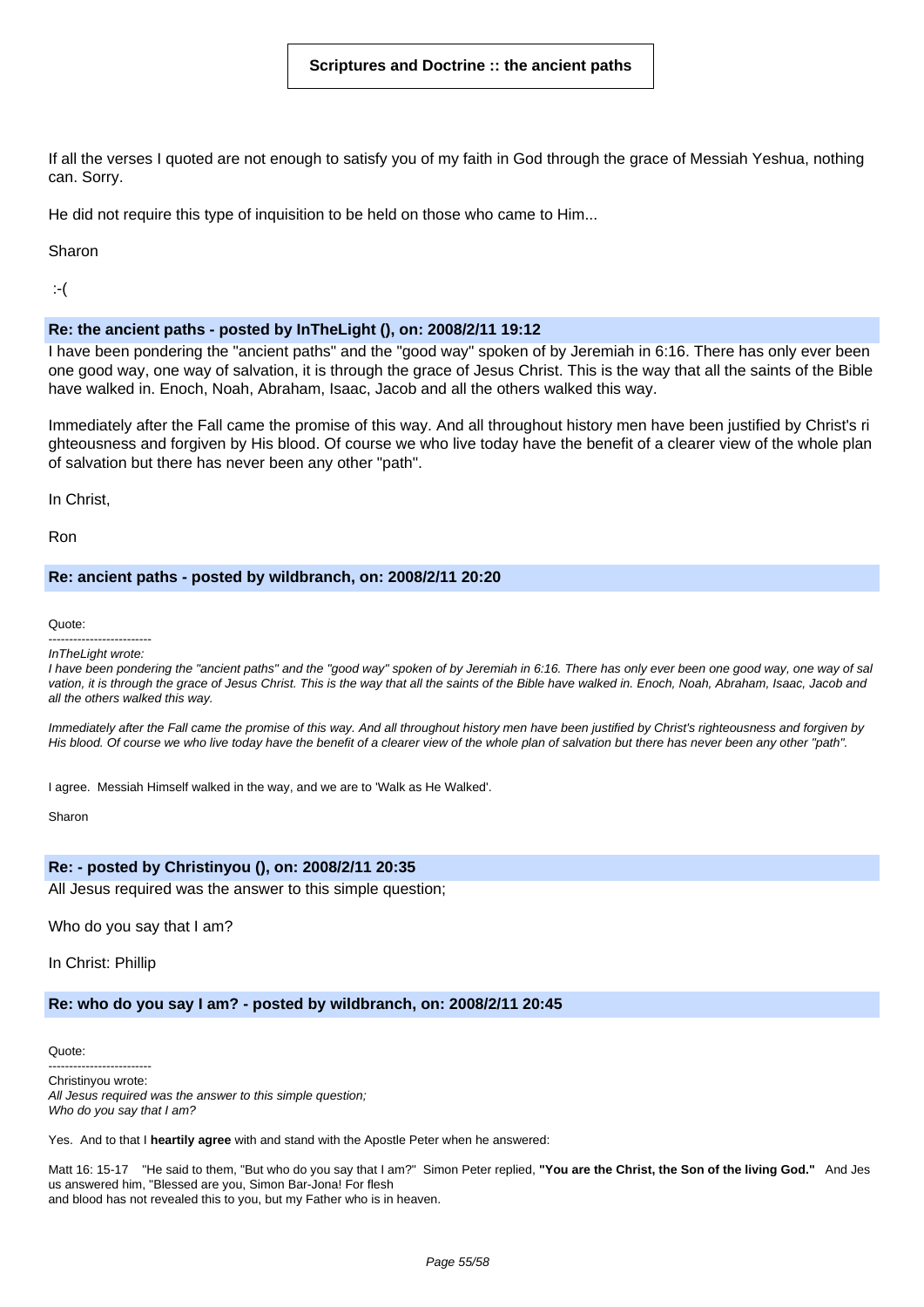In Christ, Son of the Living God, Sharon :-)

#### **Re:, on: 2008/2/11 20:47**

InTheLight said:

I have been pondering the "ancient paths" and the "good way" spoken of by Jeremiah in 6:16. There has only ever been one good way, one way of salvation, it is through the grace of Jesus Christ. This is the way that all the saints of the Bible have walked in. Enoch, Noah, Abraham, Isaac, Jacob and all the others walked this way.

Immediately after the Fall came the promise of this way. And all throughout history men have been justified by Christ's ri ghteousness and forgiven by His blood. Of course we who live today have the benefit of a clearer view of the whole plan of salvation but there has never been any other "path".

Nicely said Ron ... there has only ever been one path, and that is through the atoning work of Yeshua the Messiah

Shalom

**Stephen** 

**" 'O for a thousand tongues to sing my great Redeemers' praise. "**

**Re: - posted by Christinyou (), on: 2008/2/12 3:22** Quote:

""In Christ, Son of the Living God, Sharon""

Praise God my sister.

Your brother in Christ: Phillip

#### **Re: - posted by ChrisJD (), on: 2008/2/12 16:40**

Sharon, you said

"I agree. Messiah Himself walked in the way, and we are to 'Walk as He Walked'."

The Lord Jesus said,

Verily, verily, I say unto you, The Son can do nothing of himself, but what he seeth the Father do: for what thing **s soever he doeth, these also doeth the Son likewise.**

- John 5:19(KJV)

When a woman accused of being taken in the act of adultery was brought before Him, the Lord Jesus said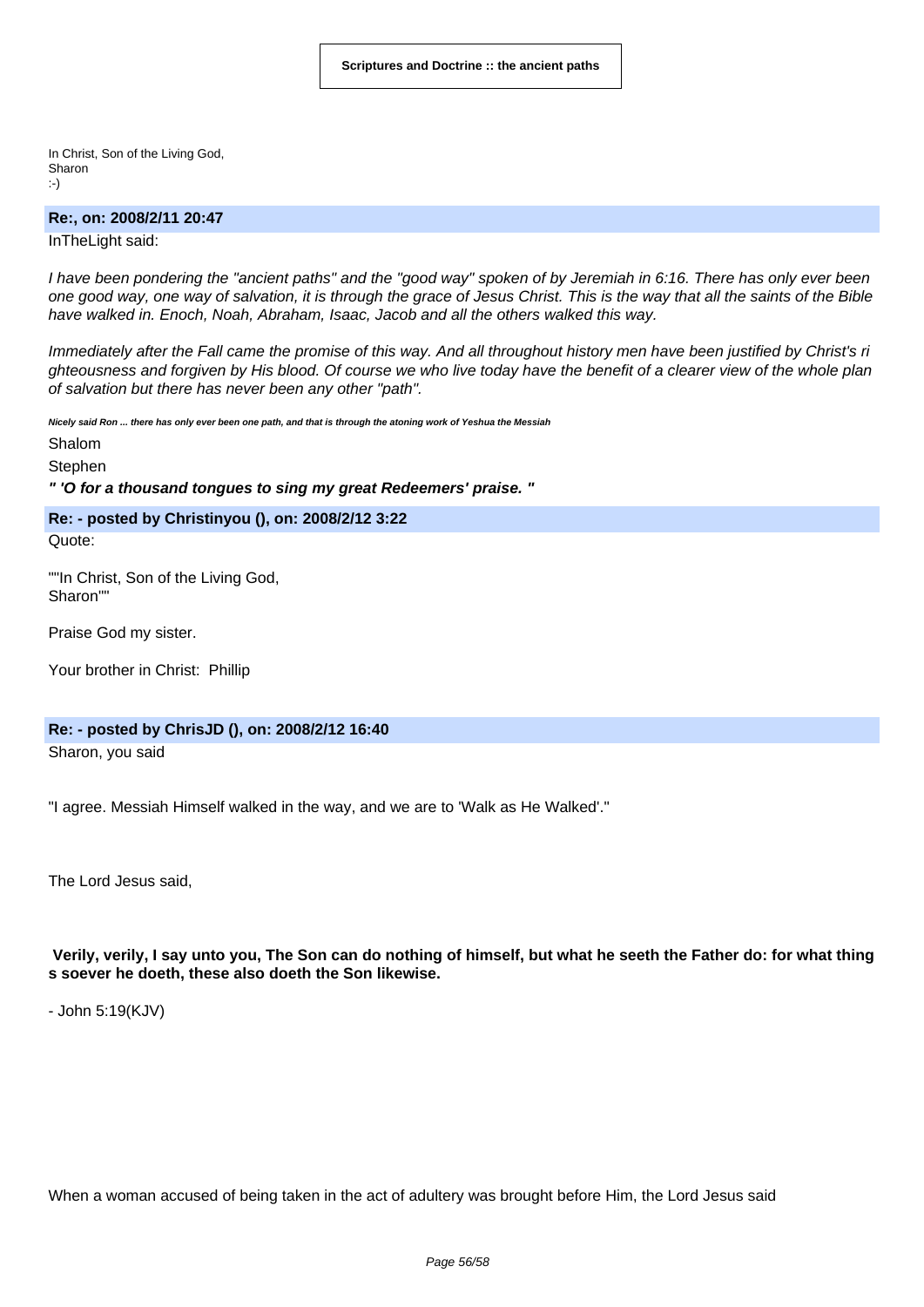#### **He that is without sin among you, let him first cast a stone at her.**

- John 8:7(KJV)

In the law of Moses it was written,

And the man that committeth adultery with another man's wife, even he that committeth adultery with his neigh **bor's wife, the adulterer and the adulteress shall surely be put to death.**

- Leviticus 20:10(KJV)

After all of her accusers left, none having condemned her, He said to her

#### **Neither do I condemn thee: go, and sin no more.**

- John 8:11(KJV)

Did the Lord Jesus makes this judgement by the Law of Moses, or by some other way?

**Re:, on: 2008/2/12 19:50** post deleted, not helpful, need more time to pray

#### **Re:, on: 2008/2/12 20:09**

Quote: ------------------------ wildbranch wrote: I have observed strong opposition to those who remember the 4th Commandment... -------------------------

Have you? From whom?

I and others have certainly opposed the misunderstanding and limiting of the Sabbath commandment...

But I haven't read all the posts in detail so may have missed something.

**Jeannette**